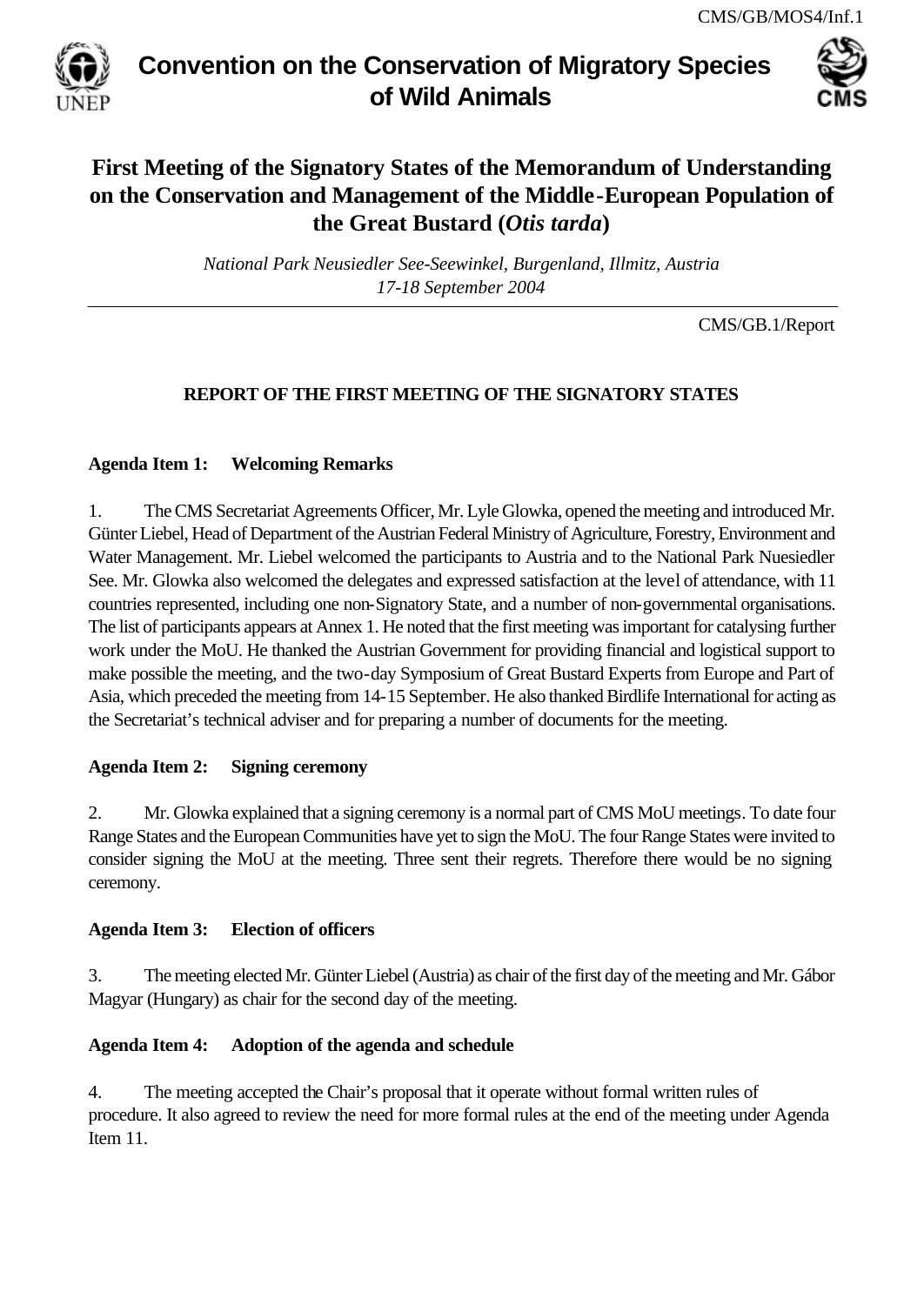5. The Secretariat introduced the meeting documents list (Doc. CMS/GB.1/3/Rev.4). The final list of meeting documents is reproduced as Annex 3 to this report.

6. The agenda and schedule were adopted without amendment. The adopted agenda is reproduced as Annex 2 to this report.

# **Agenda Item 5: Opening Statements**

7. The Chair invited opening statements and a report from the Scientific Symposium that preceded the meeting.

8. The representative of Austria reported that the entire Austrian population is monitored and managed. Ninety percent of the Great Bustard's habitat is covered by Special Protection Areas and 5,500 hectares is covered by agri-environmental measures. The Austrian provinces are responsible for the species' conservation. Austria will submit a LIFE application aimed at reducing the risk of electrocution.

9. The representative of Bulgaria announced his country's support for the MoU. His country would like to see the species breeding once again in Bulgaria. A reintroduction programme has been initiated and money from a special nature conservation fund has been used for Great Bustard conservation efforts.

10. The representative of Croatia announced that the Ministry of Culture and Nature Protection is responsible for the MoU's implementation in Croatia. Although the species occurs only occasionally in Croatia on migration, Croatia intends to join in any future monitoring of wintering birds.

11. The representative of Macedonia expressed his country's willingness to collaborate on the conservation of the species and foresaw the implementation Macedonia's national work programme in the next triennium.

12. The representative of Hungary called for joint efforts to reverse the negative trends of the population. He announced that all important sites for the species will be soon designated as Special Protection Areas. Already 70,000 hectares of land is managed for the species; 100,000 hectares are already protected; 200,000 hectares of Great Bustard habitat is situated in Environmentally Sensitive Areas (a kind of zonal agrienvironmental programme) of which 30,000 hectares are covered by contracts with farmers. The species' conservation is the responsibility of the Ministry of Environment and Water Management, in collaboration with the National Parks Authority, MME/BirdLife Hungary, the National History Museum and the University of West Hungary.

13. The representative of Germany stated that although his country's Great Bustard population is not transboundary, his country supports international collaboration for the conservation of the species through the Förderverein Großtrappenschutz.

14. The representative of Moldova gave an overview of the species' status in her country. The species was observed in 2001. Moldova is considering the reintroduction of the species.

15. The representative of Romania noted that the species is practically extinct in his country. However, two sites for its protection have been designated. He expressed hope that the MoU will support Romania's collaboration with Hungary and Ukraine. Romania is considering starting a captive breeding project, but he noted that this alone would not be the solution for the species' conservation.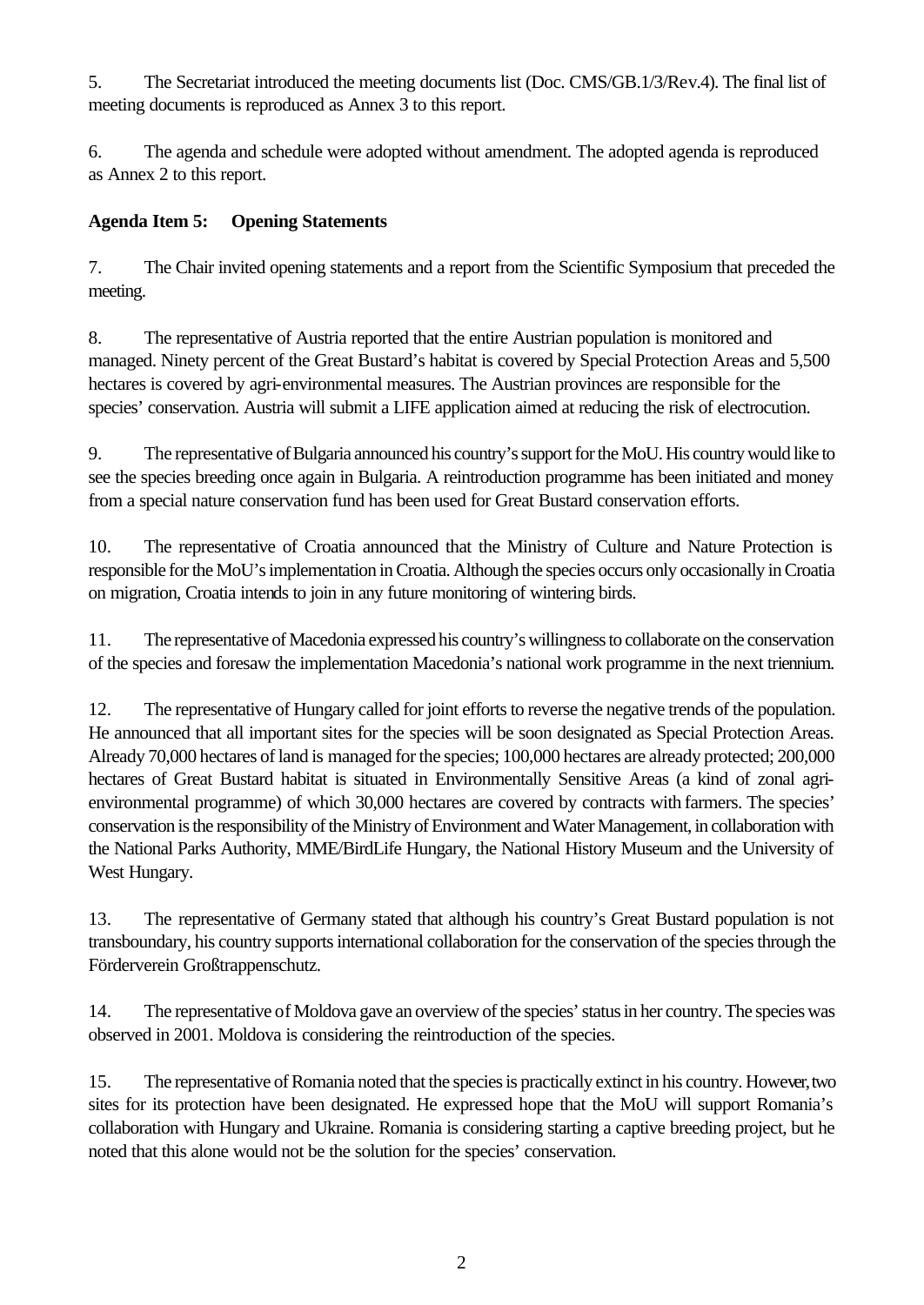16. The representative of Slovakia reported that his country collaborates with Austria and Hungary in the protection of the species. Slovakia plans to participate in a joint LIFE project to be submitted in 2004, in collaboration with Austria and the Czech Republic, and has designated the project area as a Special Protected Area. Some of the land is also managed according to the species' requirements.

17. The representative of Ukraine reported that the Ministry for Environmental Protection is monitoring the Great Bustard. The government is taking necessary measures in collaboration with the Azov Sea Ornithological Station. The government has also tried to open a dialogue with Russian authorities on the Russian migratory populations over-wintering in Ukraine.

18. The observer for the Czech Republic announced that her country is considering signing the MoU and has submitted a national report to the meeting. Although the species has not bred in the country recently, Czech Republics is preparing a LIFE project proposal in collaboration with Austria and Slovakia.

19. The observer for BirdLife International stated that his organisation will continue to be closely involved in the species' conservation through its national partners, its European Division and through its participation in the CMS Scientific Council.

20. The observer for IUCN stated that the IUCN Bustard Species Specialist Group has always supported the MoU, noting that Mr. Hans Peter Kollar, a member of the Specialist Group, had prepared the MoU's Action Plan. Its members would be delighted to contribute to the conservation and management of the Great Bustard and the implementation of the MoU.

21. The observer for WWF thanked the Austrian Ministry for joining the MoU, for its imminent membership in CMS and for hosting the MoU meeting and the Scientific Symposium. He noted that WWF has been particularly involved with the conservation of the species in Austria and copies of an action plan were available to the meeting.

22. Mr. Rainer Raab, the organiser of the Scientific Symposium that preceded the MoU Meeting, reported on the Symposium's key conclusions:

- The total European population of the species is now estimated to be 35,600-38,500 individuals. The species became extinct as a breeding bird over the last 10 years from Bulgaria, Czech Republic and Romania. It has increased in Austria and Germany. The national population is stable in Hungary, Serbia-Montenegro and Ukraine.
- Although the habitat of the species is managed increasingly according to its requirements there is a high danger that the result will be to only stabilize the populations in very small "islands". Therefore large scale, proactive measures are needed to restore the species' habitats.
- The species is facing multiple threats, but there is a strong need to better understand the populationlevel impacts of these threats based on strong scientific research. The current understanding is that power lines, agriculture and predation are the most important threats. This can be addressed through agri-environmental measures and LIFE projects among other things.
- The Scientific Symposium supported the expansion of the MoU agreement area; it agreed with the broad direction of the draft Medium Term International Work Programme and called for more proactive measures to restore the species to a favourable conservation status. It also called for addressing the particular threat of collision with power lines.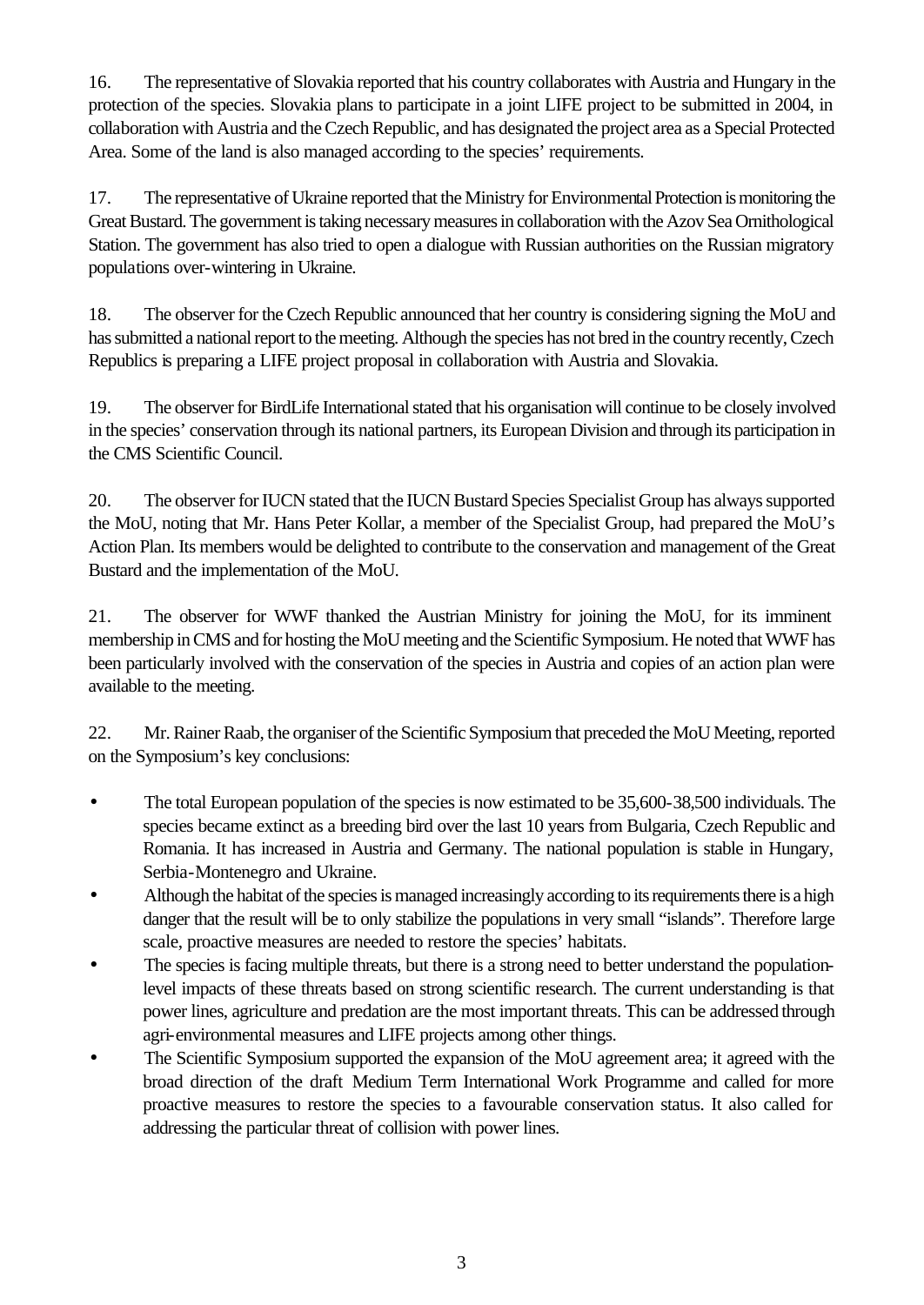## **Agenda Item 6: Report of the Secretariat**

23. Mr. Glowka explained that the report of the Secretariat was composed of sub-Agenda Items 6.1 (Status of signatures), 6.2 (List of designated national contact points), and 6.3 (Any other matters). The report of the Secretariat was found in document CMS/GB.1/4.

# **Agenda Item 6.1: Status of Signatures**

24. Mr. Glowka noted that the only countries that had not yet signed the MoU were Bosnia and Herzegovina, Czech Republic, Poland and Slovenia. Only the Czech Republic had expressed its intention to sign the MoU in the near future.

25. The Chair proposed raising the issue of signing the MoU at the 25<sup>th</sup> Anniversary Meeting of the EU Birds Directive in November where other EU Member States could be encouraged to join the MoU. Austria offered to lead this. The meeting accepted Austria's offer to prepare a paper informing the Bird Directive's 25th Anniversary Conference about the MoU and the meeting's outcomes, while inviting EU Member States that have not yet done so to join the MoU.

26. The meeting took note of the report of the Secretariat and invited the four countries to consider signing the MoU as soon as possible.

## **Agenda Item 6.2: List of Designated National Contact Points**

27. Mr. Glowka informed the meeting that three Signatories (Greece, Moldova and Slovakia) still needed to designate their respective national contact points. The meeting took note of the Secretariat's report and invited the three countries to supply the Secretariat with their officially designated contact points as soon as possible. The Secretariat indicated that this request would be reflected in an annex to the report of the meeting (see Annex 8). The list of designated national contact points is attached to this report as Annex 4.

# **Agenda Item 7: Review of MoU and Action Plan implementation**

28. Mr. Glowka explained that Agenda Item 7 was composed of sub-Agenda Item 7.1 (Great Bustard conservation status within the agreement area) and sub-Agenda Item 7.2 (Status of development and implementation of national work programmes). The relevant documentation for the Agenda Item included documents CMS/GB.1/5 (Review of MoU and Action Plan Implementation) and CMS/GB.1/5/Add.1 (Overview Report).

## **Agenda Item 7.1: Great Bustard conservation status within the agreement area**

29. The Chair invited Dr. Szabolcs Nagy of BirdLife International, acting on behalf of the Secretariat, to present a review of the conservation status of the Great Bustard within the agreement area. The information provided in the Secretariat's Overview Report was collected prior to the meeting and was based in part on information available to BirdLife International as part of the Birds in Europe 2 database as well as national reports available before 23 July 2004. The Scientific Symposium provided the opportunity to supplement this information and to add additional information to the report for countries outside of the agreement area.

30. In the ensuing discussion, in response to a question posed by the Secretariat on how this part of the Overview Report could be improved, it was suggested that the quality of data should be improved in the future, especially in the case of transboundary areas. It was recognised that Signatory States need to ensure the quality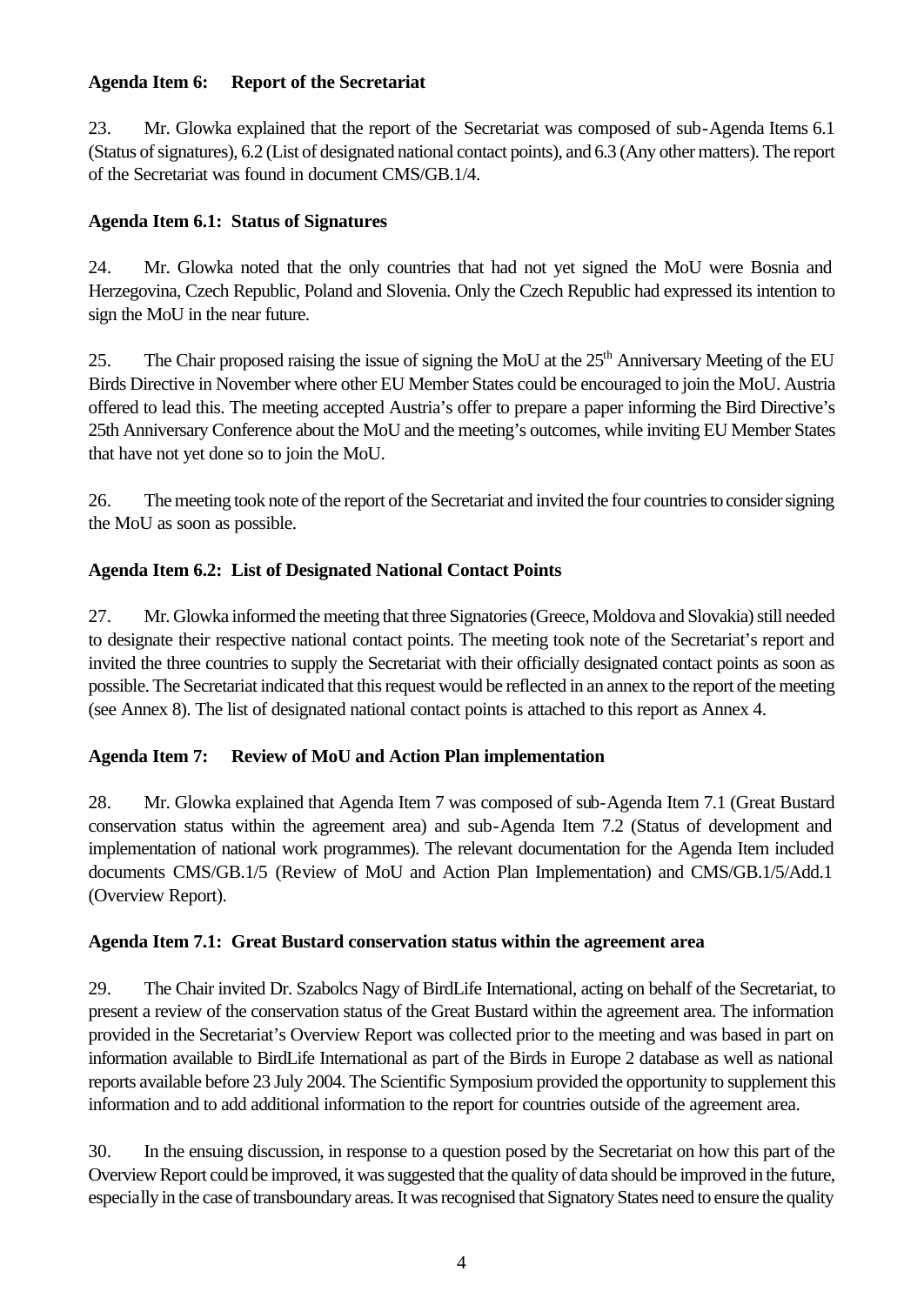of the information found in their national reports and to submit them in a timely manner. They should in particular collaborate with organisations within their countries to ensure the most comprehensive information is available and provided in the reports. It was pointed out that the draft national report format has a space to indicate which organisations collaborated in providing information for the national report. One comment emphasised that more coordination was needed between the conventions and EU regarding data collection and reporting to minimise the number of surveys asking for similar information; one comprehensive survey or questionnaire could be considered. In response to a question, the Secretariat agreed that the Overview Report could be revised to reflect additional information provided during the meeting and the Scientific Symposium.

31. The meeting took note of this portion of the Overview Report as presented by the Secretariat. The revised Overview Report is attached to this report as Annex 5.

# **Agenda Item 7.2: Status of development and implementation of national work programmes**

32. Mr. Glowka explained that the Secretariat's Overview Report summarized the information received and available as of 23 July 2004 with regard to the status of the MoU and Action Plan's implementation. The MoU and Action Plan (Part I) provide the general substantive framework for action within the agreement area. Part II of the Action Plan, describing country-specific actions agreed by each Signatory State, supplements this. Each Signatory State was to have developed or updated a national work programme (MoU paragraph 4(g)) to implement the Action Plan within 1 year of the MoU's entry into effect. Each individual Signatory State should have reported on the status of implementing its national work programme in its national report submitted to the Secretariat. He noted that only three countries had submitted their national work programmes, although national implementation of the MoU is manifested through national work programmes.

33. The Chair invited Dr Nagy to provide a brief summary of the Overview Report on behalf of the Secretariat and to draw conclusions as necessary. The Chair then invited the Signatory States to confirm the existence of their national work programme and any problems/gaps in their establishment and implementation, as well as to make informal indications as to the need to amend Part II of the Action Plan.

34. In the subsequent discussion, Austria and Slovakia stated that their national report included their work programmes. They agreed to extract these from their reports and provide them separately to the Secretariat. Other signatories stated that, while no formal work programme existed, work was still being carried out. In at least one case an adaptive management approach had been adopted. It was further acknowledged that the MoU provided the basis for signatories to develop more formal national work programmes, that a limiting factor in developing and implementing national work programmes is financial resources and that there was a need for signatories to prioritise their activities accordingly.

35. The meeting took note of this portion of the Overview Report presented by the Secretariat and invited all Signatory States to develop and submit their national work programmes as soon as possible. The Secretariat indicated that this request would be further reflected in an annex to the report of the meeting (see Annex 8).

36. With regard to Part II of the Action Plan, Germany informally indicated that its respective part could be amended. The Secretariat noted that the representative from Albania was unable to attend the meeting, but that he had made an informal indication to the Secretariat that some possible amendments to its country specific action plan in Part II could be considered.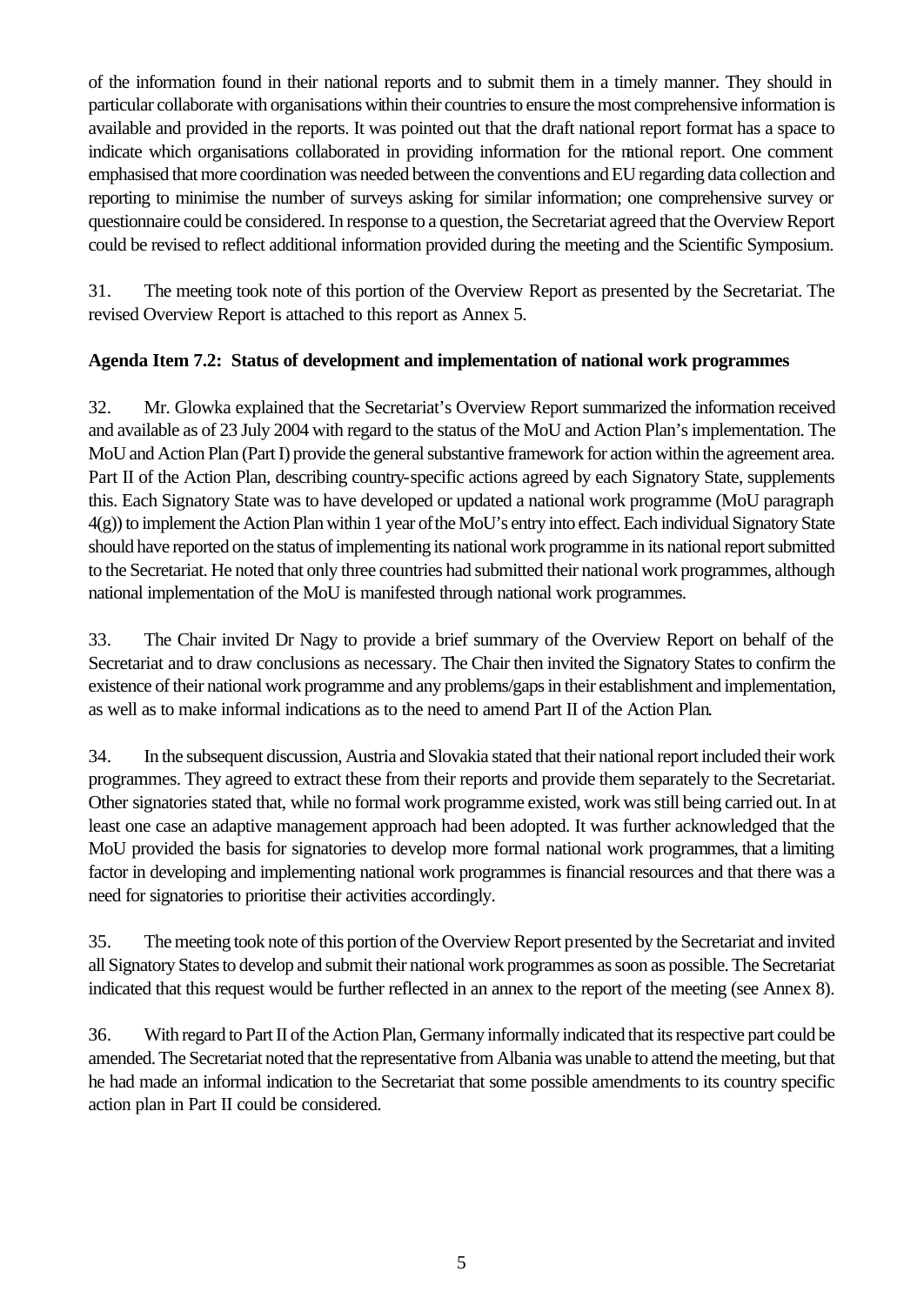## **Agenda Item 8: Medium Term International Work Programme.**

37. The Secretariat introduced Document CMS/GB.1/6 + annex (Draft Medium Term International Work Programme). The Chair invited the meeting to consider the draft Medium Term International Work Programme with a view to its adoption as required by MoU Paragraph 8. The Secretariat explained that a possible future coordinator for the MoU, to be discussed under Agenda Item 9.2, could catalyze actions under the Work Programme. After a round of initial comments, an *ad hoc* working group chaired by Hungary was formed to review the draft Work Programme. The Work Programme was adopted by the meeting, as amended, and is attached to this report as Annex 6.

# **Agenda Item 9: Future implementation and further development of the MoU and Action Plan**

38. The Secretariat introduced Agenda Item 9 as being composed of sub-Agenda Items: 9.1 (Draft national report format), 9.2 (Future MoU coordination) and 9.3 (Preliminary discussions on expanding the geographical scope of the agreement area).

## **Agenda Item 9.1: Draft national report format**

39. The Chair, Dr. Enrica Seltenhammer (Austria), substituting for Mr. Liebel, noted that MoU Paragraph 6 refers to reporting and that the Secretariat had developed for the meeting's consideration a draft national report format that could be used as the basis for future reporting on the MoU and Action Plan's implementation.

40. The Secretariat introduced the draft reporting format found in Document CMS/GB.1/7 + annex (Draft National Report Format). The meeting was invited to provide comments on the draft format, as well as to consider more generally the national reporting issue, the general issue of information management and, the ways and means to improve the submission rate of national reports. Comments were also invited on the feasibility of developing Internet-based reporting.

41. The meeting suggested:

- Adding tick boxes "not applicable" in case an action is not relevant for all countries;
- Separating nationally protected areas, Special Protection Areas and areas covered by agrienvironmental schemes; and
- Replacing the word "negligible" with "less effective.

42. The meeting requested the Secretariat to revise the format and use it for the next meeting. The meeting also invited the Secretariat to explore the feasibility of Internet-based reporting and to move forward on this if a funding opportunity arose. The revised national reporting format is attached to this report as Annex 7.

## **Agenda Item 9.2: Future MoU coordination**

43. After the Secretariat introduced Document CMS/GB.1/8 (Future MoU Coordination), the Chair invited the meeting to consider the general issue of MoU coordination and the particular issue of outsourcing some aspects of the MoU's coordination to a collaborating organisation to support a range of activities. This was in keeping with CMS's developing practice of outsourcing the implementation of MoUs to support meeting preparation, project (development including fund raising), membership development and range-wide awareness raising.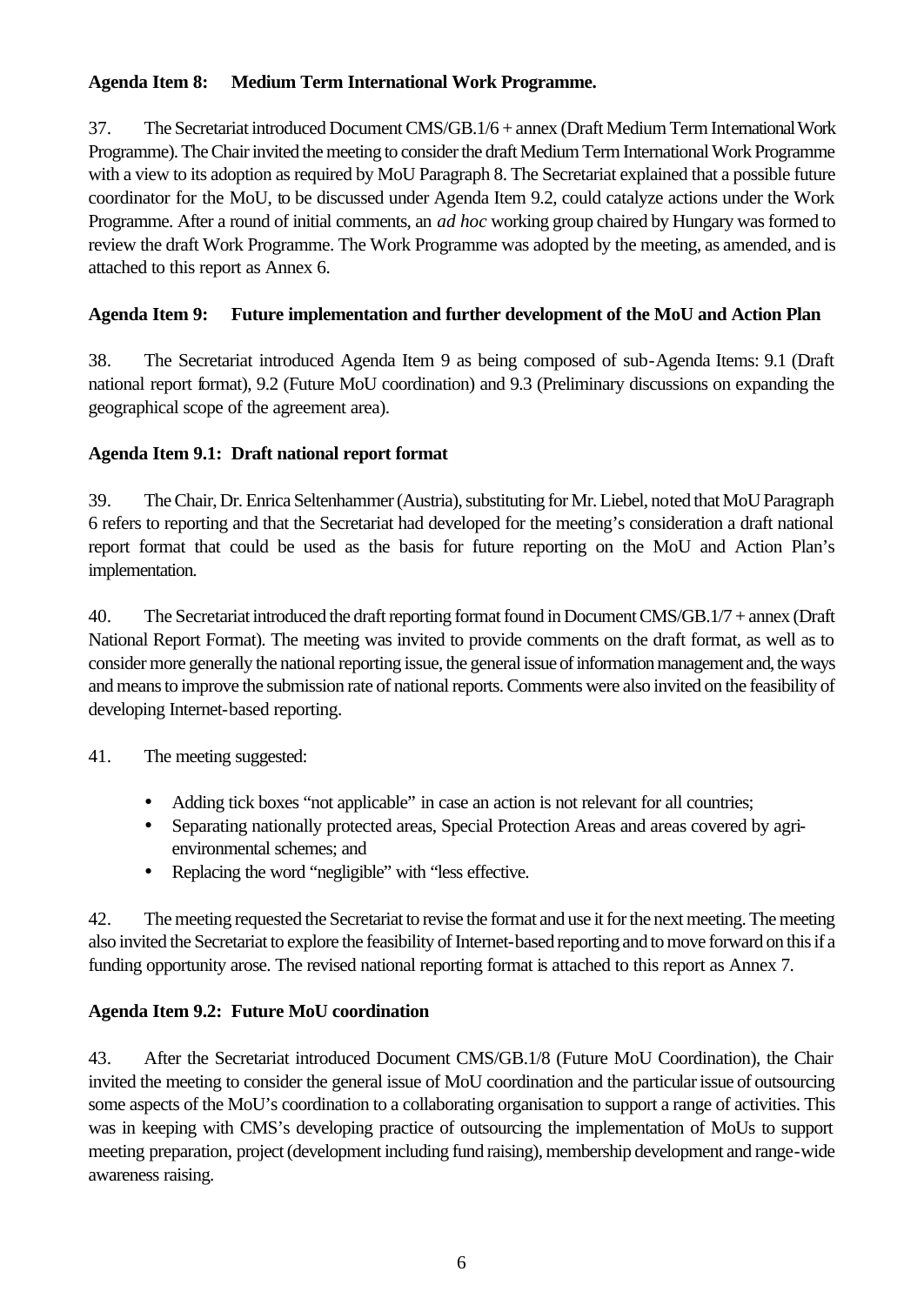44. The meeting took note of the Secretariat's proposal and invited the Secretariat to explore potential opportunities. It also invited MoU signatories that are also CMS Parties to monitor the development of the new CMS triennial budget (2006-08) to ensure an adequate budget for MoU activities, such as another meeting of signatories, is considered in the process.

# **Agenda Item 9.3: Preliminary discussions on expanding the geographical scope of the agreement area**

45. The Chair invited the meeting to have a preliminary discussion on the need for and desirability of expanding the MoU's geographical scope of application and asked the Secretariat to introduce Document CMS/GB.1/8 (Expanding the Memorandum's Geographical Scope: Preliminary Discussions) and the conclusions of the Scientific Symposium.

46. During the discussion a consensus emerged that (a) the MoU should remain focused for the time being on the middle-European populations of *Otis tarda*; (b) Serbia and Montenegro and Italy should be invited to join the MoU; (c) Russian Great Bustards, over-wintering in Ukraine should be considered middle-European and therefore the Russian Federation should be invited to join the MoU; and (d) notwithstanding the fact that the Iberian Great Bustards are outside of the agreement area, Spain and Portugal should be invited to monitor the development and implementation of the MoU and Action Plan and to consider sending observers to future meetings to share experiences.

47. The meeting requested the Secretariat to invite Serbia and Montenegro, Italy and the Russian Federation to join to the MoU.

# **Agenda Item 10: Next meeting of the Signatory States**

48. The Chair introduced Document CMS/GB.1/10 (Next Meeting of the Signatory States) incorporating the proposal that the next meeting of the signatories should take place in 2007. Ukraine offered to explore the opportunity to host the next meeting. Germany stated that it would consider supporting Ukraine in this and, if Ukraine cannot host the meeting, it would be willing to host the meeting in Germany.

# **Agenda Item 11: Any other business**

49. The Chair invited the meeting to raise any other issues not covered under the previous Agenda Items. No additional issues were raised.

50. The Chair invited feedback from the meeting regarding the rules of procedure. It was agreed that it was not necessary at this time to request the Secretariat to develop formal rules of procedure.

# **Agenda Item 12: Closure of the meeting**

51. There being no other business, the Chair thanked all of the participants for their contributions and the Secretariat for the logistical and substantive preparations, and declared the meeting closed at 18.00 on Friday, 17 October 2004.

52. On behalf of the other delegates Hungary thanked the Austrian government and the National Park Neusiedler See-Seewinkel for hosting the meeting.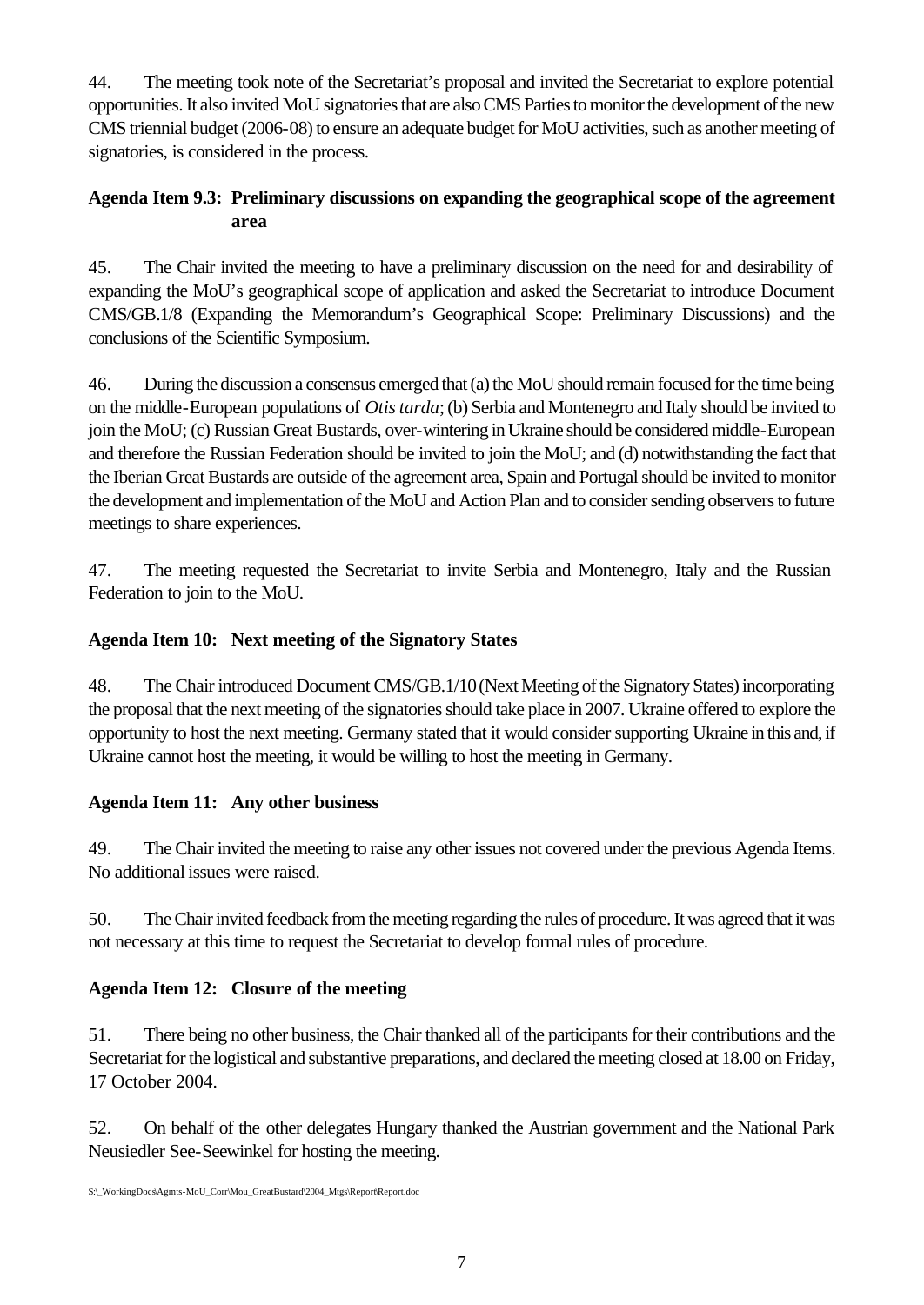

Convention on the Conservation of Migratory Species of Wild Animals



# **First Meeting of the Signatory States of the Memorandum of Understanding on the Conservation and Management of the Middle-European Population of the Great Bustard (***Otis tarda***)**

*National Park Neusiedler See-Seewinkel, Burgenland, Illmitz, Austria 17-18 September 2004*

> CMS/GB.1/Report Annex 1

# **LIST OF PARTICIPANTS**

**Representatives of Signatory States**

## **AUSTRIA**

Günter Liebel Austrian Federal Ministry of Agriculture, Forestry, Environment and Water Management Stubenbastei 5, OG04/401 1010 Vienna AUSTRIA Tel.: +43/1/51522/1401 Fax: +43/1/51522/7402 E-Mail: guenter.liebel@lebensministerium.at

Enrica Seltenhammer Austrian Federal Ministry of Agriculture, Forest, Environment and Water Management Stubenbastei 5, OG 04/406 1011 Vienna AUSTRIA Tel: +43/1/51522/1417 Fax: +43/1/5131679/1328 E-Mail: enrica.seltenhammer@lebensministerium.at

Andreas RANNER Amt der Burgenländischen Landesreg. Europaplatz 1 7000 Eisenstadt AUSTRIA Tel.: +43/2682/600/2882 E-Mail: andreas.ranner@bgld.gv.at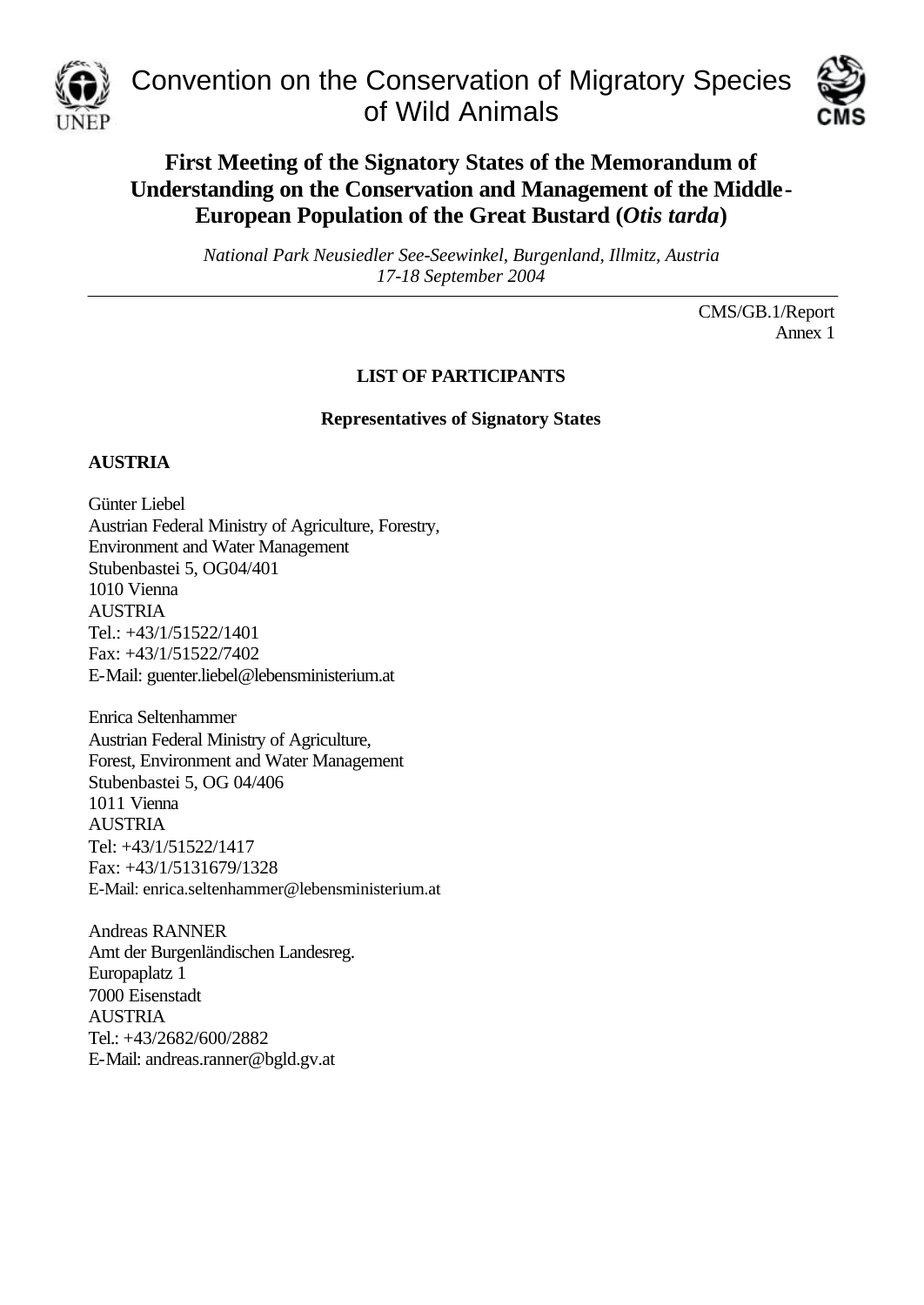### **REPUBLIC OF BULGARIA**

Valeri Tsenov GEORGIEV Ministry of Environment and Water 67, "William Gladstone" Str. 1000 Sofia BULGARIA Tel.: +359/2/940/6537 Fax: +359/2/981/6610 E-Mail: nnpsf@moew.government.bg

Emel Hasanova HYUSEINOVA Ministry of Environment and Water 67, "William Gladstone" Str. 1000 Sofia BULGARIA Tel.: +359/2/940/6385 Fax: +359/2/981/6610 E-Mail: mel@moew.government.bg

## **CROATIA**

Ivana JELENIC Ministry of Culture, Nature Protection Divison Biodiversity & Landscape Conservation Dept. Ul. Grada Vukovara 78/III 10000 Zagreb CROATIA Tel.: +385/1/6106/539 Fax: +385/1/6106/904 E-Mail: ivana.jelenic@min-kulture.hr

Jelena KRALJ Institute for Ornithology Croatian Academy of Science and Art Gunduliceva 24 10000 Zagreb **CROATIA** Tel.: +385/1/4825/401 Fax: +385/1/4825/392 E-Mail: zzo@hazu.hr

## **GERMANY**

Torsten LANGGEMACH Landesumweltamt Brandenburg Staatliche Vogelschutzwarte Dorfstraße 34 14715 Buckow/Nennhausen **GERMANY** Tel.: +49/33878/60257 Fax: +49/33878/60600 E-Mail: torsten.langgemach@lua.brandenburg.de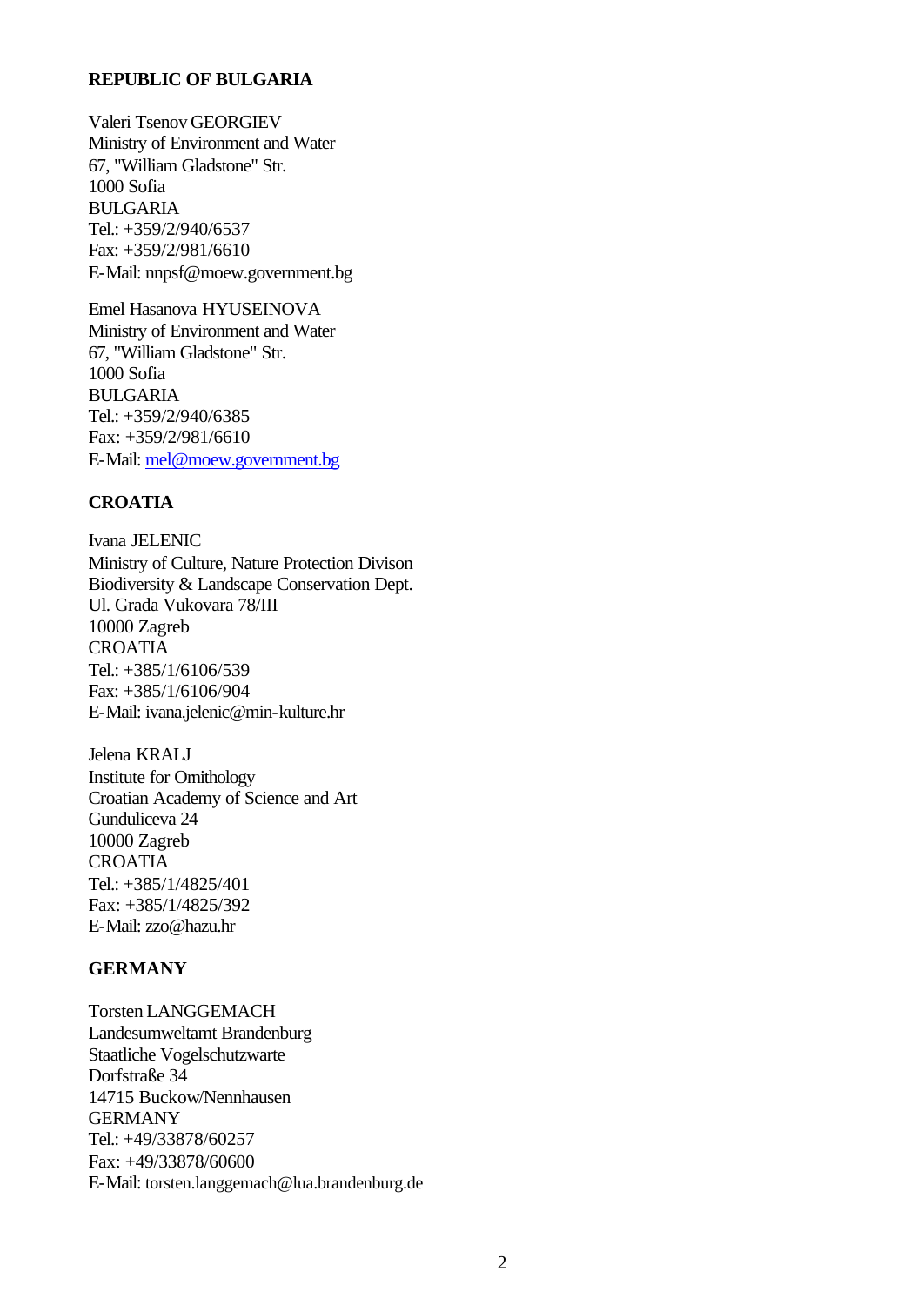## **HUNGARY**

Attila BANKOVICS Hungarian Natural History Museum Baross u. 13 1088 Budapest **HUNGARY** Tel: +36/1/210/1075 ext 5044 Fax: (+36/1/334/2785 E-Mail: bankovic@zool.nhmus.hu

Gábor MAGYAR Ministry of Environment and Water, Office for Nature Conservation Köttö u. 21 H-1121 Budapest **HUNGARY** Tel.: +36/1/391/1726 Fax: +36/1/391/1785 E-Mail: magyar@mail.kvvm.hu

Anna PRÁGER Ministry of Environment and Water Dept. of Int. Treaties on Nature Conservation Költö u. 21 1121 Budapest **HUNGARY** Tel.: +36/1/3956857 / 3911739 Fax: +36/1/2754505 E-Mail: prager@mail.kvvm.hu

András SCHMIDT Office for Nature Conservation Ministry of Environment and Water Költö u. 21 1121 Budapest **HUNGARY** Tel.: +36/1/391/1749 Fax: +36/1/391/1785 E-Mail: schmidt@mail.kvvm.hu

#### **MACEDONIA, THE FORMER YUGOSLAV REPUBLIC OF**

Branko MICEVSKI Bird Study and Protection Society of Macedonia Zoological Department, Faculty of Sciences Gazi Baba b.b. str. 1000 Skopje MACEDONIA Tel.: +389/2/243/2071 Fax: +389/2/243/2071 E-Mail: brankom@ukim.edu.mk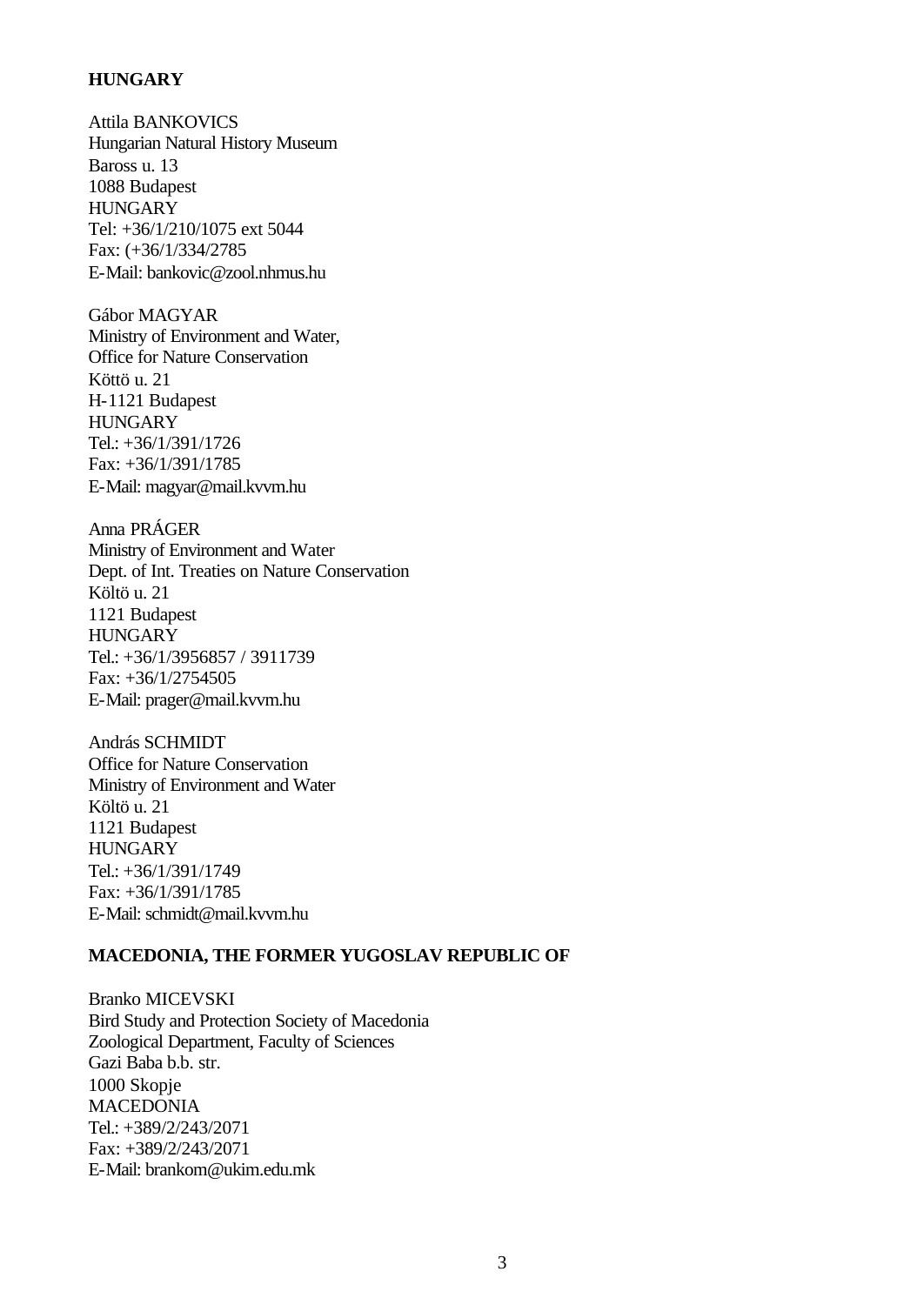Aleksandar NASTOV Ministry of Environment and Physical Planning Drezdenska 52 1000 Skopje MACEDONIA Tel.: +389/2/3066/930 Fax: +389/2/3066/931 E-Mail: anastov@moepp.gov.mk

### **MOLDOVA, REPUBLIC OF**

Stela DRUCIOC Ministry of Ecology and Nature Resources 9 Cosmonautilor str. 2005 Chisinau MOLDOVA Tel.: +373/22/20/4530 Fax: +373/22/21/0660 E-Mail: stela.drucioc@mediu.moldova.md biodiver@mediu.moldova.md

## **ROMANIA**

Atena Adriana GROZA Ministry of Environment and Water Management Libertatii 12, Sector 5 Bucharest ROMANIA Tel.: +4021/410/0531 Fax: +4021/410/0282 E-Mail: atena@mappm.ro

Ovidiu IONESCU Forest Research and Management Institute Sos Stefánesti, 128 Bucharest ROMANIA Tel / Fax: +4021/420/6845 E-Mail: io@icas.ro

#### **THE SLOVAK REPUBLIC**

Michal ADAMEC State Nature Conservancy Centre for Nature & Landscape Protection Lazovna 10 974 01 Banská Bystrica SLOVAKIA Tel.: +421/48/4713622 Fax: +421/48/4153866 E-Mail: adamec@sopsr.sk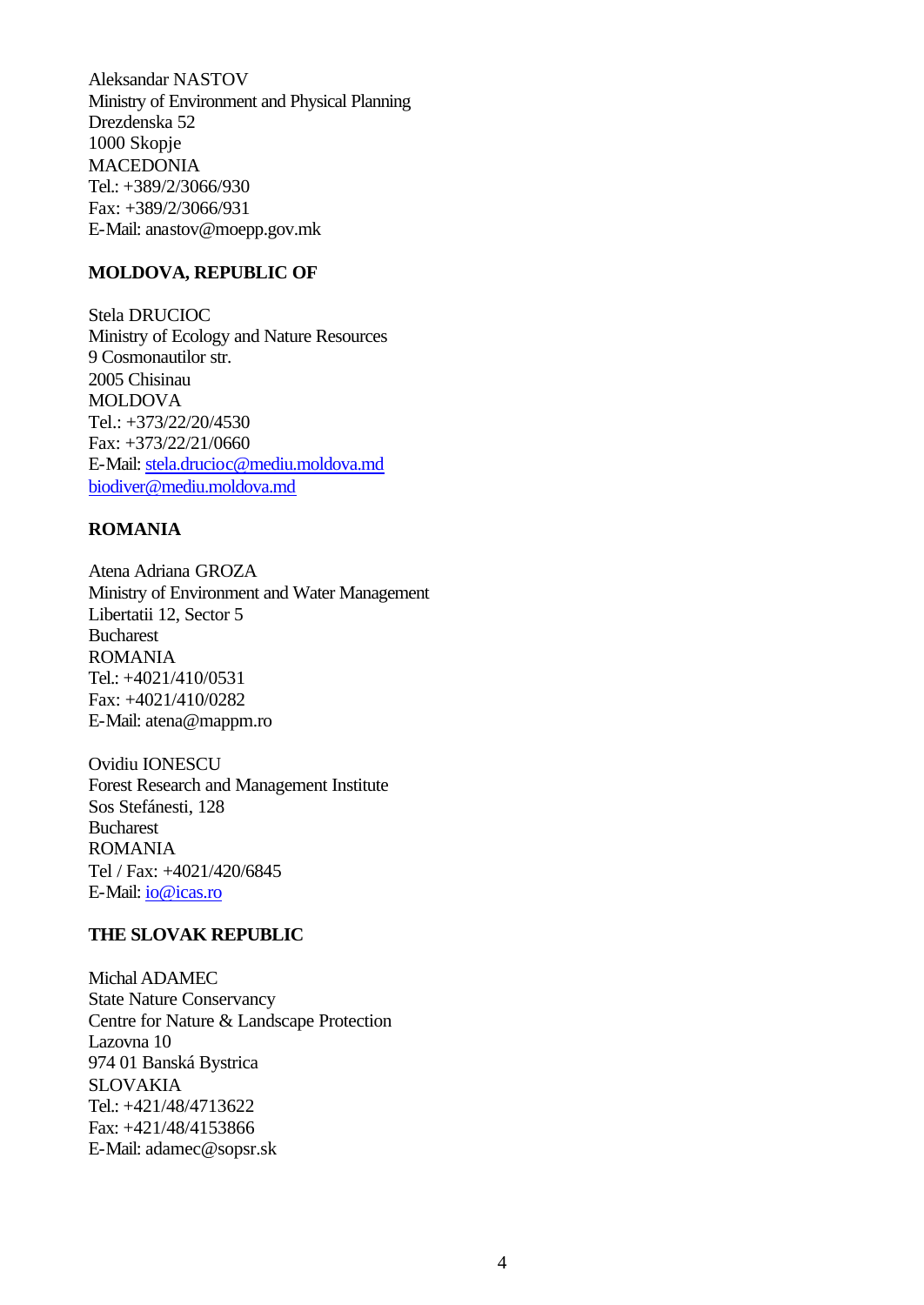JozefCHAVKO State Nature Conservancy Hanulova S/D 844 40 Bratislava SLOVAKIA Tel / Fax: +421/2/64369946 E-Mail: chavko@sopsr.sk

Ivan KOUBEK State Nature Conservancy Lazovna 10 974 01 Banská Bystrica SLOVAKIA Tel.: +421/48/4713624 Fax.: +421/48/4153866 E-Mail: koubek@sopsr.sk

Peter PILINSKY Ministry of Environment Namestie Ludovita Stúra 1 812 35 Bratislava 1 SLOVAKIA Tel.: +421/2/59562189 Fax.: +421/2/59562207 E-Mail: pilinsky.peter@enviro.gov.sk

Roman RAJTAR State Nature Conservancy Lazovna 10 974 01 Banská Bystrica SLOVAKIA Tel.: +421/48/4713640 Fax: +421/48/4153866 E-Mail: rajtar@sopsr.sk

### **UKRAINE**

Volodymyr DOMASHLINETS Deputy Head Wildlife Protection Department Ministry of the Environmental Protection ul. Urytskogo 35 Kyiv 03035 UKRAINE Tel.: (+38 044) 206 3126 / 3127 / 3134 Fax: (+38 044) 206 3126 / 3134 E-Mail: domashlinets@menr.gov.ua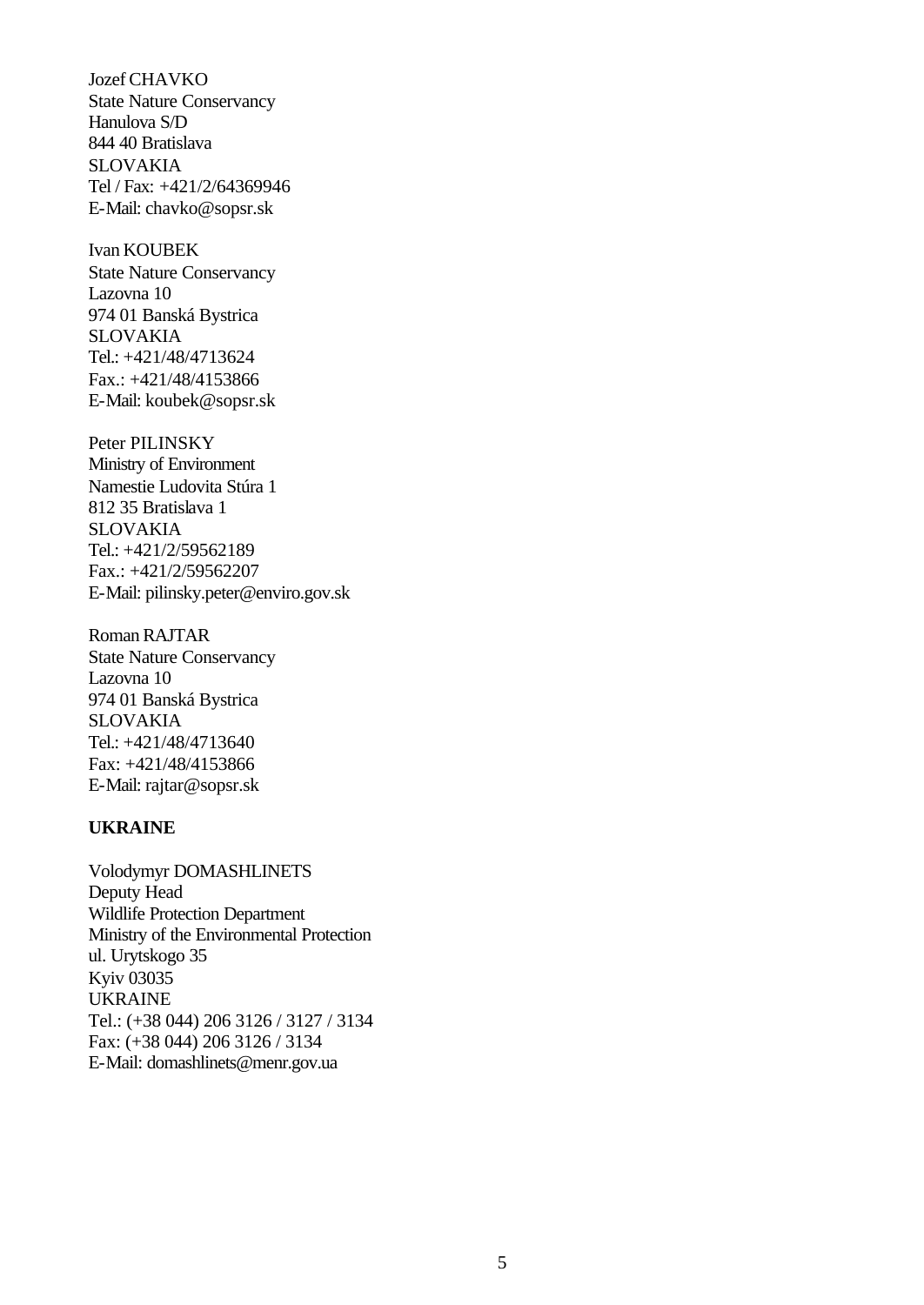Iryna VOVK Ministry of the Environmental Protection ul. Urytskogo 35 Kyiv 03035 UKRAINE Tel.: (+38 044) 206 3126 / 3127 / 3134 Fax: (+38 044) 206 3126 / 3134 E-Mail: vovk@menr.gov.ua

#### **Representatives of Non-Signatory States**

### **CZECH REPUBLIC**

Jana HOLECKOVÁ Ministry of the Environment Vršovická 65 Prague 10, 100 10 CZECH REPUBLIC Tel.: +420/267/122643 Fax: +420/267/311949 E-Mail: jana\_holeckova@env.cz

Vlasta ŠKORPlKOVÁ Jihomoravský Kray South Morav. Regional Office Odbor Životního Prostredí a Zemedelistuí Žerotínovo Námestí 3/5 601 85 Brno CZECH REPUBLIC Tel.: +420/515/218655 E-Mail: skorpikova.vlasta@kr-jihomoravsky.cz

### **Organisations**

### **Azov-Black Sea Ornithological Station**

Yuriy ANDRYUSHCHENKO Azov-Black Sea Ornithological Station Lenin str. 20 Melitopol, 72312 UKRAINE Tel. / Fax: +380/6192/59225 E-Mail: station@melitopol.net

### **Förderverein Großtrappenschutz**

Henrik WATZKE Förderverein Großtrappenschutz e.V. Bahnhofstraße 3d 14641 Paulinenaue GERMANY Tel.: +49/33237/85244 E-Mail: bustard@t-online.de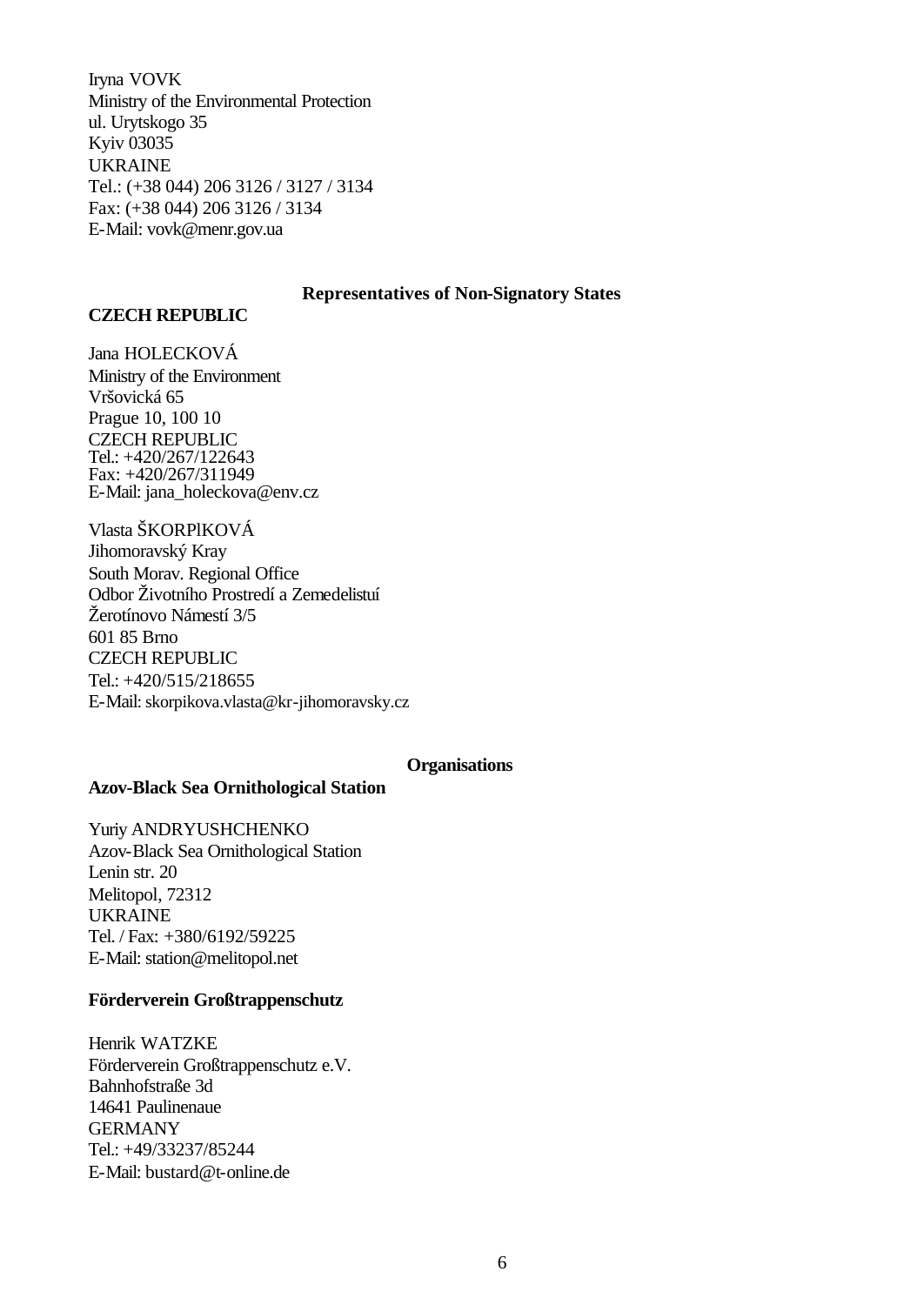### **BirdLife International**

John O'SULLIVAN BirdLife International c/o RSPB, The Lodge Sandy, Bedfordshire SG19 2DL UNITED KINGDOM Tel.: +44/1/767/680551 Fax: +44/1/767/683211 E-Mail: john.osullivan@rspb.org.uk

### **IUCN/SSC**

Paul David GORIUP IUCN/SSC Bustard Specialist Group 36 Kingfisher Court, Hambridge Road Newbury Berkshire RG14 5SJ UNITED KINGDOM Tel.: +44/1/635/550380 Fax: +44/1/635/550230 E-Mail: paul.goriup@fieldfare.biz

#### **Natural Science Museum of Spain**

Juan Carlos ALONSO Museo Nacional de Ciencias Naturales (CSIC) José Gutiérrez Abascal 2 28006 Madrid SPAIN Tel.: +34/91/411/13/28 Fax: +34/91/564/50/78 E-Mail: jcalonso@mncn.csic.es

### **Pannonian Society**

Hans Peter KOLLAR PGG, Pannonian Society for GBP Teschnergasse 35/10 1180 Vienna **AUSTRIA** Tel.: +43/1/4066541 Fax: +43/1/4057580 E-Mail: hanspeterkollar@aon.at

**Anton Stefan REITER** BOKU Wien, Institute of Zoology Gregor-Mendel-Straße 33 1180 Vienna AUSTRIA Tel.: +43/699/10523770 E-Mail: anton\_stefan.reiter@boku.ac.at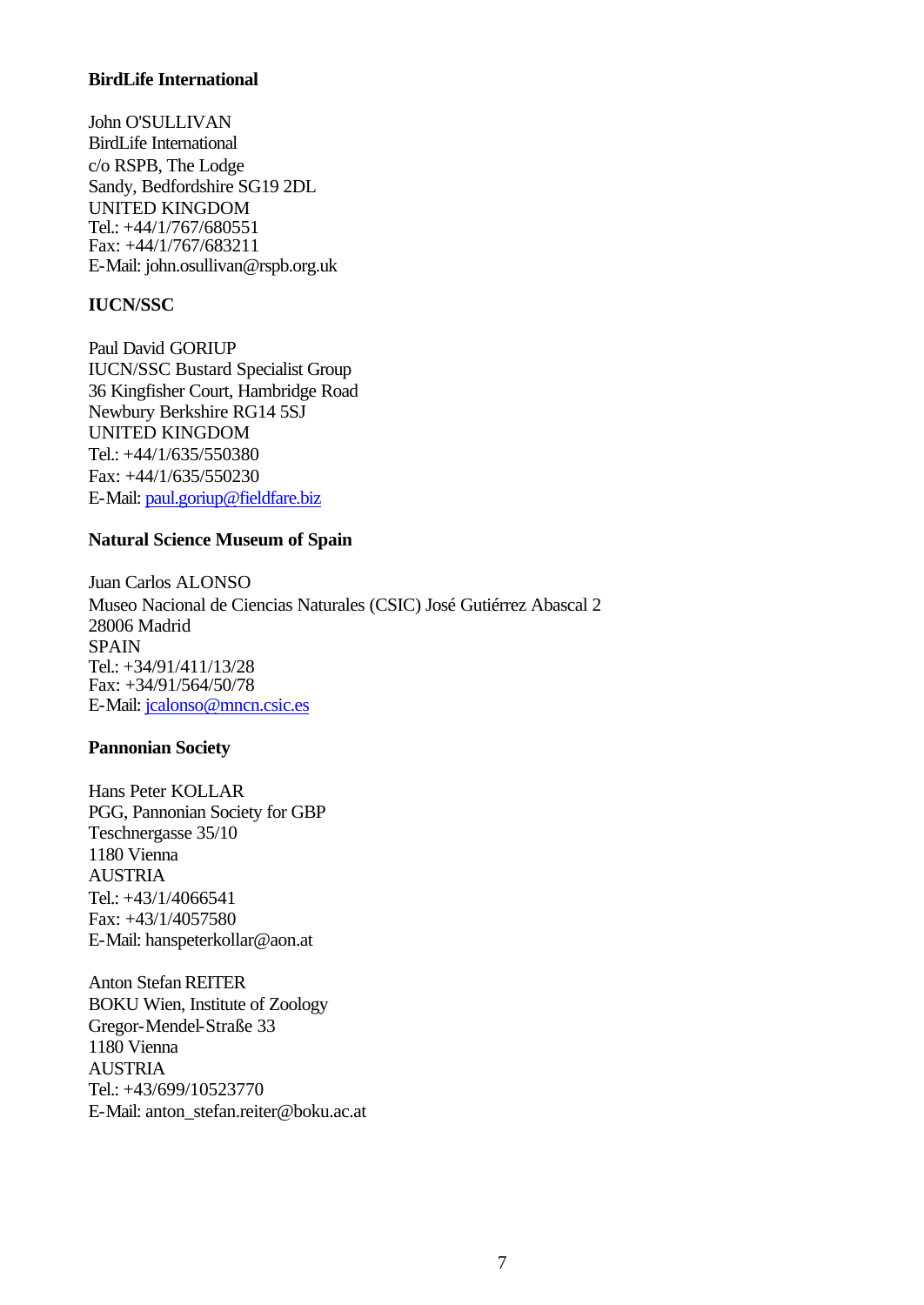Hans WURM Pannonische Ges. Großtrappenschutz Goldbergstraße 10 7122 Gols **AUSTRIA** Tel.: +43/2173/3157 E-Mail: otis.tarda@aon.at

## **Russian Bird Conservation Union**

Alexander ANTONICHKOV Russian Bird Conservation Union p/o 1385 Saratov, 410017 RUSSIA Tel.: +7/8452/523424 E-Mail: rbcusb@overta.ru

### **University of Stirling**

Patrick Edward OSBORNE School of Biological & Environmental Sciences University of Stirling Stirling FK9 42A **SCOTLAND** Tel.: +44/1/786/467869 Fax: +44/1/786/467843 E-Mail: p.e.osborne@stir.ac.uk

### **Technical Biological Office**

Rainer RAAB Technisches Büro für Biologie Anton Brucknergasse 2 2232 Deutsch-Wagram AUSTRIA Tel.: +43/664/4527563 E-Mail: rainer.raab@gmx.at

### **WWF Austria**

Gerald DICK WWF Austria Ottakringer Straße 114-116 1160 Vienna AUSTRIA Tel.: +43/1/48817/224 Fax: +43/1/48817/277 E-Mail: gerald.dick@wwf.at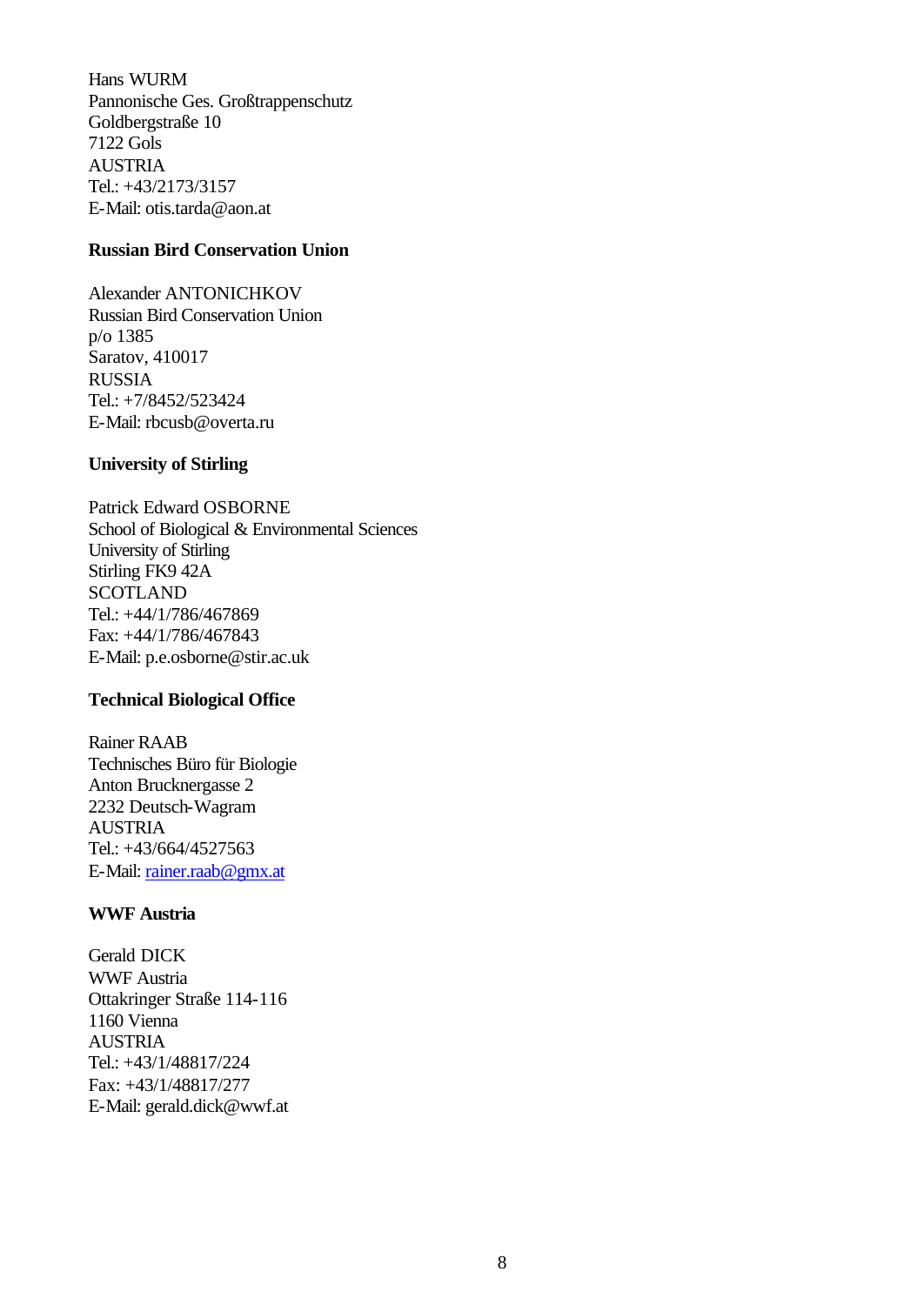#### **Secretariat**

Lyle GLOWKA UNEP/CMS Secretariat Martin-Luther-King-Str. 8 53175 Bonn GERMANY Tel.: +49/228/815/2422 Fax: +49/228/815/2449 E-Mail: lglowka@cms.int

Szabolcs NAGY BirdLife International European Division Office Droevendaalsesteeg 3a 6700 AC Wageningen **NETHERLANDS** Tel.: +31/317/478834 Fax: +31/317/478844 E-Mail: szabolcs.nagy@birdlife-europe.nl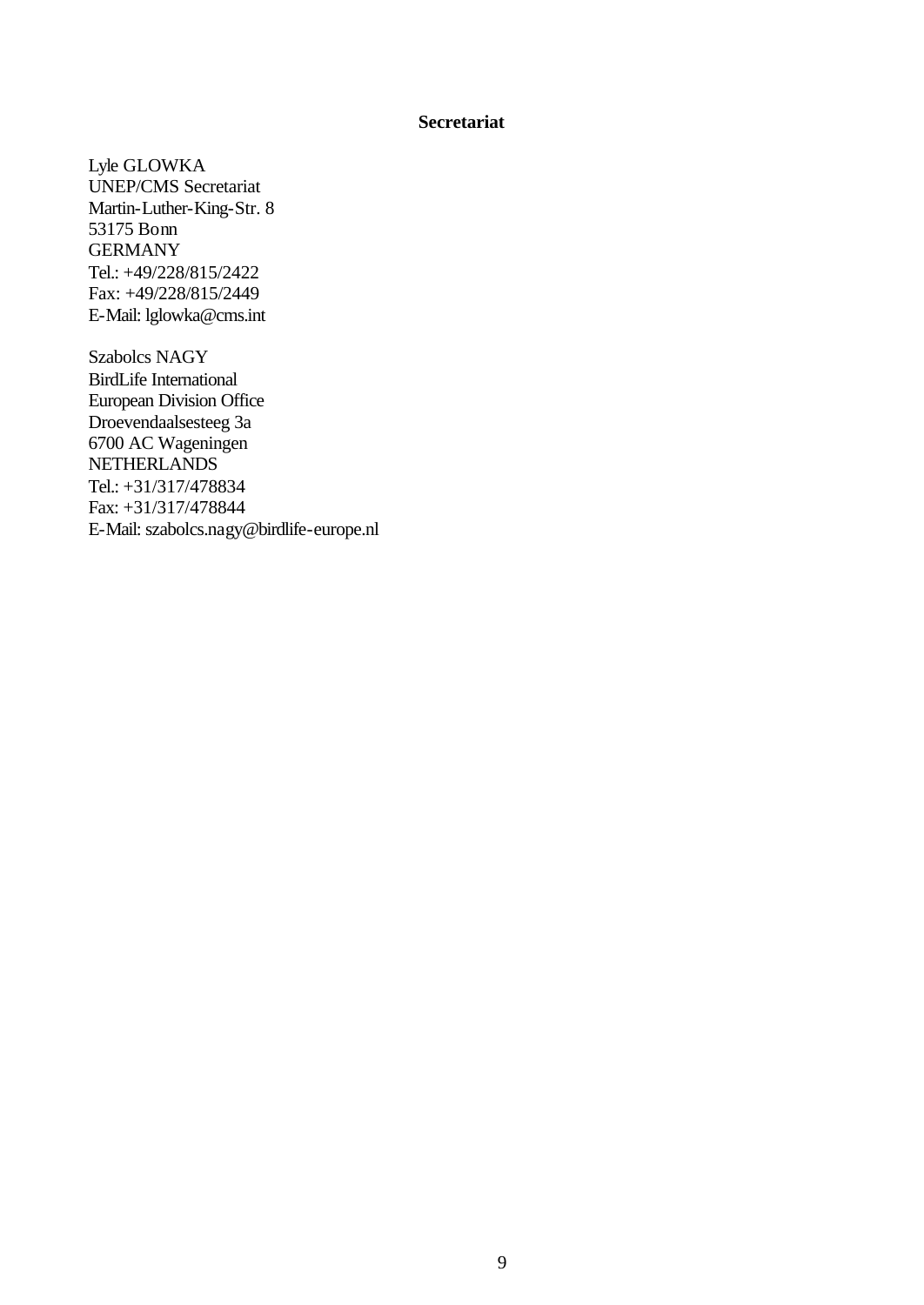

# **Convention on the Conservation of Migratory Species of Wild Animals**



# **First Meeting of the Signatory States of the Memorandum of Understanding on the Conservation and Management of the Middle-European Population of the Great Bustard (***Otis tarda***)**

*National Park Neusiedler See-Seewinkel, Burgenland, Illmitz, Austria 17-18 September 2004* **\_\_\_\_\_\_\_\_\_\_\_\_\_\_\_\_\_\_\_\_\_\_\_\_\_\_\_\_\_\_\_\_\_\_\_\_\_\_\_\_\_\_\_\_\_\_\_\_\_\_\_\_\_\_\_\_\_\_\_\_\_\_\_\_\_\_\_\_\_\_\_\_\_\_\_\_\_\_\_\_\_\_\_\_\_\_\_\_\_\_\_\_\_\_\_\_\_\_\_\_\_\_\_\_\_\_\_\_\_\_\_\_\_\_\_\_\_\_\_\_\_\_\_\_\_\_\_\_\_\_\_\_\_\_\_\_\_\_\_\_\_\_\_\_\_\_\_\_\_\_\_\_\_\_\_\_\_\_\_**

> CMS/GB.1/Report Annex 2

# **AGENDA**

- 1. Welcoming remarks
- 2. Signing ceremony
- 3. Election of officers
- 4. Adoption of the agenda and meeting schedule
- 5. Opening statements
- 6. Report of the Secretariat
	- 6.1. Status of signatures
	- 6.2. List of designated national contact points
	- 6.3. Any other matters
- 7. Review of MoU and Action Plan implementation
	- 7.1. Great Bustard conservation status within the agreement area
	- 7.2. Status of development and implementation of national work programmes
- 8. Medium-term International Work Programme
- 9. Future implementation and further development of the MoU and Action Plan
	- 9.1. Draft national report format
	- 9.2. Future MoU coordination
	- 9.3. Preliminary discussions on expanding the geographical scope of the agreement area
- 10. Next meeting of the Signatory States
- 11. Any other business
- 12. Closure of the meeting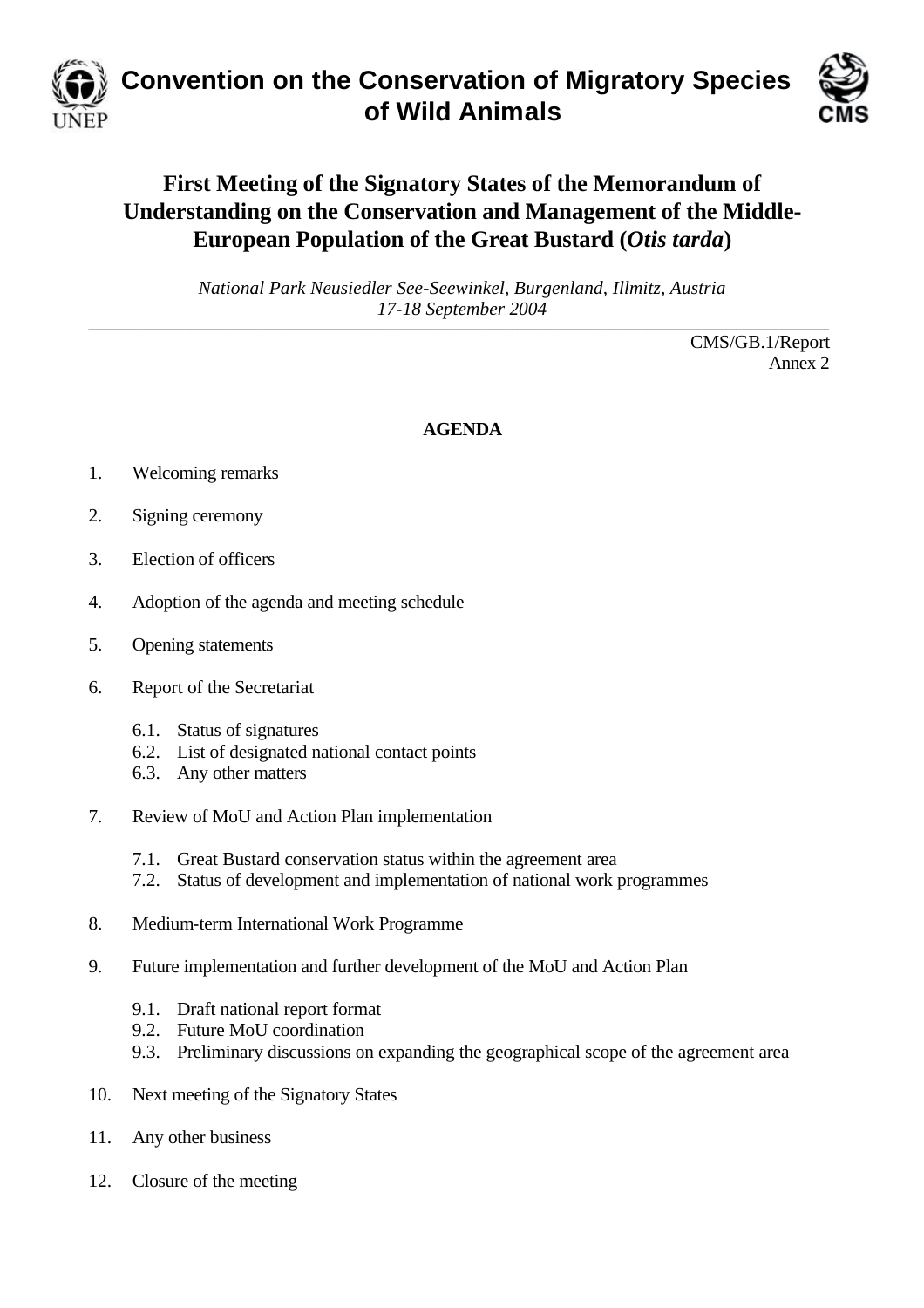

# **First Meeting of the Signatory States of the Memorandum of Understanding on the Conservation and Management of the Middle-European Population of the Great Bustard (***Otis tarda***)**

*National Park Neusiedler See-Seewinkel, Burgenland, Illmitz, Austria 17-18 September 2004*

> CMS/GB.1/Report Annex 3

| <b>Symbol</b>                | <b>Agenda</b><br>Item(s) | <b>Title of Document</b>                                                                                                                                          | Distribution <sup>1</sup> |
|------------------------------|--------------------------|-------------------------------------------------------------------------------------------------------------------------------------------------------------------|---------------------------|
| CMS/GB.1/1/Rev.1             | 4.0                      | Provisional Agenda (as at 19 July 2004)                                                                                                                           |                           |
| CMS/GB.1/2/Rev.1             | 4.0                      | Provisional Annotated Agenda and Meeting Schedule                                                                                                                 |                           |
| CMS/GB.1/3/Rev.4             | 4.0                      | <b>List of Documents</b>                                                                                                                                          |                           |
| CMS/GB.1/4                   | 6.0                      | Report of the Secretariat                                                                                                                                         |                           |
| CMS/GB.1/5                   | 7.0                      | Review of MoU and Action Plan Implementation                                                                                                                      |                           |
| CMS/GB.1/5/Add.1/Rev.1       | 7.0                      | <b>Overview Report</b>                                                                                                                                            |                           |
| $CMS/GB.1/6 + annex$         | 8.0                      | Draft Medium Term International Work Programme                                                                                                                    |                           |
| $CMS/GB.1/7 + annex$         | 9.1                      | <b>Draft National Report Format</b>                                                                                                                               |                           |
| CMS/GB.1/8                   | 9.2                      | <b>Future MoU Coordination</b>                                                                                                                                    |                           |
| CMS/GB.1/9                   | 9.3                      | Expanding the Memorandum's Geographical Scope:<br><b>Preliminary Discussions</b>                                                                                  |                           |
| CMS/GB.1/10                  | 10.0                     | Next Meeting of the Signatory States                                                                                                                              |                           |
| <b>Information Documents</b> |                          |                                                                                                                                                                   |                           |
| CMS/GB.1/Inf.1               |                          | <b>Fact Sheet</b>                                                                                                                                                 |                           |
| CMS/GB.1/Inf.2               | 6.1                      | Status of Signatures to the Memorandum of<br>Understanding on the Conservation and Management<br>of the Middle-European Population of the Great<br><b>Bustard</b> |                           |
| CMS/GB.1/Inf.3/Rev.1         | 6.2                      | Provisional List of Designated National Contact<br>Points                                                                                                         |                           |
| CMS/GB.1/Inf.4.x             | 7.0                      | National Reports from Signatories                                                                                                                                 |                           |
| CMS/GB.1/Inf.4.1             |                          | National Reports from Signatories - Hungary                                                                                                                       |                           |
| CMS/GB.1/Inf.4.2             |                          | National Reports from Signatories - Albania                                                                                                                       |                           |
| CMS/GB.1/Inf.4.3             |                          | National Reports from Signatories - Croatia                                                                                                                       |                           |
| CMS/GB.1/Inf.4.4             |                          | National Reports from Signatories - Slovakia                                                                                                                      |                           |
| CMS/GB.1/Inf.4.5/Rev.1       |                          | National Reports from Signatories - Austria                                                                                                                       |                           |
| CMS/GB.1/Inf.4.6             |                          | National Reports from Signatories - Bulgaria                                                                                                                      |                           |
| CMS/GB.1/Inf.4.7             |                          | National Reports from Signatories - Germany                                                                                                                       |                           |
| CMS/GB.1/Inf.4.8             |                          | National Reports from Signatories - Macedonia                                                                                                                     |                           |
| CMS/GB.1/Inf.4.9             |                          | National Reports from Signatories - Ukraine                                                                                                                       |                           |
| CMS/GB.1/Inf.4.10            |                          | National Reports from Signatories - Romania                                                                                                                       | In-session                |
| CMS/GB.1/Inf.5.x             | 7.0                      | <b>National Work Programmes</b>                                                                                                                                   |                           |
| CMS/GB.1/Inf.5.1             |                          | National Work Programmes - Albania                                                                                                                                |                           |
| CMS/GB.1/Inf.5.2             |                          | National Work Programmes - Hungary                                                                                                                                |                           |
| CMS/GB.1/Inf.5.3             |                          | National Work Programmes - Macedonia                                                                                                                              |                           |
| CMS/GB.1/Inf.6.x             | 7.0                      | Reports from Signing Organisations                                                                                                                                | Cancelled                 |

# **FINAL LIST OF DOCUMENTS**

<sup>1</sup> All documents distributed pre-session unless otherwise noted.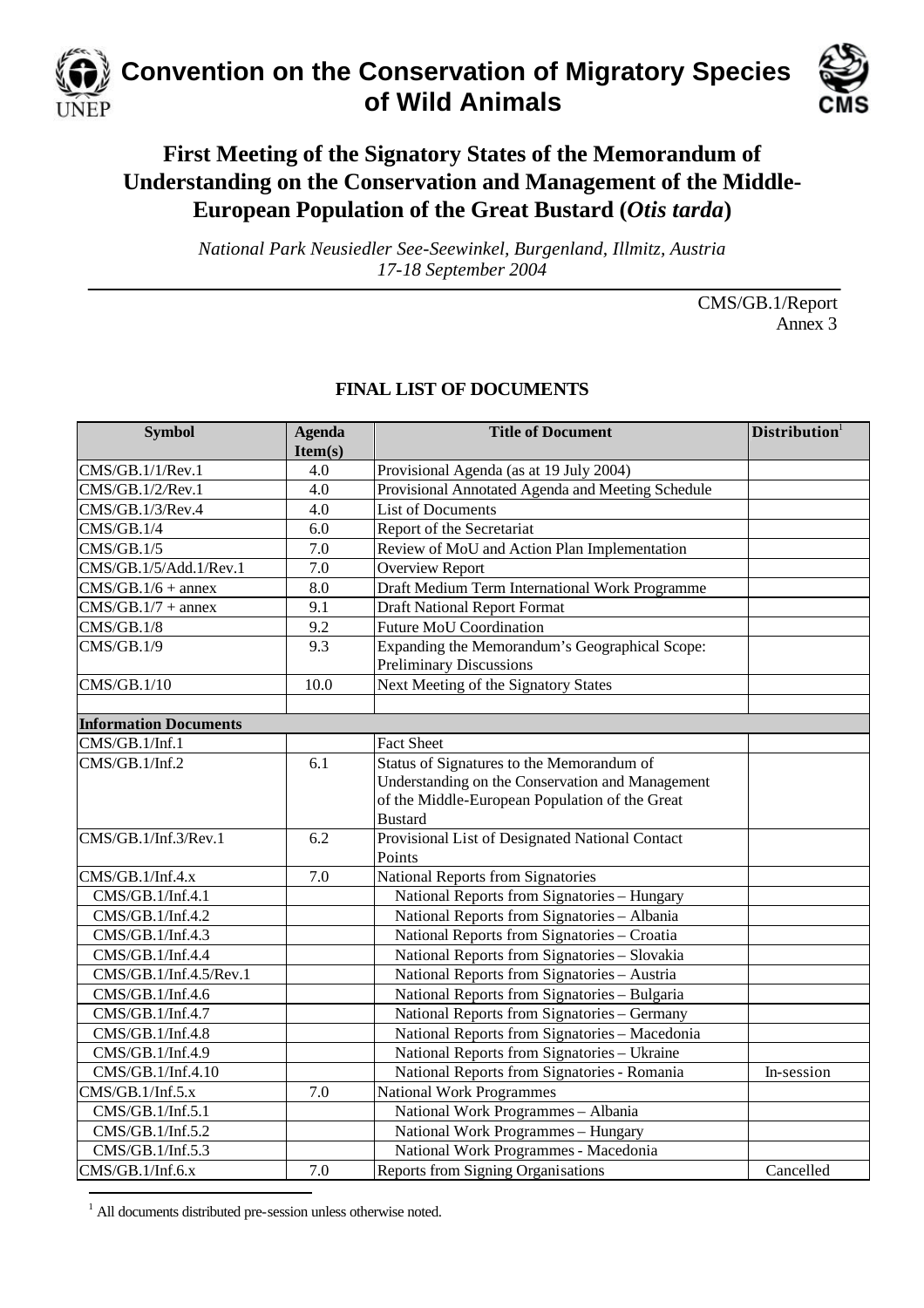| <b>Symbol</b>    | <b>Agenda</b> | <b>Title of Document</b>                            | <b>Distribution</b> |
|------------------|---------------|-----------------------------------------------------|---------------------|
|                  | Item(s)       |                                                     |                     |
| CMS/GB.1/Inf.7.x | 7.0           | National Reports from Non-signatories.              |                     |
| CMS/GB.1/Inf.7.1 |               | National Reports from Non-signatories - Czech       |                     |
|                  |               | Rep.                                                |                     |
| CMS/GB.1/Inf.7.2 |               | National Reports from Non-signatories – U.K.        |                     |
| CMS/GB.1/Inf.7.3 |               | National Reports from Non-signatories - Serbia      |                     |
|                  |               | and Montenegro                                      |                     |
| CMS/GB.1/Inf.7.4 |               | National Reports from Non-signatories - Russian     | In-session          |
|                  |               | Federation (unofficial)                             |                     |
| CMS/GB.1/Inf.8   |               | Memorandum of Understanding on the Conservation     |                     |
|                  |               | and Management of the Middle-European Population    |                     |
|                  |               | of the Great Bustard and Action Plan                |                     |
| CMS/GB.1/Inf.9   |               | Provisional List of Participants                    | In-session          |
| CMS/GB.1/Inf.10  | 5.0 & 7.0     | Agenda of the Great Bustard Scientific Symposium    |                     |
| CMS/GB.1/Inf.11  | $5.0 \& 7.0$  | Outcomes of the Great Bustard Scientific Symposium  | Cancelled           |
| CMS/GB.1/Inf.12  |               | Convention on the Conservation of Migratory Species |                     |
|                  |               | of Wild Animals and Appendices                      |                     |

S:\\_WorkingDocs\Agmts-MoU\_Corr\Mou\_GreatBustard\2004\_Mtgs\Report\Annex3\_List\_of\_Documents.doc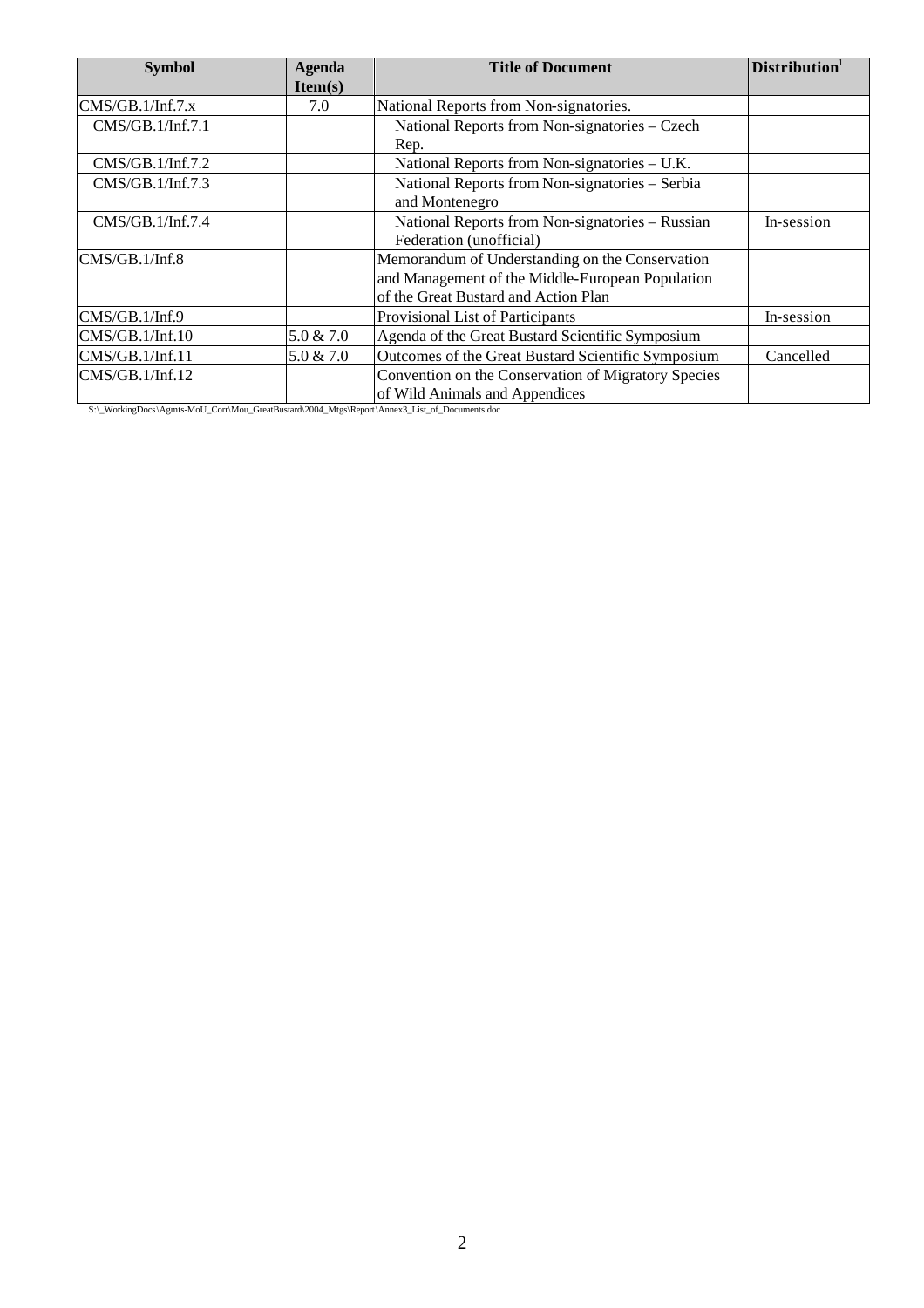

# **Convention on the Conservation of Migratory Species of Wild Animals**



# **First Meeting of the Signatory States of the Memorandum of Understanding on the Conservation and Management of the Middle-European Population of the Great Bustard (***Otis tarda***)**

*National Park Neusiedler See-Seewinkel, Burgenland, Illmitz, Austria 17-18 September 2004*

> CMS/GB.1/Report Annex 4

# **LIST OF OFFICIALLY DESIGNATED NATIONAL CONTACT POINTS**

## **ALBANIA**

Taulant BINO Biology Deptt - Faculty of Natural Sciences Museum of Natural Sciences C/o Faculty of Natural Sciences Rruga E Kavajes Durresi, Nr. 27 Tirana ALBANIA

Tel.: +355 4 229028 Mobile: +355 69 2297125 Fax: +355 4 229028 E-Mail: taobino@icc-al.org

## **AUSTRIA**

Enrica Seltenhammer Austrian Federal Ministry of Agriculture, Forest, Environment and Water Stubenbastei 5, OG 04/406 1011 Wien Austria

Tel: +43 1 51522 1417 Fax: +43 1 5131679 1328 E-Mail: enrica.seltenhammer@lebensministerium.at

## **BULGARIA**

Dr. Pavel Hristov Zehtindjiev Head Kalimok Biological Experimental Station Institute of Zoology Bulgarian Academy of Science 1, Tzar Osvoboditel Blvd. Sofia 1000 BULGARIA

Tel: +359 2 9885115 E-Mail: kalimok@einet.bg

# **CROATIA**

Jelena KRALJ Institute of Ornithology Croatian Academy of Science and Arts Gunduliceva 24 10000 Zagreb CROATIA

Tel.: +385 1 4825 401 Fax: +385 1 4825 392 E-Mail: zzo@hazu.hr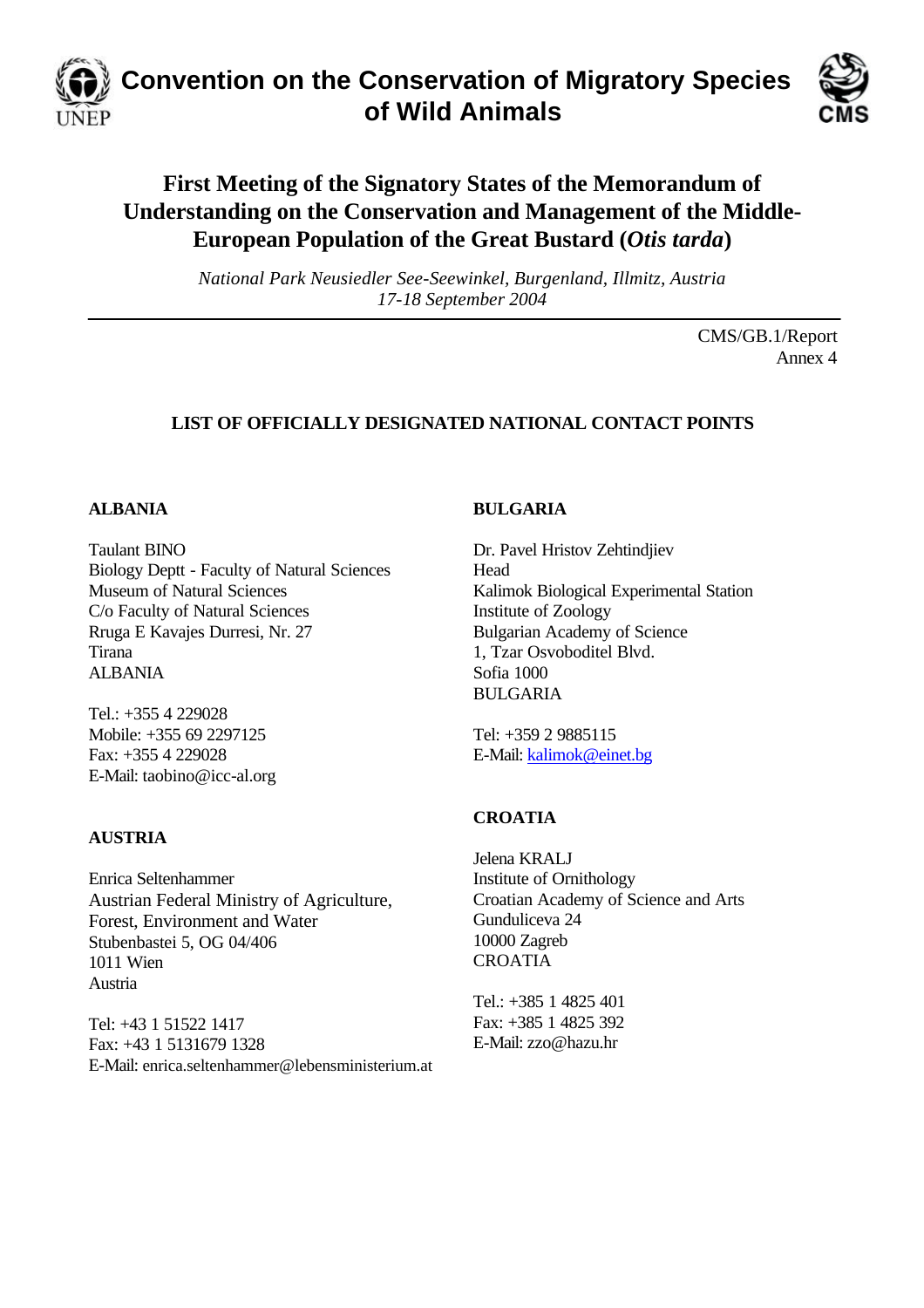### **GERMANY**

Torsten LANGGEMACH Brandenburg State Bird Conservation Centre Dorfstraße 34 14715 Buckow/Nennhausen **GERMANY** 

Tel.: +49 33878 60257 Fax: +49 33878 60600 E-Mail: torsten.langgemach@lua.brandenburg.de

# **GREECE**

*YET TO RECEIVE*

## **HUNGARY**

Anna Pràger Counsellor Department of International Treaties on Nature Conservation Ministry of Environment and Water H-1121 Budapest Költö utca 21 **HUNGARY** 

Tel: +36 1 3911739 Fax: +36 1 2754505 E-Mail: prager@mail.kvvm.hu

## **MACEDONIA, THE FORMER YUGOSLAV REPUBLIC OF**

Branko MICEVSKI President MBC Zoological Deptt., Institute of Biology Faculty of Natural Sciences University "Sv.Kiril i Metodij" Gazi Baba, p.box:162 MK-1000 Skopje **MACEDONIA** 

Tel.: +389 2 2432 071 Fax: +389 2 2430 927 E-Mail: brankom@ukim.edu.mk

# **MOLDOVA**

*YET TO RECEIVE*

## **ROMANIA**

Atena-Adriana Groza Counsellor Directorate of Biological Diversity Conservation and **Biosafety** Ministry of Environment and Water Management Libertatii 12, Sector 5 Bucharest, 040129 ROMANIA

Tel & Fax: +4021 410 0531 E-Mail: atena@mappm.ro

### **SLOVAKIA**

*YET TO RECEIVE*

## **UKRAINE**

Volodymyr Domashlinets Deputy Head Wildlife Protection Department Ministry of Environmental Protection Urytskogo str. 35 Kyiv 03035 UKRAINE

Tel: +380 44 2063126 Fax: +380 44 2063126 E-Mail: domashlinets@menr.gov.ua

S:\\_WorkingDocs\Agmts-MoU\_Corr\Mou\_GreatBustard\2004\_Mtgs\Report\Annex4\_List\_NationalContactPoints.doc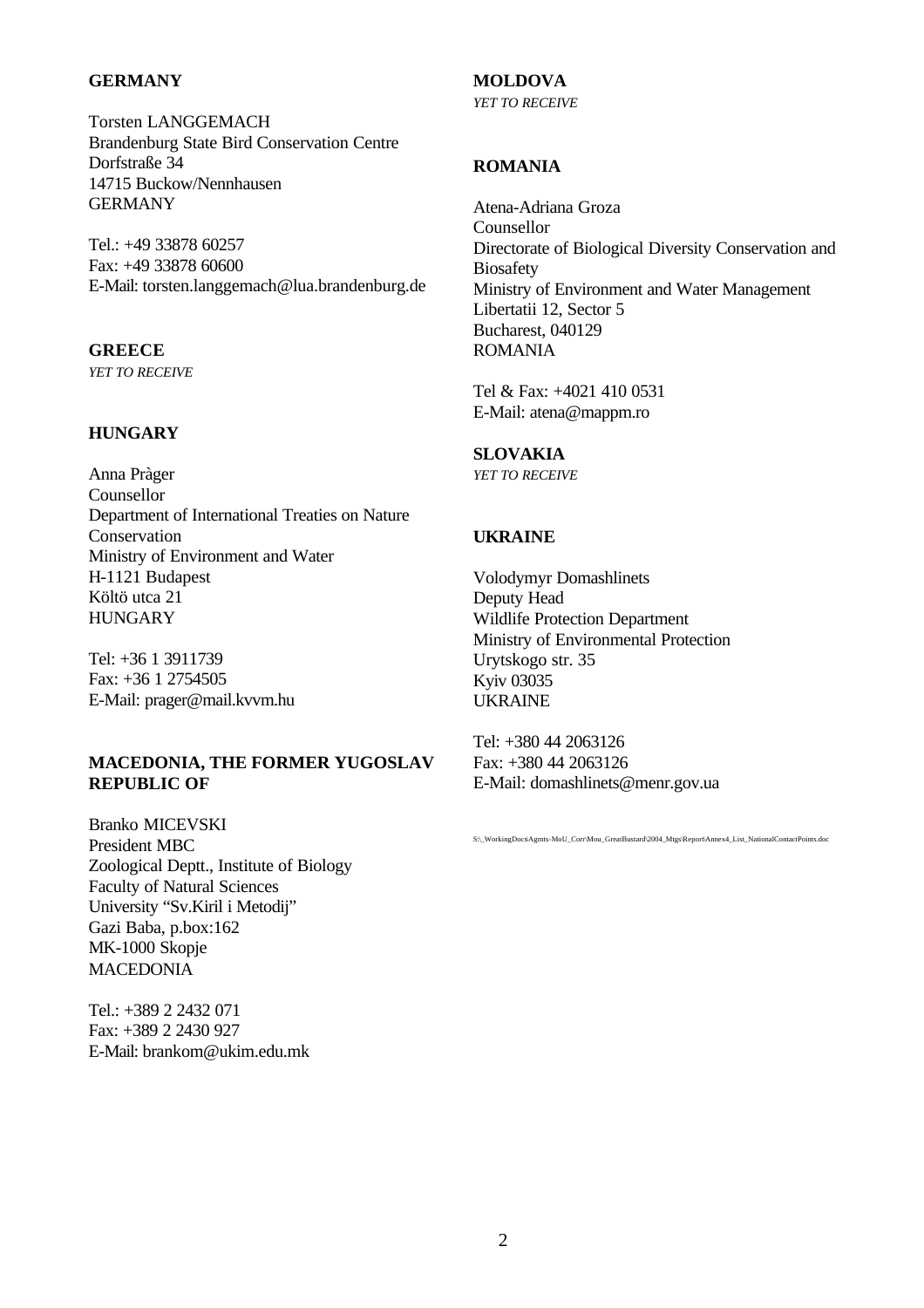## **REVISED OVERVIEW REPORT**

## *(Prepared by Birdlife International on behalf of the CMS Secretariat)*

### **1.0 Introduction**

1. Pursuant to paragraph 9 of the Memorandum of Understanding on the Conservation and Management of the Middle-European Population of the Great Bustard (MoU) the Secretariat shall prepare an overview report compiled on the basis of all information at its disposal pertaining to the Great Bustard. It shall communicate this report to all Signatories, signing Organisations and to all other Range States.

2. Pursuant to paragraph 6 of the MoU, MoU Signatories that are also Parties to the Convention on Migratory Species (CMS) should in their national report to the CMS Conference of the Parties make specific reference to activities undertaken in relation to this Agreement. At the same time, MoU signatories not Party to the Convention shall be invited to prepare, after the adoption of their national work programme, a report on the implementation of the MoU both of which they should then communicate to the Secretariat.

3. By letter dated 26 March 2004 the Secretariat provided to all MoU signatory Range States, non-signatory Range States and signing organisations an indicative reporting guidance for Parts I and II of the Great Bustard Action Plan. As of 23 July 2004 the following Signatories had submitted their national reports to the Secretariat: Austria, Albania, Croatia, Hungary and Slovakia. The Czech Republic submitted a report though it is not an MoU signatory. In addition, the report draws from national reports submitted by Signatories and non-Signatories who are also Parties to CMS: Bulgaria, the Former Yugoslav Republic of Macedonia, Hungary, Poland and Romania. Responses submitted by the EU Member States to BirdLife International in the framework of reviewing the European Action Plan for Great Bustard were also taken into account in the case of Austria, the Czech Republic, Germany, Hungary and Slovakia. Information available to BirdLife International in the form of data, project or threat reports, as well as, information available on the Internet was also used.

4. This revised report also takes account of national reports submitted after 23 July. Additional information from Bulgaria, Germany, Macedonia, Ukraine and Romania was added. Information available from the Symposium of Great Bustard Experts from Europe and Part of Asia which preceded the MoU meeting (14-15 September 2004) was drawn upon for the revised report as well.

5. The structure of this report follows that of the indicative reporting guidelines. Corresponding action points from the Action Plan are indicated in square brackets. This report does not repeat the information provided in the national reports. It only summarizes the main issues.

### **2.0 Status of Great Bustard in the Agreement Area and beyond**

6. The status of the species is assessed here on the basis of the information available to BirdLife International as part of the Birds in Europe 2 database. More detailed and up-to-date information is available in some of the national reports and was collected during the symposia preceeding the MoU meeting.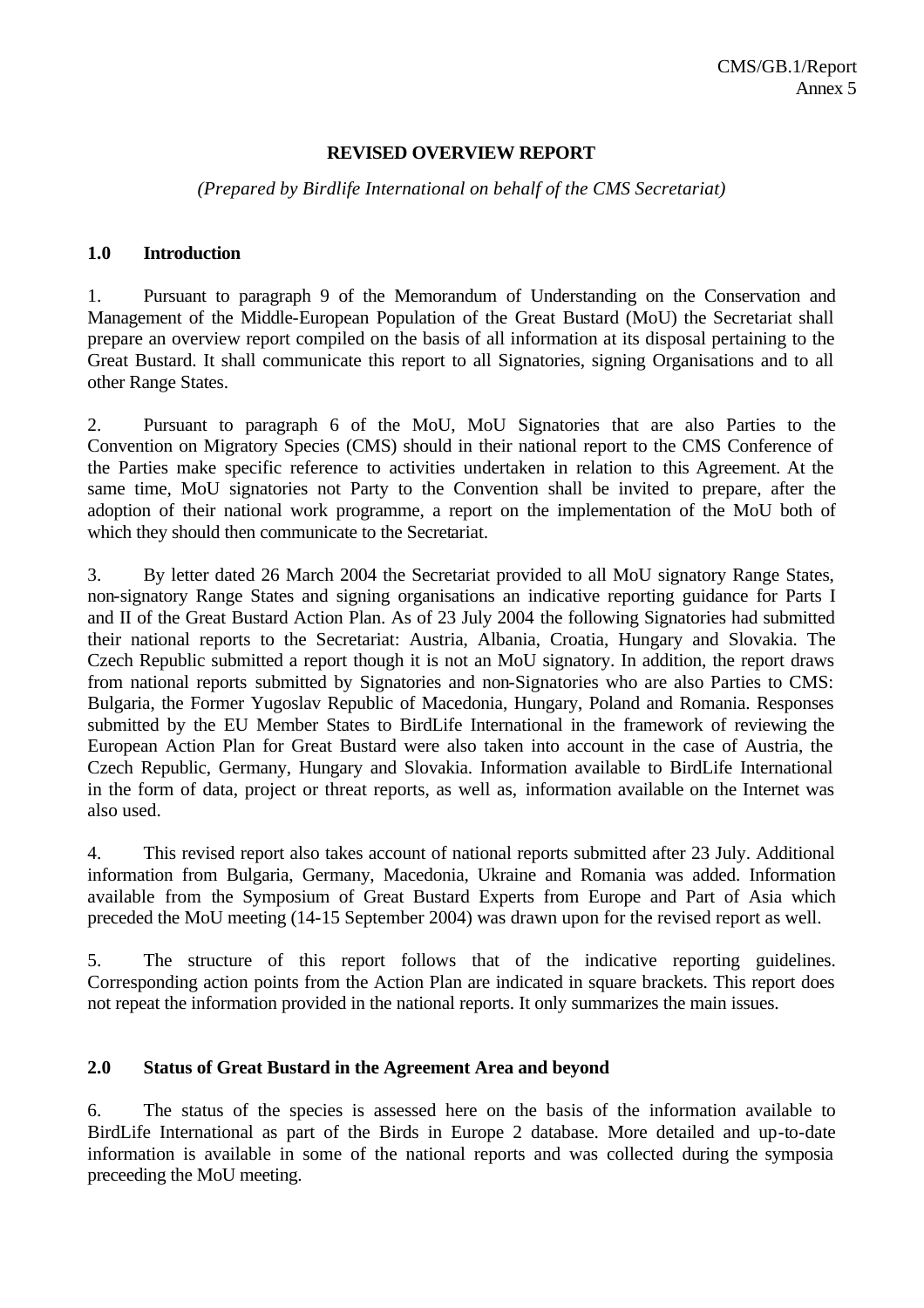7. In general, the species' decline has been somewhat reduced in the last decade compared to the period of 1970-1990. However, the decline of very small populations has continued (e.g., Slovakia) and the species has gone extinct in Moldova and most probably also in Bulgaria, the Czech Republic and Romania as a breeding species. The decline of the German population has also continued until 1995, but since then there has been a significant increase there as a result of active captive management. The Hungarian population is now overall stable, but this is not a general trend across the country. Some populations keep declining (e.g., Bihar, Heves, Borsodi-Mezoség), while others are increasing (e.g., Kisalföld and Kiskunság). The Ukrainian population was reported also as being increasing. The Austrian population has increased significantly and the increase of this transboundary population raises hopes for the future increase of the small population in Slovakia and for the natural re-colonization of the former breeding areas in the Czech Republic.

8. Outside of the agreement area, the species population is regarded as stable in the Iberian Peninsula, but the fragmentation of the population still continues. There is an increase reported from Russia, while the population is further decreasing in Turkey. A reintroduction has started in the UK.

## **Table 1 European population of Great Bustard based on information collected at the Symposium of Great Bustard Experts from Europe and Part of Asia, Neusiedler See-Seewinkel, 14-15 September 2004.**

| <b>Country</b>        |                   | Number of breeding birds | <b>Trend/Status</b>            |
|-----------------------|-------------------|--------------------------|--------------------------------|
|                       | $1994^1$          | 2004 (2003)              |                                |
| Albania               |                   |                          | Irregular winter visitor       |
| Austria               | $50 - 60$         | $107 - 140$              | Breeding population increasing |
| Bulgaria              | $10 - 15$         | $0 - 10$                 | Became extinct recently        |
| Croatia               |                   |                          | Irregular winter visitor       |
| <b>Czech Republic</b> | $10 - 20$         | $1 - 6$                  | Became extinct recently        |
| Germany               | 130               | 85                       | Breeding population increasing |
| Greece                |                   |                          | Irregular winter visitor       |
| Hungary               | $1,100 - 1,300$   | 1,300                    | Breeding population stable     |
| Macedonia             |                   |                          | Irregular winter visitor       |
| Moldova               | $2 - 3$           | $\overline{0}$           | Became extinct recently        |
| Portugal              | 1000              | 1,435                    | Breeding population stable     |
| Romania               | $10 - 15$         | $\overline{\mathcal{L}}$ | Became extinct recently        |
| Russia                | $8,000 - 10,000$  | $8,000 - 10,000$         | Breeding population stable     |
| Serbia and Montenegro | $8 - 10$          | $30 - 36$                | Breeding population stable     |
| Slovakia              | $25 - 30$         | 10                       | Breeding population declining  |
| Spain                 | $13,500 - 14,000$ | 23300                    | Breeding population stable     |
| Turkey                | $800 - (3000)$    | $700 - 1200$             | Breeding population declining  |
| U.K.                  | $\theta$          | $\overline{0}$           | Reintroduction started         |
| Ukraine               | $300 - 400$       | $640 - 850$              | Breeding population increasing |
| <b>Total</b>          | $24,945 - 29,983$ | $35,600 - 38,500$        |                                |

 $\overline{a}$ 

<sup>&</sup>lt;sup>1</sup> Source: Table 14.1 on page 246 in Heredia et al. (1996) *Globally threatened birds in Europe: Action Plans*. Council of Europe, Strasbourg.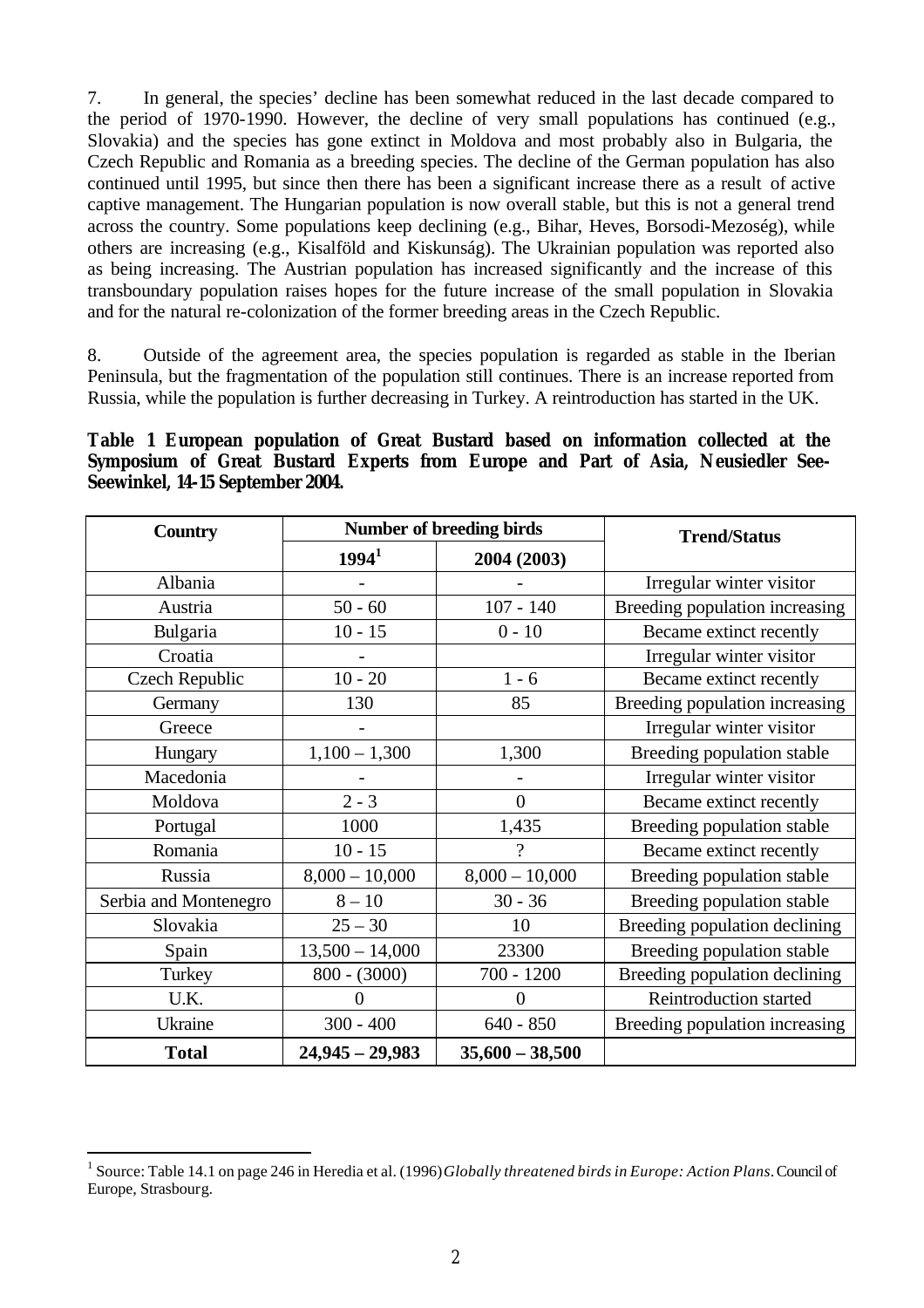## **3.0 Implementation of the Action Plan**

9. *Protected Areas [AP 1.1]:* The Action Plan requires responsible authorities to designate key breeding sites and key migration and wintering sites throughout the range of the species as protected areas and manage them according to the species' requirements. This includes also areas that are essential for the reestablishment of the species. In the *breeding range*, **Austria**, **Hungary** and **Germany** have reported that the leks and a significant part of the breeding areas are already protected. In **Germany** and **Austria** the sites are mainly designated as Special Protection Areas (SPA) under the EU Birds Directive. In **Hungary**, the proposed SPAs cover almost the entire range used by the species and will significantly expand the coverage provided by national designation. There is only a very small area (75 ha) under temporary protection (for 10 years since 2001) in the **Czech Republic**, where grassland was re-established. No area has yet been designated in **Slovakia**, but Sysl'ovské Polia is proposed as an SPA. In **Germany** and **Hungary** large areas were purchased by conservation organisations. In **Ukraine** the species' only protected wintering population occurs in Biosphere Reserve of Askania-Nova. There are no protected areas designated for the species in **Bulgaria**, where it can be practically regarded as extinct in the wild**.** Two protected areas were designated in **Romania** in 1994 and 2000 respectively, but it was probably too late to protect the species. In the *non-breeding* period the Middle-European population migrates only occasionally and often only short distances. Usually, the birds stay within traditional winter quarters nearby to their breeding places. No regularly used sites were reported from **Croatia** or **Macedonia**. On the other hand, it was reported that after 30 years the species was recorded in Bedati, Karavasta region, and Kopliku, Shkodra region, in **Albania** in 2002 and 2003. These are the same areas where the species was reported from by Lamani and Puzanov in 1962. The national programme for the protection of Great Bustard in Albania foresees the designation of these areas as protected areas. Unlike the Middle-European population, the majority of the population from Saratov, Russia migrates regularly to the Kherson and Zaporizhzhya districts as well as Crimea in Ukraine<sup>2</sup>.

10. *Habitat quality outside of protected areas [AP 1.2]:* The Action Plan calls for maintenance or improvement of habitat quality outside of protected areas. It calls for extensification, introduction of appropriate crop rotation, including alfalfa and oilseed rape, and set-aside schemes supported by incentives provided under agri-environmental schemes. Agri-environmental schemes support appropriate habitat management in **Austria**, **Germany** and **Hungary.** In 2003 measures targeted at Great Bustard habitat conservation were introduced in **Austria** under the ÖPUL programme, the national agri-environmental scheme, and they covered approximately 5,500 hectares. In **Hungary**, the first set aside scheme has been implemented in the Moson Project on the Kisalföld since 1992. Pilot zonal agri-environmental schemes were also introduced in Hungary at five areas in 2002. They cover 276,845 hectares in total; however payments made at "only" 31,429 hectares. In **Germany**, farmers also receive payments for extensive management. The agri-environmental schemes include appropriate crop rotation with alfalfa or oilseed rape and address timing of cultivation in all countries. In the **Czech Republic** no measures were taken to influence land use for breeding Great Bustard because of the potentially high costs in the intensively cultivated region. In **Slovakia**, the State Nature Conservancy rents 75 hectares and manages it as a set-aside maintained with mowing. No measures are taken to protect habitat quality outside of protected areas in **Bulgaria** and **Ukraine**. In the *non-breeding ranges* there is no information about targeted measures taken to address the species feeding requirements during migration or winter.

11. *Preventing habitat fragmentation [AP 1.3]:* The Action Plan calls for prevention of afforestation and making infrastructure development, in particular construction of new roads, highways, railways and irrigation, subject of environmental impact assessment (EIA). **All countries** 

 $\overline{a}$  $2$  Y.Andrushchenko: About census of Great Bustard, wintering in the south of Ukraine (http://ornitology.narod.ru/english/expeditions/2002/drofa.html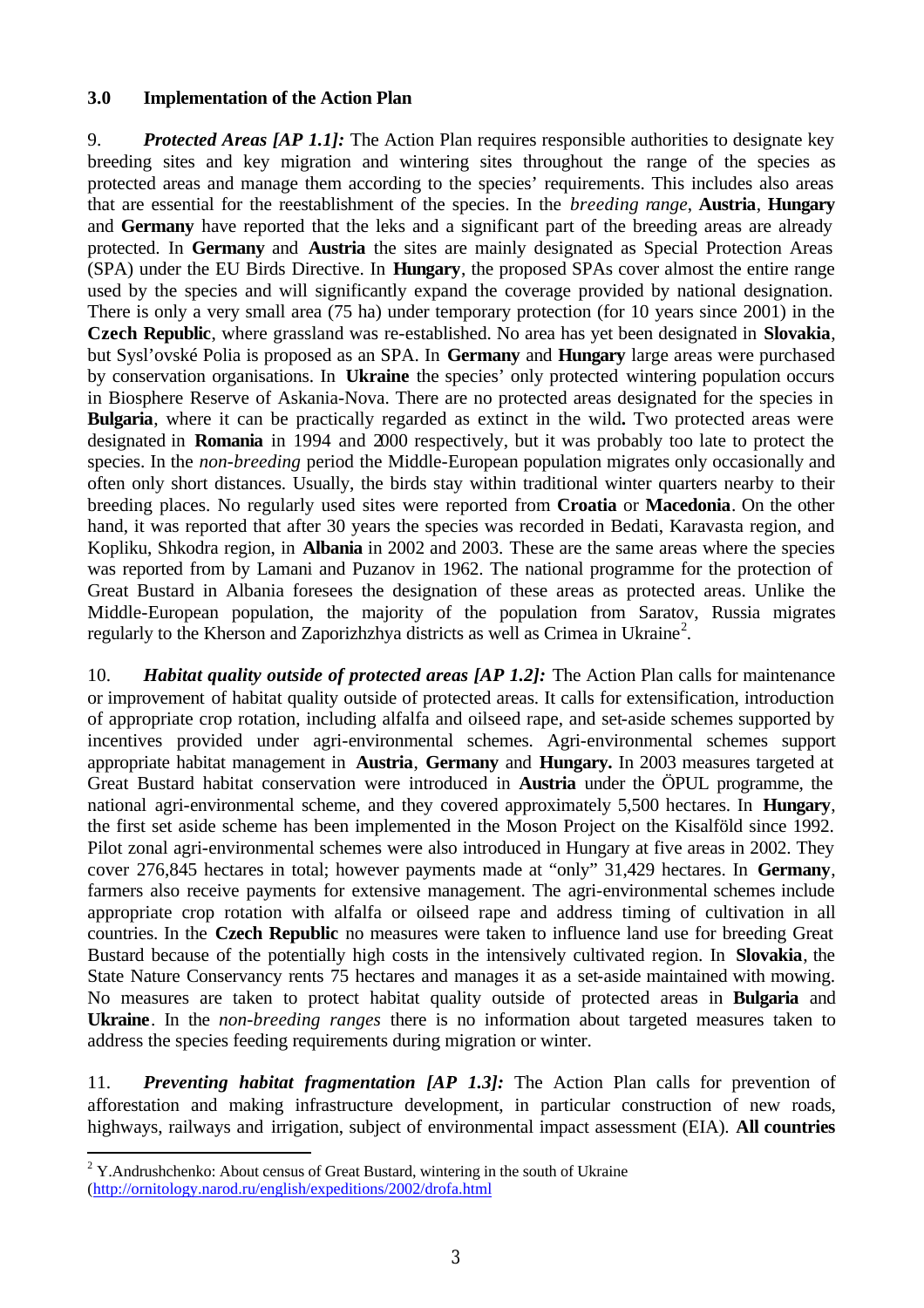who have sent a report but **Albania** reported that their EIA procedures cover larger projects causing habitat fragmentation. In **Austria** also afforestation would require permission from the relevant authorities. In addition, the ÖPUL rules also prevent afforestation. In **Germany** there is a serious discussion on the impact of wind farms at the Karower Platte on the remaining population of the species<sup>3</sup>. In **Hungary**, many activities are subject to EIA, however a few critical activities, such as afforestation and construction of new field roads or power lines less than 120 kV, still do not require EIA prior to their construction outside of protected areas. In **Slovakia** the construction of the D2 motorway and power lines caused loss of part of the population. However, no further habitat fragmentation has happened since ratification of the MoU. Slovakia has also raised the issue of habitat fragmentation caused by the wind turbines in Austria close to the border. The former habitat of the species has been severely fragmented in the 1950s and '60s.

12. *Protection from hunting [AP 2.1]:* The Action Plan calls for prohibiting any hunting where it is considered necessary at the time Great Bustard are expected to occur in the area. These restrictions should be then strictly enforced. The species is officially protected in all countries either as a (strictly) protected species (**Albania**, **Bulgaria**, **Czech Republic**, **Hungary, Macedonia, Romania, Slovakia** and **Ukraine**) or as game bird with a year-around closed season (**Austria, Germany**). However, illegal killing of birds is reported from **Albania** and **Croatia**. Disturbance associated with hunting on other species (i.e., Roe Deer, Wild Boar, Pheasant, Geese and Hare) is a problem in some countries (**Austria, Hungary** and **Slovakia)**. However no measures were reported except for **Hungary** where the timing of hunting can be regulated within nationally protected areas. Hunting is also restricted around lek sites in Germany.

13. *Preventing disturbance [AP 2.2]:* The Action Plan calls for preventing disturbance of display and breeding sites through restricting or controlling access to breeding sites and adoption of the timing and techniques of land management. In **Austria**, **Germany** and **Hungary** the agrienvironmental measures include provisions to reduce disturbance of the species during the breeding season. In addition, the management plans of the protected areas in **Hungary** include provisions to restrict potentially disturbing activities through e.g., regulating the timing of mowing, prescribing mowing from the centre outwards and regulating eco-tourism and horseback riding. The enlargement of a former military airport on the border of the Kiskunság National Park was stopped because of a nearby lekking ground. **Slovakia** has reduced disturbance caused by agricultural works by prohibiting aerial spraying of pesticides and fertilizers. **Germany** has taken measures to divert public access to core Great Bustard areas by closing roads and building observation towers, controlling air traffic. In **Austria** the provincial nature conservation bodies agreed with the armed forces that the breeding sites are not disturbed during the breeding season in bustard areas close to the border, where soldiers usually patrol the border line. In addition, there is a general agreement with farmers and hunters to keep all disturbances in bustard areas to a necessary minimum. The surveillance officers in cooperation with hunters and farmers try to reduce disturbance through leisure activities such as dog walking, biking, nordic walking, jogging and horse riding. There are agreements with the armed forces to prevent unnecessary disturbances caused by flying over the area by aircraft and helicopters. There are efforts to implement similar agreements with the private aviation bodies as well.

14. *Preventing predation [AP 2.3.1]:* The Action Plan provides for the control of foxes and feral dogs in areas where Great Bustard occurs regularly. However, other species such as Hooded Crow *Corvus corone cornix,* Badger *Meles meles* and Pine Marten *Martes maartes* may also damage eggs. Control measures are taken in **Austria, Germany, Hungary** and **Slovakia**, but

<sup>&</sup>lt;sup>3</sup> http://www.grosstrappe.de/index.htm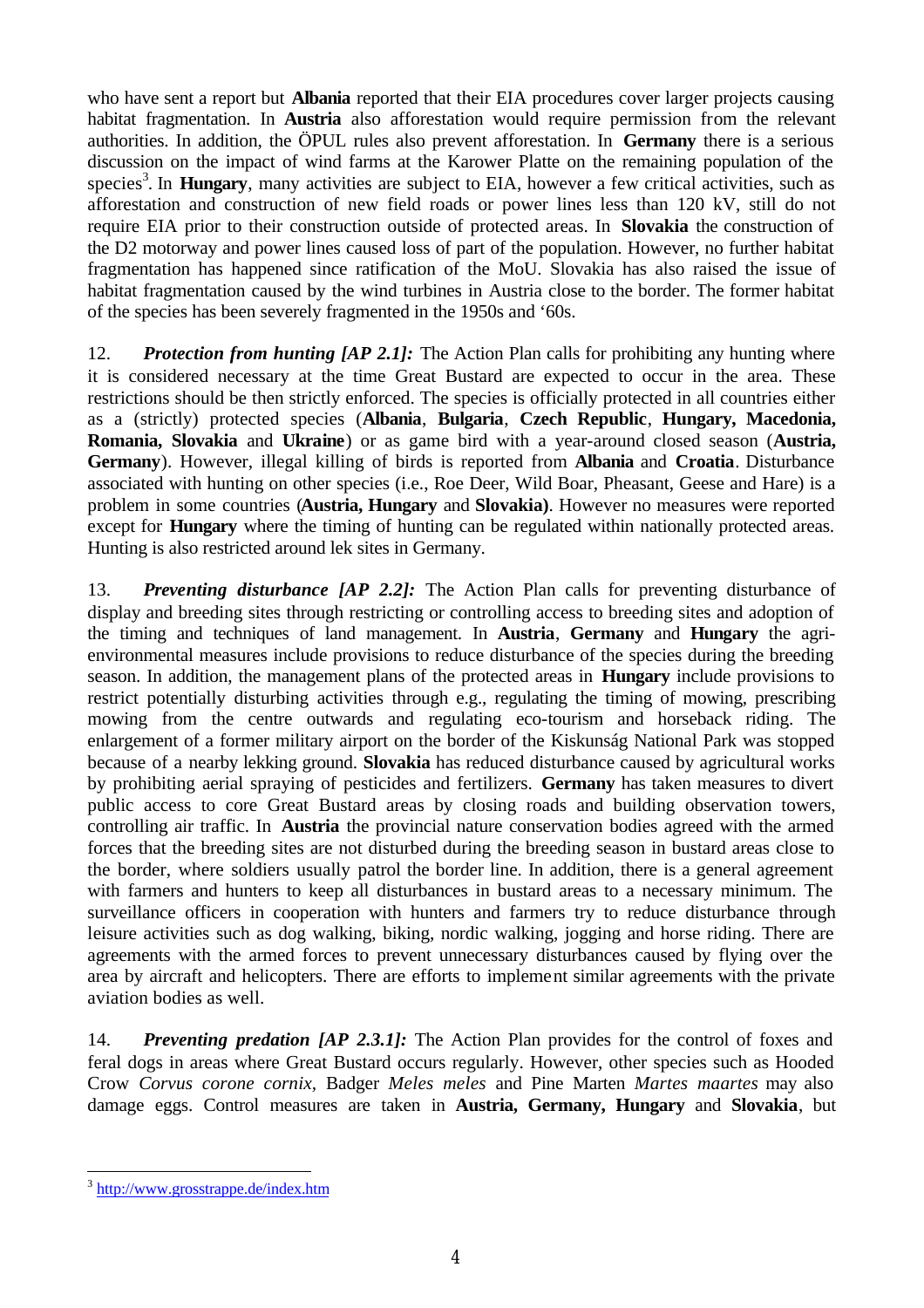hunting of foxes seems not to be very effective. In **Germany** enclosures of 10-20 hectares large are applied to exclude foxes and give higher chance for successful breeding.

15. *Adopting measures for power lines [AP 2.3.2]:* According to the Action Plan, existing lines which cross Great Bustard areas should be buried or marked prominently. New lines should not be built across Great Bustard areas. Measures have been taken in **Austria, Germany, Hungary** and **Slovakia** as well as in **Croatia** from the non-breeding range. However, these measures were generally implemented only on a limited scale and it appears additional action is required. The main limitation seems to be the very high cost of these actions. **Slovakia** has reported that visual marking was not effective. Based on the result of testing different methods during the last years, now **Austria** is preparing a LIFE application to address this threat at a larger scale. **Hungary** is also addressing this issue through using LIFE and Structural Fund support, but also these sources were able to provide only limited help. A survey of determining the level of mortality in Crimea was implemented in 2001-2002 by the **Ukrainian** Bird Conservation Union, the national BirdLife Partner, and 11 causalities were detected on the winter of 2001/02<sup>4</sup>.

16. *Compensatory measures [AP 2.3.3]:* According to the Action Plan any activities which will create new loss or degradation of Great Bustard habitat or longer term disturbance of the species should be compensated by appropriate measures. There is no report about implementing this measure in practice apart from the re-establishment of small grassland in the **Czech Republic**. Compensatory measures do not appear to be applied consistently in the Range States for the benefit of the species.

17. *Possession and trade [AP 3.0]***:** The Action Plan requires that the collection of eggs or chicks, the possession of and trade in the birds and their eggs should be strictly prohibited and the restrictions controlled. The general species conservation measures are in place in all countries that have sent a report to the Secretariat or to the EU (i.e., Albania, Austria, Czech Republic, Croatia, Germany, Hungary, Macedonia, Romania, Slovakia and Ukraine) as this requirement is also covered by CITES, the Bern and Bonn Conventions and the EU Birds Directive. The species is also protected in Bulgaria**.** There is no information available whether the species is fully protected in Bosnia and Herzegovina, Moldova, Serbia and Montenegro or Romania. In **Austria** there is an allyear ban on hunting. The collection of eggs or chicks, the possession of and trade in the birds and their eggs is strictly prohibited and the restrictions are controlled. Authorization is only granted out of nature conservation interests. In Austria, no specimen is in private or other possession such as zoos. In **Hungary**, some individuals are kept in captivity at the Great Bustard Rescue Station, Dévaványa, and some in zoos. No specimen is in private possession. Activities like breeding in captivity, supplementing of any population with individuals from foreign populations, the artificial exchange of genetic matter, the reintroduction or introduction and the export, import or transport of any individual are subject to authorization of the Ministry of Environment and Water. Because the species is a game species in **Germany,** in theory, hunters have exclusive rights to the birds found dead; however any trade is completely illegal.

18. Captive breeding<sup>5</sup> in emergency situations [AP 4.1]: The Action Plan provides for the possibility of taking eggs into artificial incubation from threatened nests if there is not possible to guarantee the successful. Captive management of threatened nests forms part of the routine of conservation of Great Bustard only in **Germany** and **Hungary.** Some, unsuccessful, trials on captive breeding were carried out by the Szent István University in Szod, Hungary, between 1992

 4 Andryuschenko et al. (2000) Demise of Great Bustards and other bird species because of their collision with power lines on the wintering grounds. *Branta* 5:97-112

<sup>&</sup>lt;sup>5</sup> In the Scientific Symposium preceding the MoU meeting, it was noted that in effect "captive breeding" should be read as "captive rearing" according to current practices.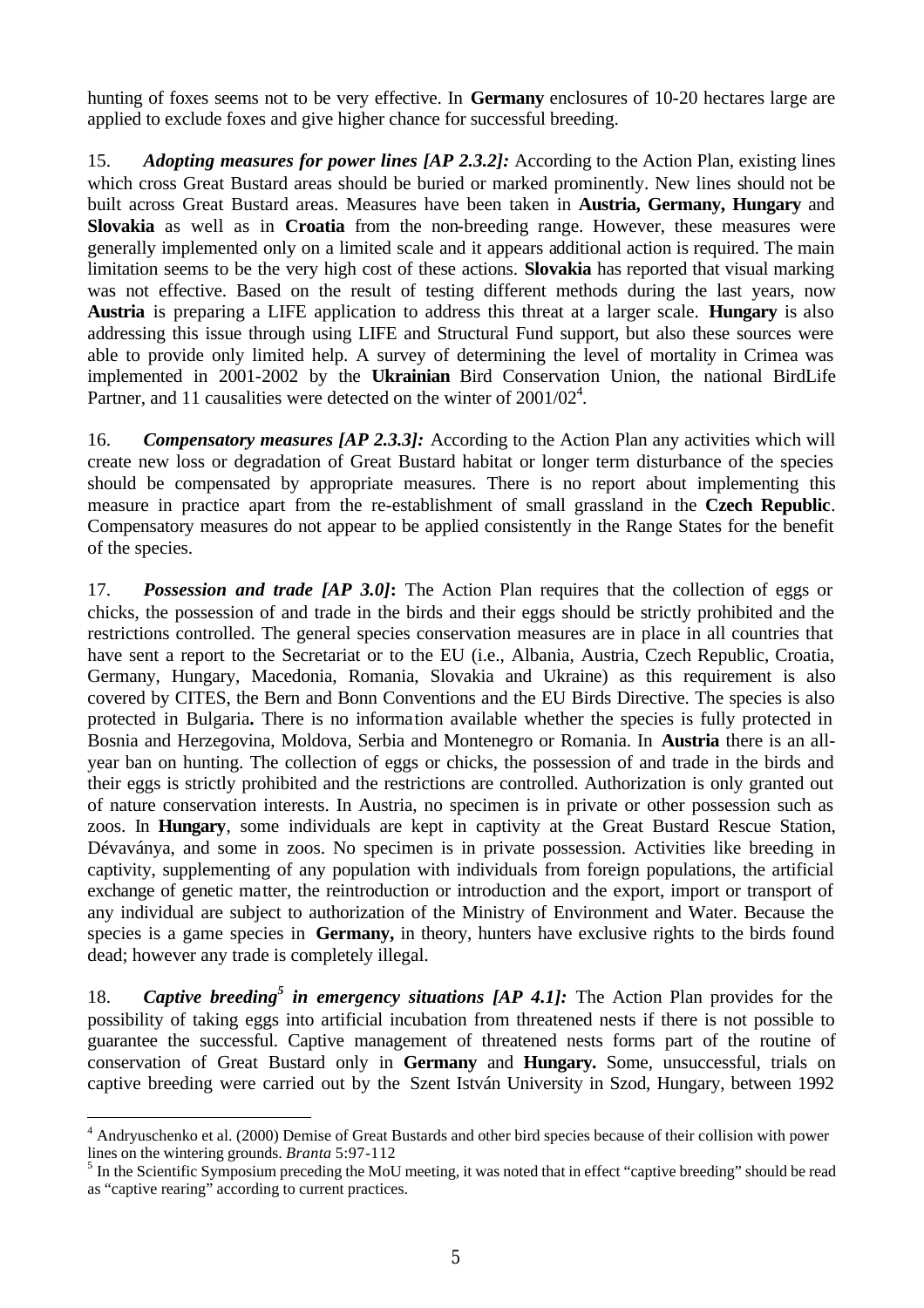and 1995. The breeding programme was then cancelled. In **Ukraine** Great Bustards originated from Russia are reared in captivity by "Fauna Agroecofirm" (i.e. this is not truly an emergency measure in the sense it is used by the Action Plan; it is instead a reinforcement measure). In **Austria** captive breeding of bustards is only carried out in exceptional circumstances, when a nest has been abandoned. Only four eggs were incubated between 2001 and 2004 in the years 2002 and 2004. There is no specific station for Great Bustards in Austria. Injured or seriously ill Great Bustards are taken to the "Eulen- und Greifvogelstation" (owl and bird of prey station) Haringssee. In 2004 two chicks hatched in captivity were taken to the Great Bustard Rescue Station at Dévaványa which can provide more specialized care.

19. *Reintroduction [AP 4.2]:* The Action Plan requires that reintroduction actions should be undertaken only at those sites where feasibility studies (following the IUCN criteria for reintroductions) have been carried out with success. There were no attempts reported to reintroduce the species. In the **Czech Republic** there are hopes that the species may re-establish itself from a nearby population Austria as a breeding species. Re-colonization of former breeding sites in the vicinity of the Kiskunság National Park is reported from **Hungary**. **Bulgaria** and **Romania** have reported that they are considering re-introducing the species. In Romania the Forest Research and Management Institute is establishing a breeding centre for releasing birds in the wild.

20. *Monitoring of the success of release programmes [AP 4.3]:* The Action Plan requires that the survival of chicks bred in captivity and of chicks hatched from artificially bred clutches should be closely monitored, as well as the survival and breeding performance of adults released into the wild. Release programmes should be permanently reassessed and discontinued if birds are failing to survive under natural conditions. In **Germany**, first clutches are taken and incubated artificially. Juveniles are released into the wild when they are 6 weeks old. The success of release programme is monitored. Without the release programme the German population would be already extinct. In **Hungary** birds are released in the autumn. Success of release is low because many released birds are predated mainly by foxes. Therefore the main emphasis is now on *in situ* protection of threatened nests and preventing conflicts with agricultural works through timing of farming operations. A new method was tried in 2003 by fencing around a 400 ha large area. This way the main predators like foxes were closed out, but otherwise the bustards can live in a natural environment and become wild birds. As the first experiences have shown (second season) the wild Great Bustards occupy this area continuously. Unfortunately, a high proportion of the birds released into the enclosure died of unclear reasons in 2003. In **Austria** only two captive reared birds were released in 2002 and they were intensively monitored. Release of captive reared birds has not yet taken place in **Ukraine**.

21. *Cross-border conservation measures [AP 5.0]:* The Action Plan requires that Signatories harmonise their legal instruments in order more efficiently to conserve and manage Great Bustards. Great Bustard populations which are shared by two or more countries should be the subject of bi- or multilateral programmes to ensure that there is appropriate coordination of national surveys, research, monitoring and conservation activities. A cross-border Great Bustard conservation programme exists around the **Austrian**-**Hungarian**-**Slovakian-Czech** border for the common population found in these three countries. The society called **Pannonische Gesellschaft für Grosstrappenschutz** was established with the members keeping contact on a regular basis. Joint efforts include exchange of census data and the sharing of experience on habitat management. The **Förderverein Großtrappenschutz (FGS)** collaborates with experts in **Bulgaria**, **Ukraine** and **Hungary** within the area of the MoU. **(**Also it does so with Russian and Spanish experts outside of the MoU area). **Germany** has also supported joint projects in Hungary, Slovakia, Russia, Ukraine and Mongolia. *Ad hoc* information exchange exists between **Hungary** and **Croatia** and **Serbia**  when birds leave Hungary during severe winters. **Ukraine** exchange information with Russia as well. No collaboration is known amongst **Bulgaria** and **Romania**.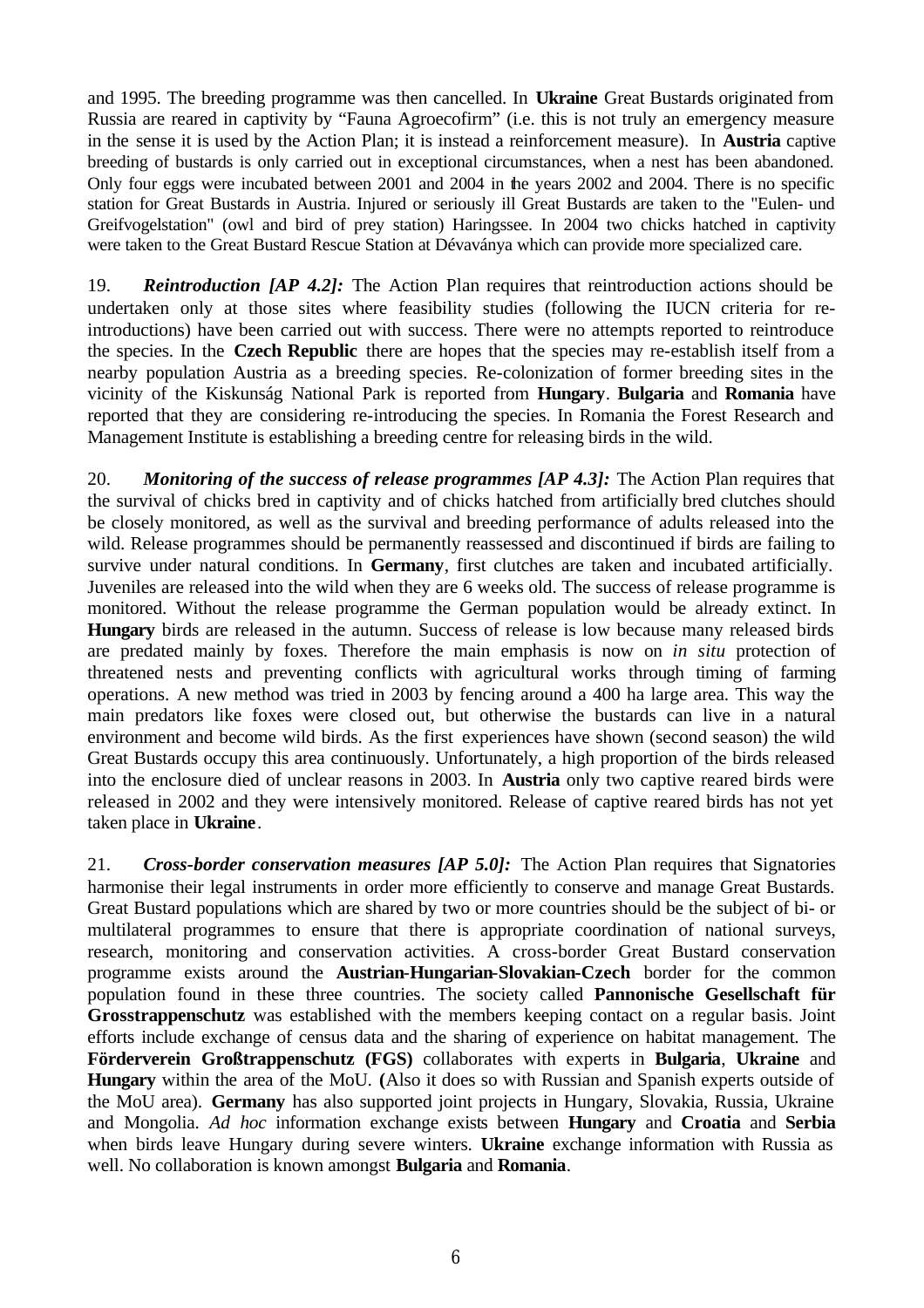22. A scientific symposium was held in association with the first meeting of the MoU signatories on 14-15 September 2004.

23. *Monitoring of population size and population trends [AP 6.1.1]:* According to the Action Plan efforts should be made to monitor the basic parameters of all Great Bustard populations, such as size and trends, by applying methods which lead to comparable results, at all breeding and wintering sites. Monitoring of populations is well established in **Austria, Germany, Slovakia** and **Hungary.** The monitoring became more intensive again in the **Czech Republic** since 2002. However, it is important to ensure that several synchornised counts are carried out annually in this transboundary region and the data are stored and analyzed in a GIS database. Surveys were carried out in **Bulgaria**, covering 3,000 km<sup>2</sup> in the period of 1998-2001. In **Romania**, the forestry authority coordinates the species monitoring. In the non-breeding countries generally there is no systematic monitoring except of **Ukraine** where regular monitoring of the wintering population has taken place every winter since 1998/99. This is mainly due to the fact that there are only a few areas where the species occurs regularly far from the breeding places except for **Albania** and **Ukraine**. Methods are standardized to some extent at national/regional level, but not across the range.

24. *Monitoring of the effects of habitat management [AP 6.1.2]:* The Action Plan requires that studies should be carried out on the effects of habitat protection measures, implementation of agroenvironmental regulations, etc. These studies should preferably be done at sites where the population has been well monitored for a number of years. Habitat conservation measures have been monitored in **Austria, Czech Republic, Germany, Hungary** and **Slovakia**, but no conclusive information was provided. In some countries this is due to the fact that agri-environmental measures have only been introduced a short time ago. **Germany** carries out detailed monitoring that also includes prey species and plant communities. Impacts of the Moson Project in **Hungary** are closely monitored and the results are published. The LIFE project submitted by Hungary includes a significant component of monitoring the impact of habitat conservation measures and information will be summarized nationally. No habitat management is taking place in **Ukraine.**

25. *Comparative ecological studies [AP 6.2.1]:* According to the Action Plan a comparative analysis of existing data on population dynamics, habitat requirements, effects of habitat changes and causes of decline between the populations in different Range States should be conducted in order to redefine conservation strategies in the future. There have been no comparative ecological studies implemented between Range States since the MoU took effect<sup>6</sup> apart from some projects between **Germany** and **Ukraine** in 2001 and 2003. The most important comparative studies are Faragó, S., Ena, V., and Martinez, A. (1987): Comparison of the state of the Great Bustard stocks in Hungary and Spain In: Faragó, S. (ed.): Proceedings of the CIC Great Bustard Symposium in Budapest, on June  $2^{nd}$  1987.: 51-63. and Litzbarski, H., Block, B., Block, P., Holländer, K., Jaschke, W., Litzbarski, B. & Petrick, S. (1996): Untersuchungen zur Habitatstruktur und zum Nahrungsangebot an Brutplätzen der Großtrappen in Spanien, Ungarn und Deutschland. - Naturschutz und Landschaftspflege in Brandenburg 5: 41–50.

26. *Promotion of studies on mortality factors [AP 6.2.2]:* According to the Action Plan all individuals found dead should be examined for the causes of mortality. This, together with field studies and monitoring of marked individuals, should help to identify the direct or indirect impact of land use on Great Bustard mortality. Reasons of mortality are studied more or less systematically in **Austria, Germany, Hungary, Slovakia** and **Ukraine.** Targeted searches are carried out when birds go missing in **Austria**. Mortality factors are systematically assessed in **Germany** using intensive

 6 1 June 2001.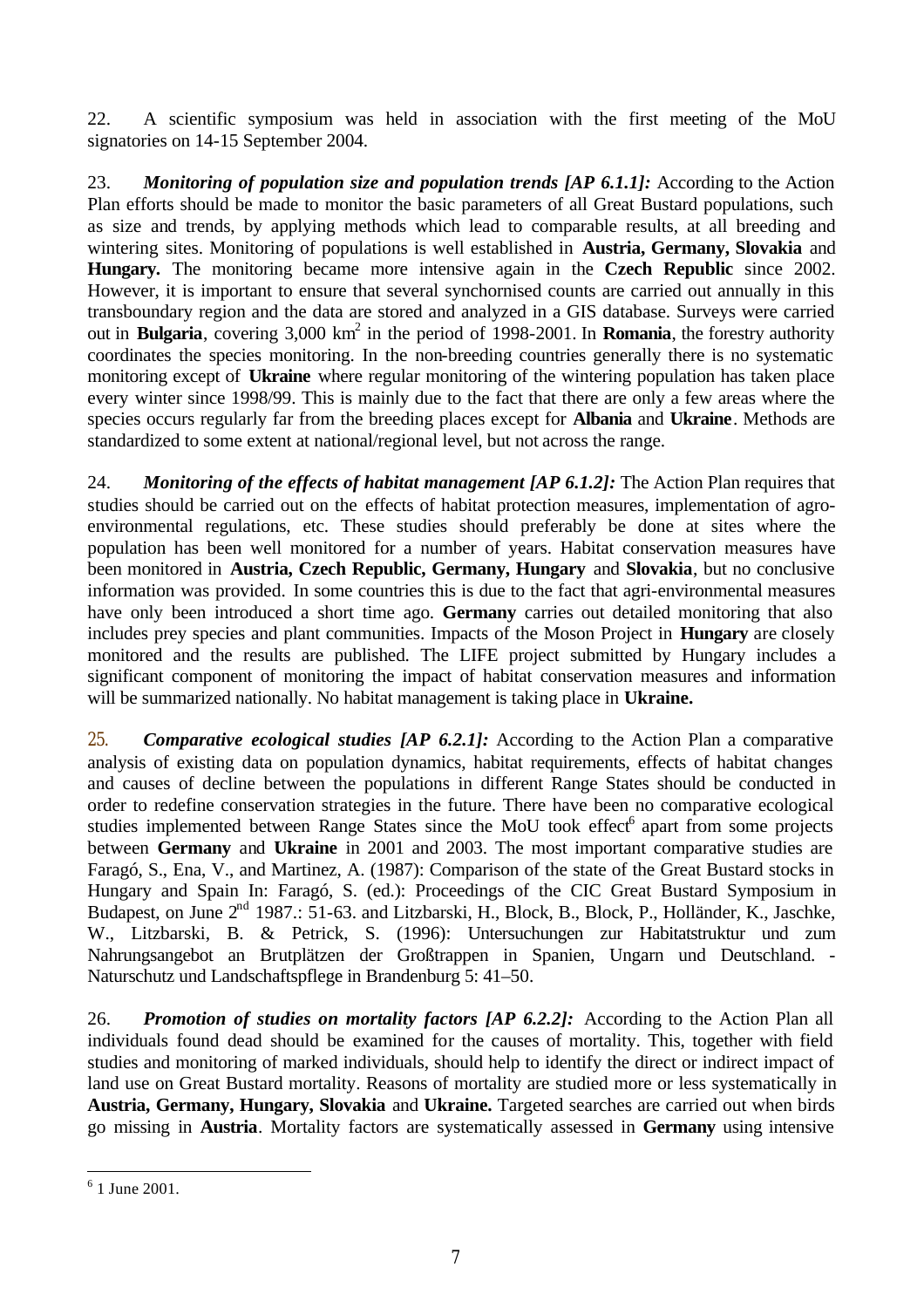observations, radio tracking, power-line surveys and post-mortem investigations. In **Hungary** more information is available on mortality factors affecting eggs and chicks collected during nest safeguard activities. Although all adult birds found dead are examined to identify the cause of death, the information gained this way are less conclusive. Recently, available information is also not summarized systematically at national level, but significant improvement is expected from the LIFE project.

27. *Investigation of factors limiting breeding success [AP 6.2.3]:* According to the Action Plan the factors which may have influence on breeding success shall be investigated in all countries with breeding populations. In **Austria** intensive studies have been carried out but no conclusions reached yet. In the **Czech Republic** the main mortality factor was agriculture. In **Germany** currently the predation by foxes is the main cause of breeding failure. In **Hungary**, predation and agricultural activities are responsible for the low reproductive rate of the species. According to the model constructed by Faragó (1992) the reproduction rate of the Hungarian population is 0.6 which is only enough to sustain the population. Breeding success of the small population in **Slovakia** is also monitored. Studies are also carried out in **Ukraine** by the Black Sea Ornithological Station.

28. *Studies on migration [AP 6.2.4]:* According to the Action Plan studies should be made to identify the migration routes and resting habitats of the Great Bustard and especially of key sites along such routes and in wintering areas. Ringing and studies involving satellite telemetry should be planned and implemented for those purposes. Local or short distance movements of birds are well understood in all countries. Captive reared and then released birds in **Germany** and **Hungary** are ringed and have wing tags. In **Germany** some birds were also marked with radio transmitters. Similarly, birds in Saratov, **Russia**, were also equipped with radio transmitters and proved the origin of the birds observed in **Ukraine** in winter. According to our current knowledge, birds winter in large number only in the south of Ukraine within the MoU area. In addition, there are two sites, Bedati and Kopliku in **Albania** which are suspected to hold the species regularly. IBA data from Russia, Georgia, Azerbaijan, Armenia and Eastern Turkey indicate that a second migration route along the Caspian coast may also exist.

29. *Training of staff working in conservation bodies [AP 7.0]:* The Action Plan recommends that personnel working regularly in Great Bustard areas (agronomists, biologists, wardens, etc.) should receive specific training on Great Bustard matters, especially their biological characteristics and living requirements, legal matters, census techniques and management practices. Also, communication and cooperation between the various sectors involved (e.g., farmer, hunter and nature conservation organisations, tourist companies and state authorities) should be intensified. Activities in this direction were reported from the Range States with breeding population, but not from the potential wintering ranges except **Ukraine** where a small team exists and **Albania** where the national programme for the species foresees training of members of NGOs. A national working group for the species exist in **Hungary** which facilitates exchange of experience between organisations working at different parts of the country. In **Austria** and **Germany** specialised NGOs promote exchange of experience. Collaboration between conservationist, farmers and hunters is no active at least in Austria, Germany and Hungary.

30. *Increasing awareness of the need to protect Great Bustards and their habitat [AP 8.0]:*  The Action Plan recommends using Great Bustard as a flagship species to protect steppes, dry grasslands and suitable agricultural landscapes. Furthermore, farmers, shepherds, the general public and decision-makers should be subject of targeted information campaigns to secure their collaboration and adopt their management practices to the species' requirements. The species has a high profile in the countries where it breeds. Intensive media and awareness raising campaigns (articles, posters, stickers, leaflets) and liaison with local land users took place in **Austria**, **Czech**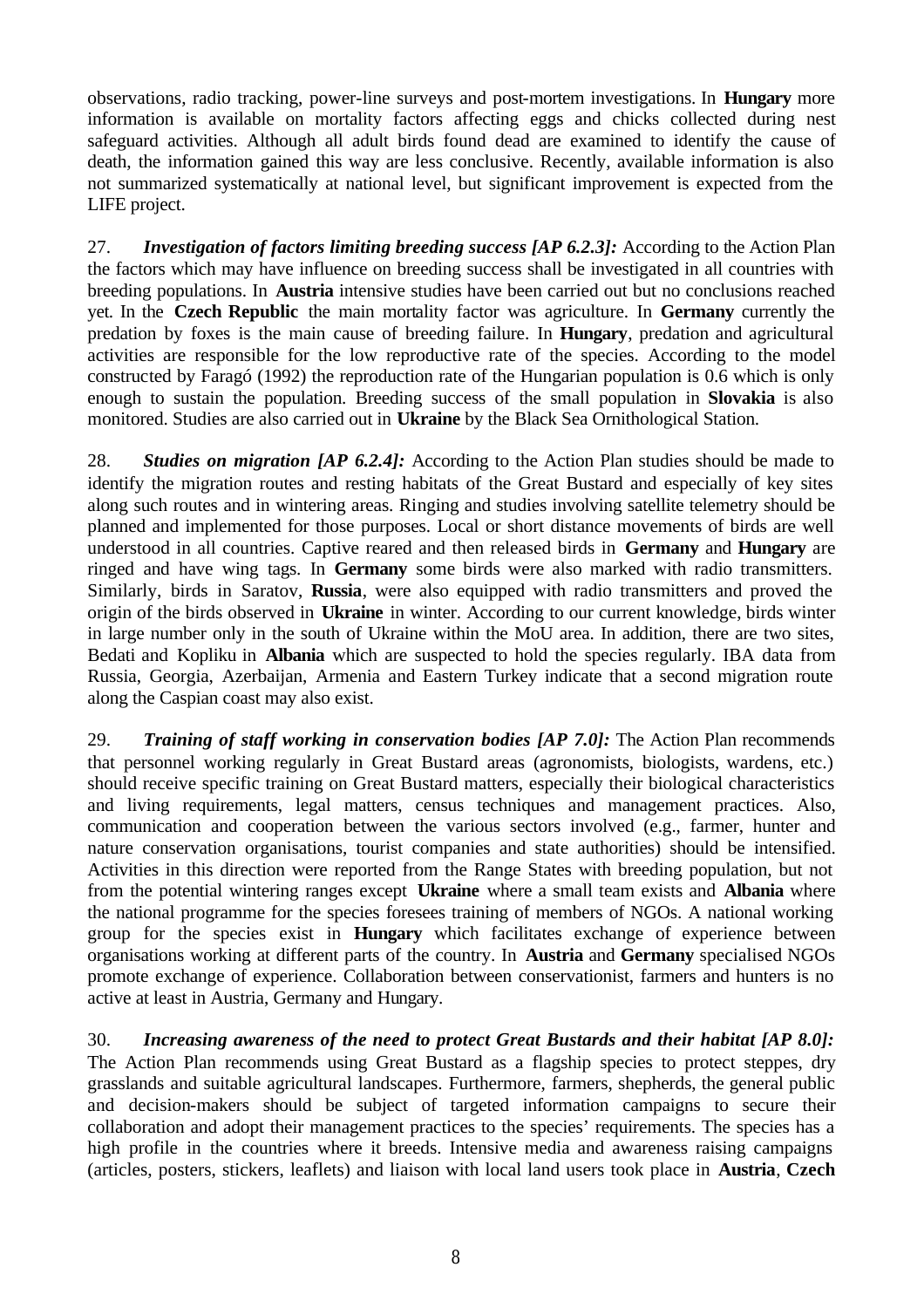**Republic**, **Germany, Hungary, Ukraine** and **Slovakia.** Dedicated websites exist in **Austria**<sup>7</sup> and Germany<sup>8</sup>. Great Bustard conservation work is presented to the general public at certain sites in **Austria**, **Germany** and **Hungary**. There is a high level of acceptance already n place in these countries which is proved by allocation of significant resources to finance agri-environmental schemes targeted at the species' conservation and by the high up-take of this schemes by farmers. Organisations such as the "Interest Group European Protected Area Parndorfer Platte – Heideboden" and the "Green World" in Austria or the "Cötkény Regional Development Association" in Hungary bring together different interest groups who now realize the importance of the species' conservation.

31. *Economic measures [AP 9.0]***:** The Action Plan recommends developing economic activities which are not harmful to the Great Bustard to compensate land users for any damage they may experience as a result of conservation activities. Economic incentives are available for landusers in **Austria**, **Germany** and **Hungary** which are well received in Austria and Hungary, but less successful in Germany. The Moson Project in Hungary has demonstrated a different approach. Habitat management for Great Bustard may have positive impact on other species such as Hare *Lepus europeaus* and Roe Deer. Here the local agriculture company has started to manage 1,232 hectares of land partly as rotational fallow partly sown by cultures preferred by the species. Although it has lost income farming, which was anyway not very profitable because of the soil conditions required irrigation to grow maize, it has earned more from hunting of the increased population of Hare and Roe Deer. **Romania** is considering using SAPARD and other EU funds.

## **4.0 Evaluation**

32. Based on the synthesis of the national reports and other available information the following achievements can be recognized:

- The Great Bustard habitats currently used by the species are now largely protected, or will be soon protected in the EU Member States as Special Protection Areas.
- Management of the species' habitat has significantly improved in Austria and Hungary in recent years as a result of the introduction of incentive schemes for farmers and large-scale land acquisition in the latter by conservation authorities.
- EIA processes are in place in most countries, although some improvement might be needed in some to be effective in preventing negative impacts of infrastructure developments.
- The species is now legally protected from hunting, however illegal shootings still occur especially in Ukraine.
- Possession and trade of the species specimens is prohibited in all countries who have sent a report.
- The species has a very high profile amongst the farmers and the public in Austria, Czech Republic, Germany, Hungary and Slovakia. This high profile has helped to attract funding for habitat conservation measures.
- Austria, Czech Republic, Hungary and Slovakia collaborate closely to protect their transboundary population.
- German expertise and financial assistance has contributed to the better understanding of the origin of the wintering Great Bustard population in south of Ukraine.

 $\overline{a}$ 

www.grosstrappe.at

<sup>8</sup> http://www.grosstrappe.de/index.htm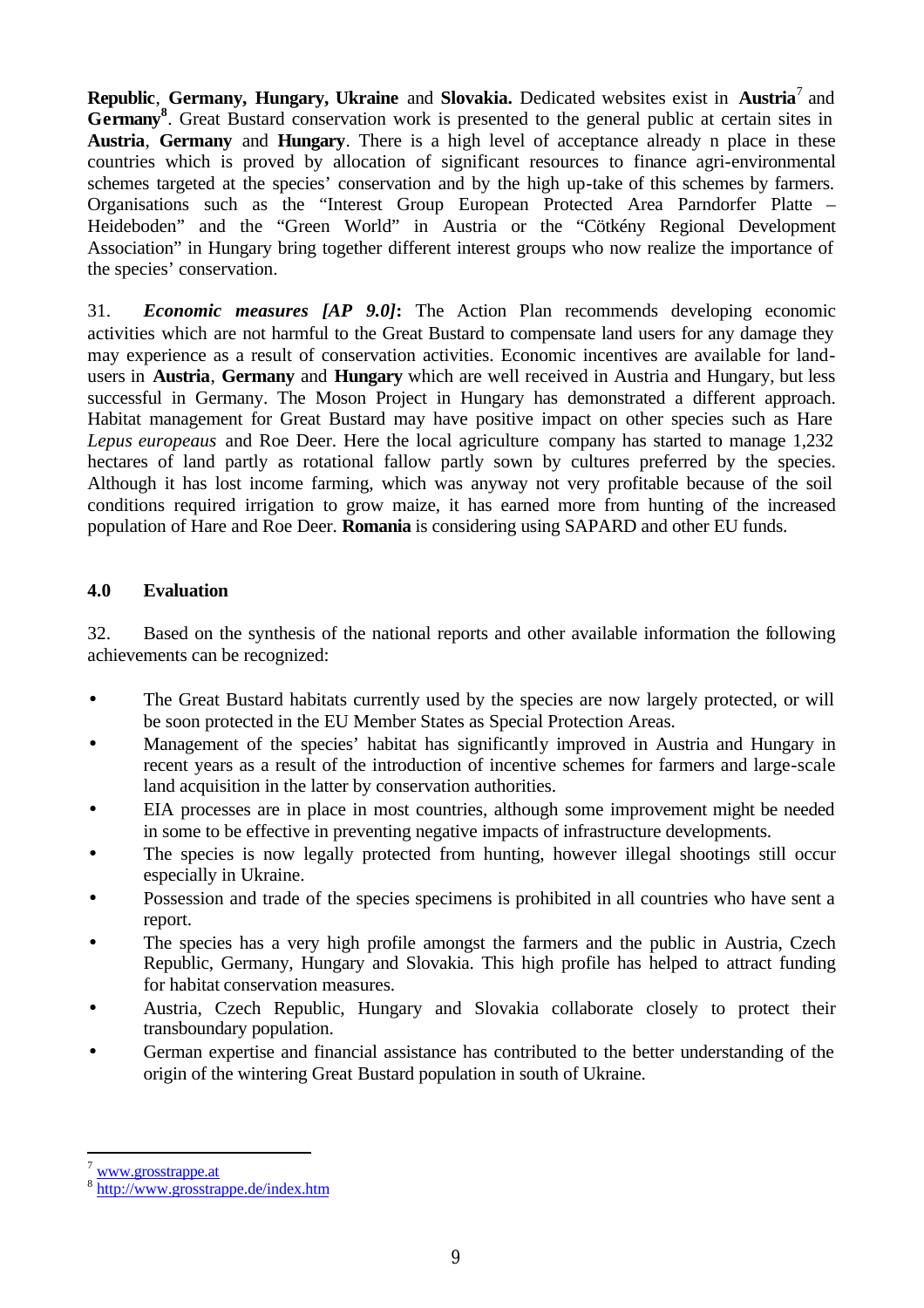Less progress has been achieved in the following fields:

- Protecting areas for re-establishment of the species and as wintering areas;
- Reducing the mortality caused by predation and powerlines;
- Applying compensatory measures for habitat loss; and
- Ensuring the protection of the species during severe winters when the partially migrating population leaves its traditional wintering places close to their breeding areas and moves into countries where it does not occur regularly.

S:\\_WorkingDocs\Agmts-MoU\_Corr\Mou\_GreatBustard\2004\_Mtgs\Report\Annex5\_Overview\_Report.doc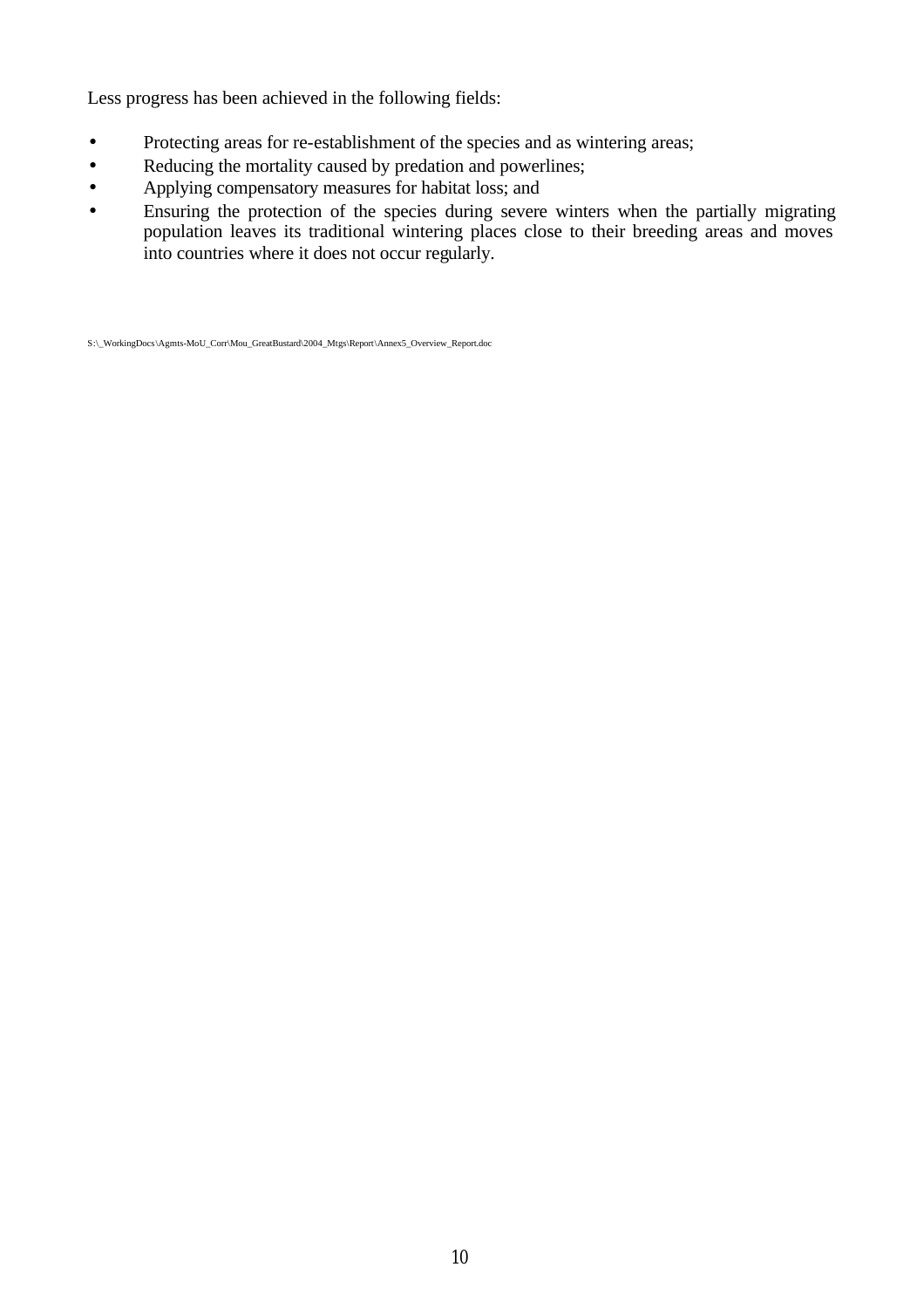CMS/GB.1/Report Annex 6

# **Medium Term International Work Programme**

# **on the Conservation and Management of the Middle-European Population of the Great Bustard**

**2005 – 2010**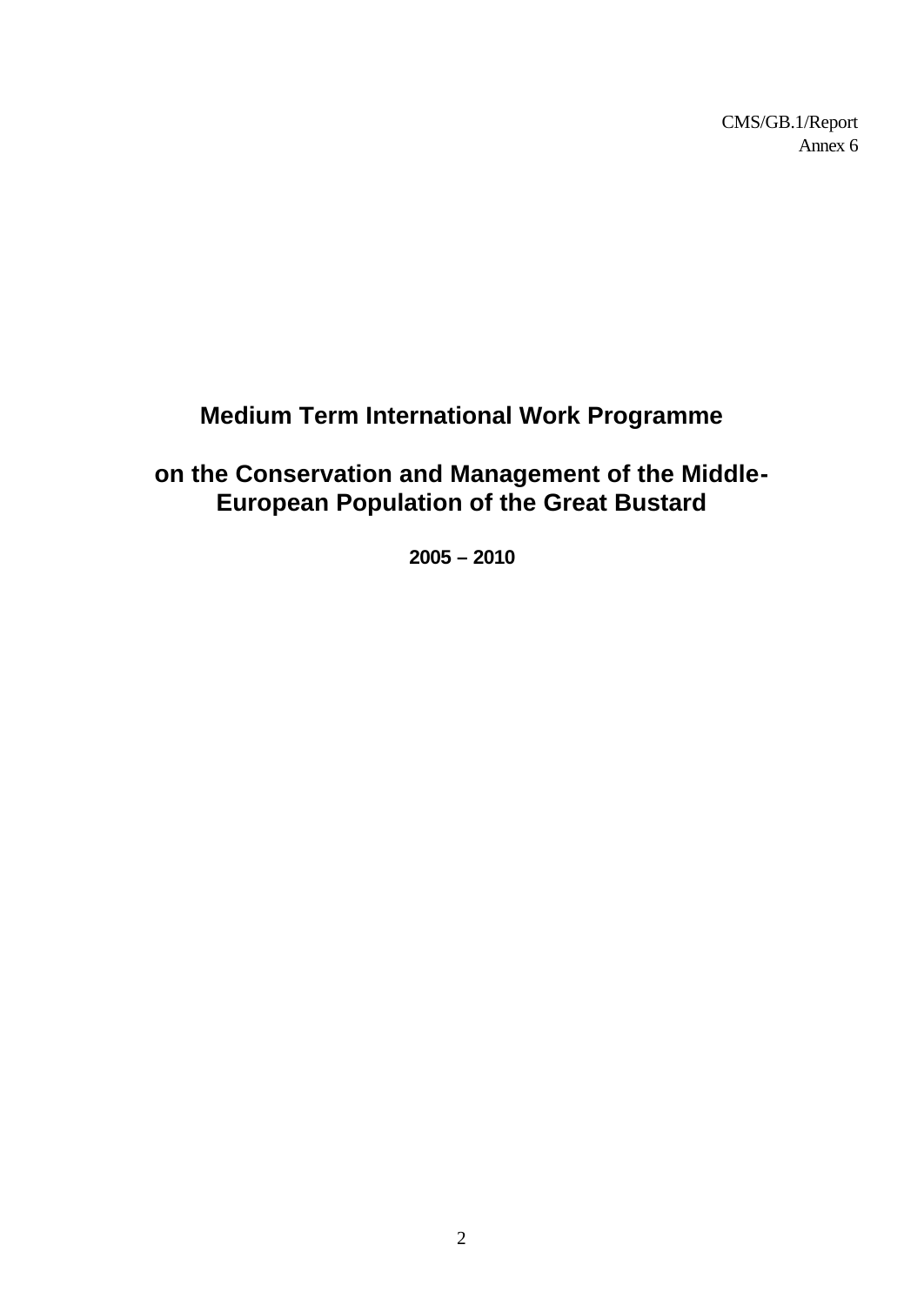## **Introduction**

By signing the Memorandum of Understanding (MoU) on the Conservation and Management of the Middle-European Population of the Great Bustard, Signatories endeavour to work closely together to improve the conservation status of Great Bustard throughout its breeding, migratory and wintering range. The MoU emphasises the need for exchanging scientific, technical and legal information to co-ordinate conservation measures and for co-operation with other Range States, appropriate international organizations and recognized scientists.

According to MoU paragraph 8 the Signatory States shall endeavour to adopt a Medium Term International Work Programme for the Great Bustard. This should include (1) subjects for co-operative research and monitoring, (2) measures to implement the MoU and its Action Plan, as well as (3) items for which guidelines are needed to further develop and improve the measures listed in the MoU as well as in international and national work programmes.

The Medium Term International Work Programme is organised around these three main headings. It lists objectives related to the MoU and Action Plan, and suggests a set of activities to achieve those objectives.

Lead countries or organisations for the particular activities are indicated along with countries, intergovernmental, international and national organisations that would collaborate on the Work Programme's implementation. All Range States and relevant organisations are encouraged to review the remaining activities and take the lead on them. Changes to project leaders and collaborators will be added by the Secretariat as it becomes aware of them.

Funding will be needed to support the activities listed in the Work Programme. Multilateral, bilateral and other sources of funding will need to be secured through funding applications prepared by project leaders and collaborators. Estimated costs for a particular activity will be added to the table by the Secretariat after a project has been conceptualised by a project leader.

It is proposed that the Work Programme's implementation be kept under review by the regular meetings of the Signatories.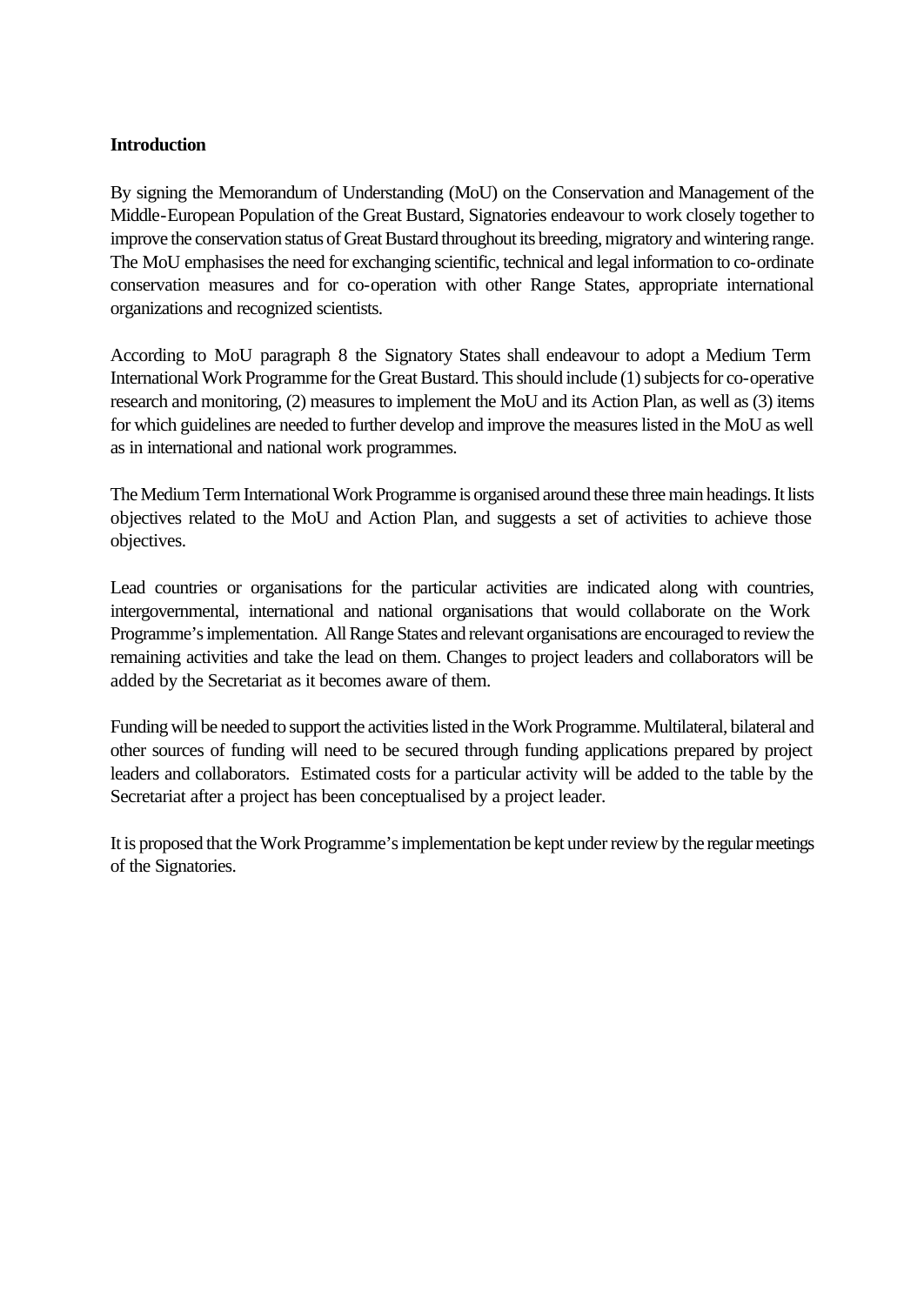# **1. Cooperative research and monitoring**

l

|      | <b>Objective</b>                                                                                                                                                                                                                   | <b>Priority</b> |           | <b>Measures to be taken</b>                                                                                          | Time-table <sup>1</sup> | <b>Financial</b><br>considerations <sup>2</sup> | $\textbf{lead}^3$ | Collaborators <sup>3</sup>                                    |
|------|------------------------------------------------------------------------------------------------------------------------------------------------------------------------------------------------------------------------------------|-----------------|-----------|----------------------------------------------------------------------------------------------------------------------|-------------------------|-------------------------------------------------|-------------------|---------------------------------------------------------------|
| 1.1. | Synchronised counts are co-<br>ordinated across the borders<br>[Action $6.1.1$ ]                                                                                                                                                   | Medium          | $\bullet$ | Technical experts appointed by the Range States<br>agree on the dates of synchronised counts<br>annually by 1 April. | $2005$ -ong             | n/a                                             | SK                | <b>All Range States</b>                                       |
| 1.2. | Comparative studies on habitat<br>requirements, effects of habitat<br>changes (including<br>infrastructure such as                                                                                                                 | High            | $\bullet$ | Technical experts appointed by the Range States<br>to agree and elaborate on a joint research<br>programme.          | 2005                    | $\theta$                                        |                   | All Range States                                              |
|      | powerlines and windfarms)and<br>causes of decline in different<br>range states are available<br>[Action 6.2.1]                                                                                                                     |                 | $\bullet$ | Implement joint research programme.                                                                                  | 2006-ong                |                                                 |                   | Scientific institutes,<br>NGOs, protected area<br>authorities |
| 1.3. | Experience in habitat<br>management shared between<br>Range States and results used<br>when revising agro-<br>environmental schemes for the<br>new EU rural development<br>programme period (2007-13)<br>[Actions 6.1.2 and 6.2.3] | High            | $\bullet$ | of the 2004 Expert Meeting<br>Proceedings<br>published.                                                              | 2005                    | €€€                                             | AT, HU            | <b>CMS</b> Secretariat<br>(website)                           |
| 1.4. | Effectiveness of different<br>predator control strategies<br>monitored and experience shared<br>amongst experts<br>[Actions 6.2.2 and 6.2.3]                                                                                       | High            | $\bullet$ | of the 2004 Expert Meeting<br>Proceedings<br>published.                                                              | 2005                    | Same as above                                   | AT, HU            | <b>CMS</b> Secretariat<br>(website)                           |

 $1$  Dates represent the year the action is to be implemented. On-going actions are indicated by the starting year followed by "-ong". Actions expected to take several years are

indicated by the starting and end year.<br><sup>2</sup> To be updated periodically by the Secretariat as information becomes available from activity leaders.<br><sup>3</sup> To be updated periodically by the Secretariat as offers are made to lea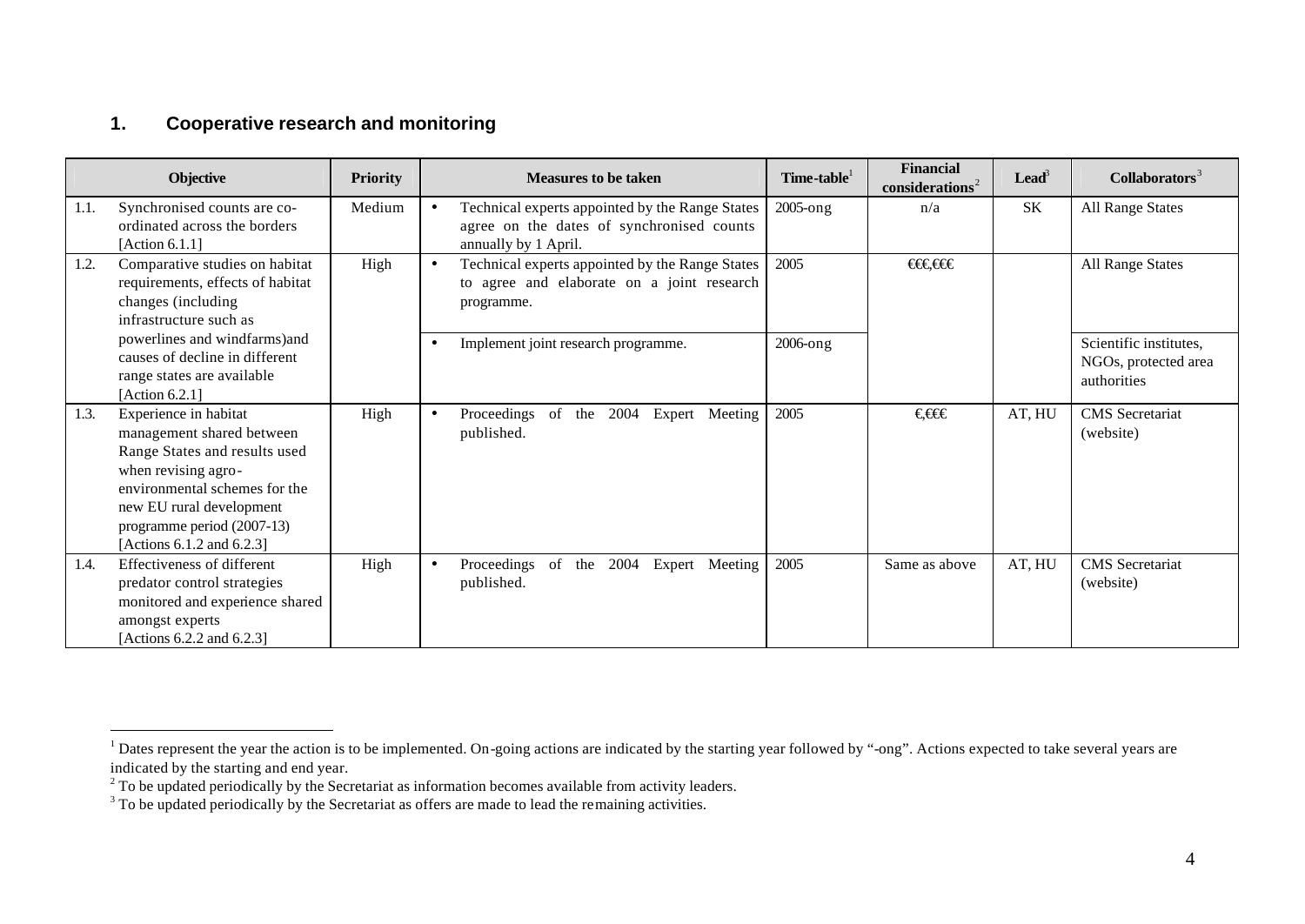|      | <b>Objective</b>                                                                                                                                                          | <b>Priority</b> | <b>Measures to be taken</b>                                                                                                                                                                                                                                     | Time-table <sup>1</sup> | <b>Financial</b><br>$\mathbf{considerations}^2$ | $\textbf{lead}^3$ | Collaborators <sup>3</sup>                        |
|------|---------------------------------------------------------------------------------------------------------------------------------------------------------------------------|-----------------|-----------------------------------------------------------------------------------------------------------------------------------------------------------------------------------------------------------------------------------------------------------------|-------------------------|-------------------------------------------------|-------------------|---------------------------------------------------|
| 1.5. | Effectiveness of captive<br>management programmes in<br>different countries assessed and<br>lessons are shared                                                            | Low             | Proceedings of the<br>2004 Expert Meeting<br>$\bullet$<br>published.                                                                                                                                                                                            | 2005                    | Same as above                                   | AT, HU            | <b>CMS</b> Secretariat<br>(website)               |
| 1.6. | Key personnel and staff have<br>opportunity to exchange                                                                                                                   | Medium          | $2nd$ Expert Meeting organised.<br>$\bullet$                                                                                                                                                                                                                    | 2007                    | €€€€                                            |                   | Scientific institutions,<br>NGOs, protected area  |
|      | experience<br>[Action 7]                                                                                                                                                  |                 | 3 <sup>rd</sup> Expert Meeting organised.<br>$\bullet$                                                                                                                                                                                                          | 2010                    |                                                 |                   | management authorities                            |
| 1.7. | Information on the ecology and<br>conservation of Great Bustard<br>effectively managed and shared<br>within the conservation and<br>research communities [MoU<br>Para. 7] | Medium          | Establish a Web-based information management<br>$\bullet$<br>system for the MoU with inter alia a register of<br>on-going and completed projects and their<br>outcomes, research reports and other relevant<br>information (see also 2.5 below)                 | 2005                    | €€€€                                            |                   | <b>All Range States</b><br><b>CMS</b> Secretariat |
| 1.8. | Biological targets for favourable<br>conservation status identified                                                                                                       | High            | Identify population targets based on population<br>$\bullet$<br>viability analysis<br>A large scale study on the distribution of actual<br>$\bullet$<br>and potential of habitats across the range<br>To restore connectivity between fragmented<br>populations | 2005-2008               | €€€€                                            |                   | All existing or former<br>breeding countries      |
| 1.9. | Joint projects carried out by<br><b>Range States</b>                                                                                                                      | Medium          | Explore funding opportunities for multi-country<br>$\bullet$<br>projects                                                                                                                                                                                        | $2005$ -ong             | €€€€                                            |                   | <b>All Range States</b>                           |

# **2. Measures to implement the MoU and Action Plan**

| Objective | <b>Priority</b> | <b>Measures to be taken</b> | <b>FIRE</b><br>$\sim$ $\sim$<br>:-table<br>Tım | $\overline{\phantom{a}}$<br><b>Hinancial</b><br><b>considerations</b> | Lead<br>--- | <i>C</i> ollaborators |
|-----------|-----------------|-----------------------------|------------------------------------------------|-----------------------------------------------------------------------|-------------|-----------------------|
|-----------|-----------------|-----------------------------|------------------------------------------------|-----------------------------------------------------------------------|-------------|-----------------------|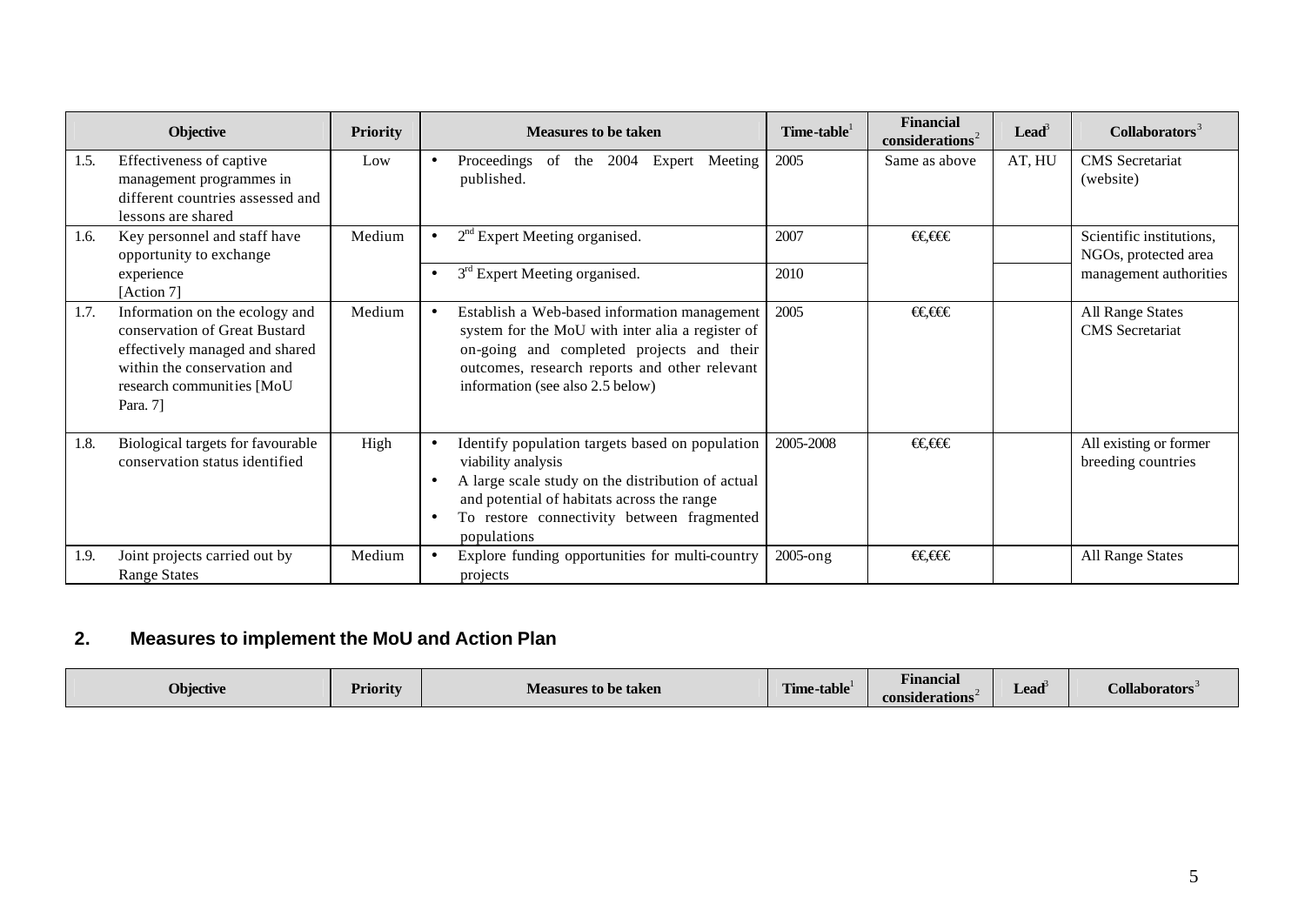|      | <b>Objective</b>                                                                                                                                                           | <b>Priority</b> | <b>Measures to be taken</b>                                                                                                                                                                                                                                                                     | Time-table <sup>1</sup> | <b>Financial</b><br>considerations <sup>2</sup> | $\textbf{lead}^3$                   | Collaborators <sup>3</sup>                        |
|------|----------------------------------------------------------------------------------------------------------------------------------------------------------------------------|-----------------|-------------------------------------------------------------------------------------------------------------------------------------------------------------------------------------------------------------------------------------------------------------------------------------------------|-------------------------|-------------------------------------------------|-------------------------------------|---------------------------------------------------|
| 2.1. | All Range States provide the<br>same level of strict legal<br>protection of Great Bustard and<br>its habitat<br>[MoU Para. 4(1) and Actions<br>1.1.1 and $2$ ]             | High            | Review the status of Great Bustard Range States<br>$\bullet$<br>and identify existing gaps at future Meetings of<br>the Parties.                                                                                                                                                                | 2007&2010               | €€€€                                            |                                     | <b>All Range States</b>                           |
| 2.2. | Connectivity of the Pannonic<br>subpopulation increased and the<br>breeding population in Slovakia<br>and in the Czech Republic<br>recovered<br>[Action 5 and MoU Para. 4] | High            | Identify recently unoccupied areas to be protected<br>$\bullet$<br>from adverse development in order to increase<br>connectivity.<br>Identify threats imposed by infrastructure (e.g.<br>$\bullet$<br>powerlines, windfarms, roads, buildings) in these<br>areas and apply technical solutions. | 2007                    | €€€€€€                                          | AT                                  | CZ, HU, SK                                        |
|      |                                                                                                                                                                            |                 | Reach multilateral agreement on the site network.<br>$\bullet$                                                                                                                                                                                                                                  | 2008                    |                                                 |                                     |                                                   |
|      |                                                                                                                                                                            |                 | Develop plans to improve habitat quality at<br>$\bullet$<br>occupied and recently.                                                                                                                                                                                                              | 2009                    |                                                 |                                     |                                                   |
|      |                                                                                                                                                                            |                 | Develop funding applications.                                                                                                                                                                                                                                                                   | 2009                    |                                                 |                                     |                                                   |
|      |                                                                                                                                                                            |                 | Introduce appropriate legal measures and financial<br>incentives to protect these habitats and improve<br>habitat quality there.                                                                                                                                                                | 2010                    |                                                 |                                     |                                                   |
| 2.3. | Status and feasibility of<br>restoring the transboundary<br>populations between Hungary,<br>Romania and Serbia-Montenegro<br>is determined                                 | Low             | Carry out co-ordinated Great Bustard surveys in<br>the border zone between the three countries and<br>along the border in the vicinity of Salonta,<br>especially in the post-breeding and wintering<br>period.                                                                                  | 2006-2007               | €€€                                             | RO                                  | HU, RO, SM                                        |
|      | [Action 5 and MoU Para. 4]                                                                                                                                                 |                 | Prepare a feasibility study on expanding the<br>habitat in these transboundary regions.                                                                                                                                                                                                         | 2008                    | €€€€                                            | RO                                  |                                                   |
| 2.4. | <b>Status of Great Bustard along</b><br>the border between Bulgaria and<br>Romania is clarified<br>[Action 5 and MoU Para. 4]                                              | Medium          | Carry out survey in both countries along the lower<br>section of the Danube River in particular in<br>Dobrudja during the display season.                                                                                                                                                       | 2006-2008               | €€€€                                            | BG                                  | RO                                                |
| 2.5. | Wintering Great Bustard<br>populations are adequately<br>protected                                                                                                         | High            | Set up an Internet-based reporting system on<br>sightings of Great Bustard in winter to facilitate<br>collection and sharing of information.                                                                                                                                                    | 2005                    | €€€                                             | <b>Birdlife</b><br>Int <sup>1</sup> | <b>All Range States</b><br><b>CMS</b> Secretariat |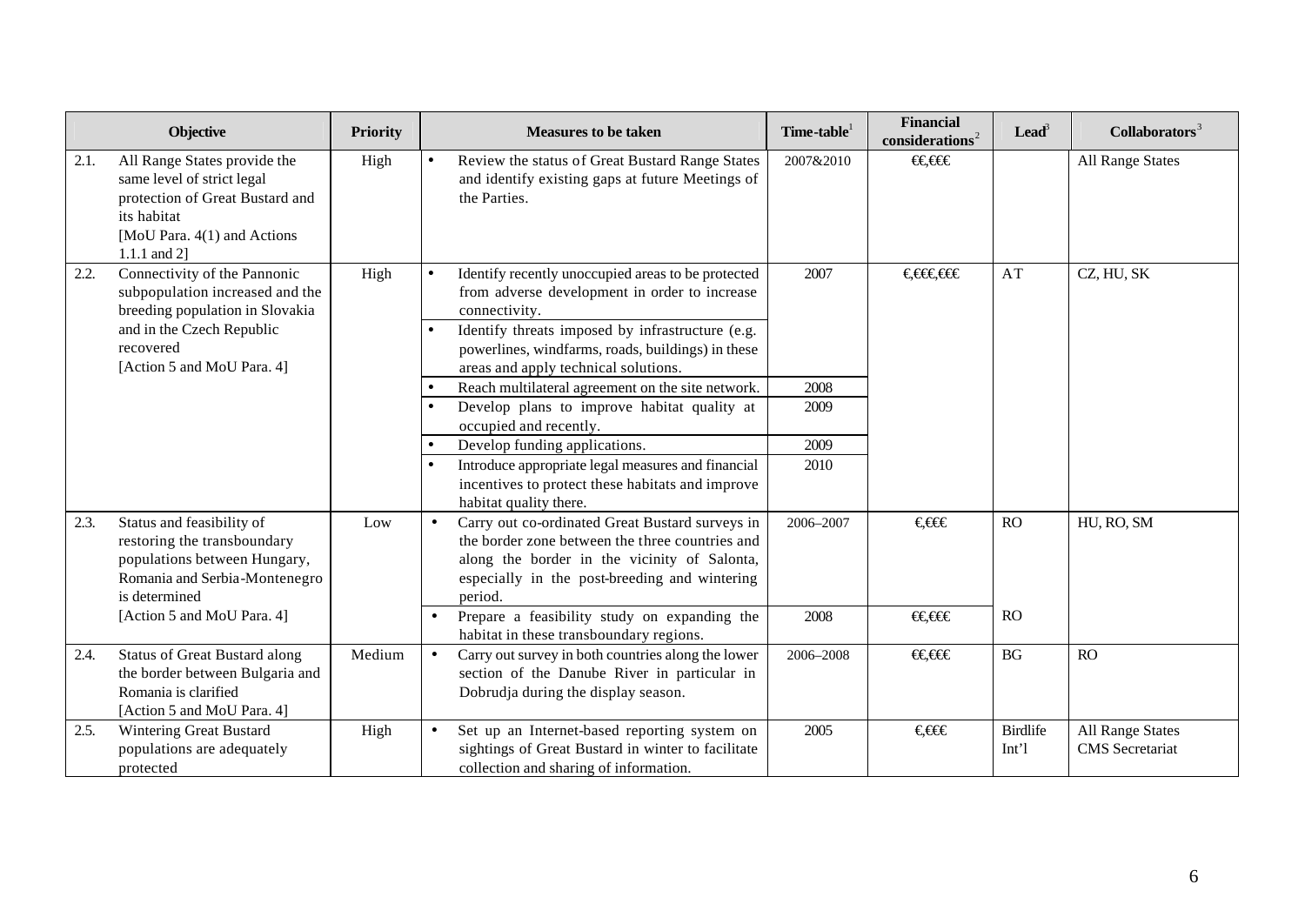| <b>Objective</b>                                                                                                                                       | <b>Priority</b> | <b>Measures to be taken</b>                                                                                                                                                                                                           | Time-table  | <b>Financial</b><br>considerations <sup>2</sup> | $\textbf{lead}^3$ | Collaborators <sup>3</sup>           |
|--------------------------------------------------------------------------------------------------------------------------------------------------------|-----------------|---------------------------------------------------------------------------------------------------------------------------------------------------------------------------------------------------------------------------------------|-------------|-------------------------------------------------|-------------------|--------------------------------------|
|                                                                                                                                                        |                 | Notify other countries about use of colour ring or<br>$\bullet$<br>wing tags and make information about these<br>marking schemes available on the Internet.<br>[Action $6.2.4$ ]                                                      | 2005        | n/a                                             | <b>SK</b>         | AT, (BG), CZ, DE, HU,<br>SK, (RO),   |
|                                                                                                                                                        |                 | Expand radio tracking of Great Bustard, building<br>$\bullet$<br>on existing Spanish and German experience.<br>[Action 6.2.4]                                                                                                         | $2006$ -ong | €€€€                                            |                   | DE, AT, HU                           |
|                                                                                                                                                        |                 | Ensure that wintering Great Bustards are protected<br>$\bullet$<br>from any disturbance. [MoU Para. 4(6) and Action<br>2.21                                                                                                           | 2005        | n/a                                             |                   | All Range States                     |
|                                                                                                                                                        |                 | Set up an international inventory of key sites for<br>Great Bustard during migration and winter.<br>[Action 1.1]                                                                                                                      | 2008        | n/a                                             | HU                | <b>All Range States</b>              |
|                                                                                                                                                        |                 | Assess potential causes of mortality (e.g. power<br>lines, wind farms, hunting) at sites where Great<br>Bustard occur regularly on migration or in winter<br>and take appropriate measures to remove these<br>threats. [Action 2.3.2] | 2010        | €€€                                             |                   | <b>All Range States</b>              |
| 2.6. Reintroduction and restocking<br>programmes are coordinated to<br>ensure the maximum conservation<br>benefits for both the donor and<br>recipient | High            | Set up a Technical Advisory Panel of international<br>experts to coordinate reintroduction<br>and<br>restocking projects.                                                                                                             | 2005        |                                                 |                   | <b>All Range States</b><br>$(IUCN)*$ |

**\***Pending

# **3. Issues for which guidelines should be developed**

|     | <b>Obiective</b>                  | <b>Priority</b> | <b>Measures to be taken</b>                     | <b>Timetable</b> | <b>Financial</b><br>considerations <sup>*</sup> | $\text{Lead}^{\circ}$ | $\mathbf C$ ollaborators $^{\mathbb Z}$ |
|-----|-----------------------------------|-----------------|-------------------------------------------------|------------------|-------------------------------------------------|-----------------------|-----------------------------------------|
| 3.1 | Monitoring results from different | High            | Develop guidelines for monitoring Great Bustard | 2005             | €€€                                             |                       | All, mainly breeding                    |
|     | countries are comparable          |                 | populations.                                    |                  | consultancy                                     |                       | countries                               |
|     | Action 6.1.11                     |                 |                                                 |                  |                                                 |                       |                                         |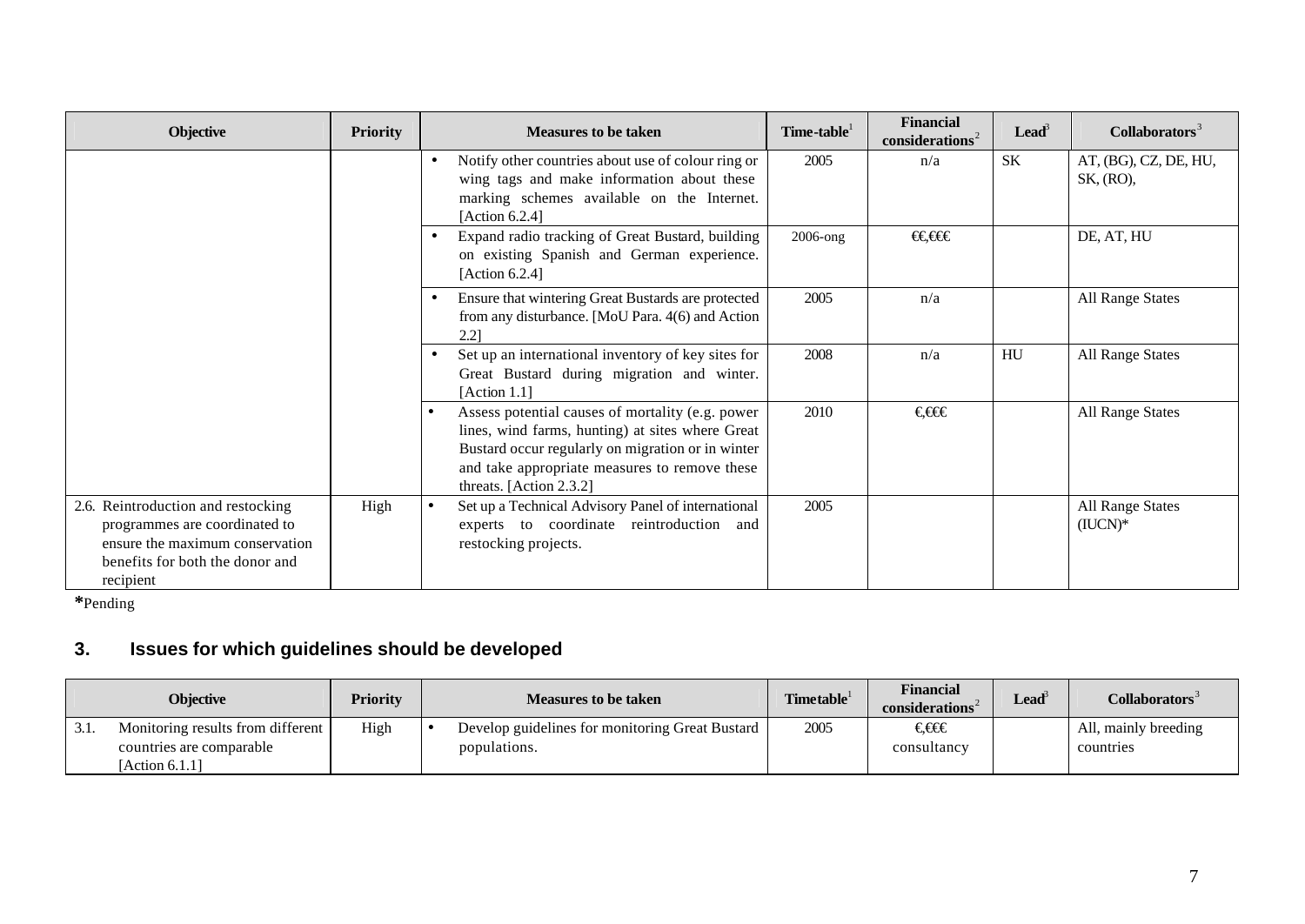|      | <b>Objective</b>                                                                                                                                                     | <b>Priority</b> | <b>Measures to be taken</b>                                                                                                                                                                                      | Time-table | <b>Financial</b><br>considerations <sup>2</sup> | $\mathbf{L}\mathbf{e}\mathbf{a}\mathbf{d}^3$ | Collaborators <sup>3</sup>                     |
|------|----------------------------------------------------------------------------------------------------------------------------------------------------------------------|-----------------|------------------------------------------------------------------------------------------------------------------------------------------------------------------------------------------------------------------|------------|-------------------------------------------------|----------------------------------------------|------------------------------------------------|
| 3.2. | <b>Restoration of Great Bustard</b><br>populations is based on best<br>practices<br>[MoU Para. 4 and Action 4]                                                       | High            | Develop guidelines on restoration of Great<br>Bustard populations covering the issues of<br>habitat management and restoration, as well as,<br>predator control, captive breeding and release                    | 2009       | €€€€<br>consultancy                             | DE                                           | All Range States                               |
| 3.3. | All Range States can apply<br>appropriate strategies to secure<br>successful wintering of Great<br><b>Bustard</b><br>[MoU Para. $4(6)$ ]                             | Medium          | Develop guidelines on species and habitat<br>conservation measures to be implemented at<br>places where wintering of Great Bustards occur<br>based on recommendations of the $1st$ and $2nd$<br>Expert Meetings. | 2008       | €€€                                             |                                              | All Range States                               |
| 3.4. | Risk of collision with power lines<br>and loss of habitat due to<br>infrastructure development and<br>forestry measures is reduced<br>[Actions 1.3, 2.3.2 and 2.3.3] | High            | Review existing experience in mitigating the<br>impact of infrastructure development (e.g.<br>powerlines and windfarms) as well as<br>afforestation and publish a best practice guide.                           | 2007       | €€€                                             | $AT^4$                                       | All Range States                               |
| 3.5. | Potential negative impacts of<br>radio-tracking on wild birds<br>reduced                                                                                             | Medium          | Develop guidelines on capturing and handling<br>birds for research (e.g. radio tracking).                                                                                                                        | 2006       | €€€€                                            |                                              | All Range States, mainly<br>breeding countries |

S:\\_WorkingDocs\Agmts-MoU\_Corr\Mou\_GreatBustard\2004\_Mtgs\Report\Annex6\_Medium\_Term\_Int\_Work\_Prog.doc

 $\overline{\phantom{0}}$ 

 4 Depending on the approval of the LIFE project.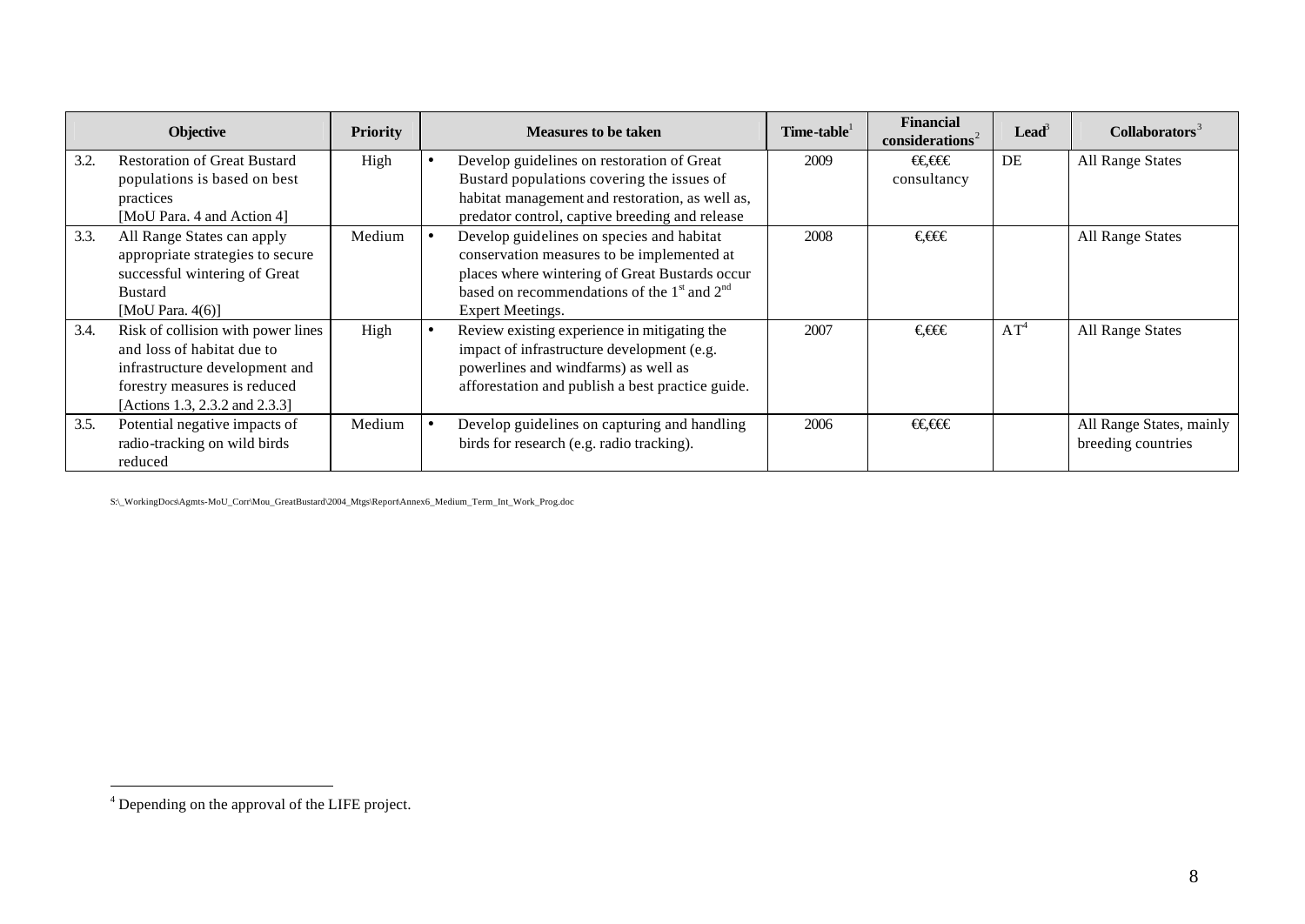## **REPORTING FORMAT FOR THE GREAT BUSTARD MOU AND ACTION PLAN**

This reporting format is designed to monitor the implementation of the Action Plan associated with the Memorandum of Understanding on the Conservation and Management of the Middle-European Population of the Great Bustard (*Otis tarda*). Reporting on the Action Plan's implementation will support exchange of information throughout the range and assist the identification of necessary future actions by the Signatory States. The questions presented here go beyond the scope of information already requested from CMS Contracting Parties for national reports to the CMS Conference of the Parties.

#### **GENERAL INFORMATION**

| Agency or institution responsible for the preparation of this report    |
|-------------------------------------------------------------------------|
| List any other agencies, institutions, or NGOs that have provided input |
|                                                                         |
| <b>Reports submitted to date:</b>                                       |
| First: (Period covered)                                                 |
| Second:                                                                 |
| Period covered by this report                                           |
| $(\text{day})$ (month) (year) to $(\text{day})$ (month) (year):         |
| <b>Memorandum in effect in country since:</b><br>[Date: dd / mm / yy]:  |

**Designated Focal Point** (and full contact details):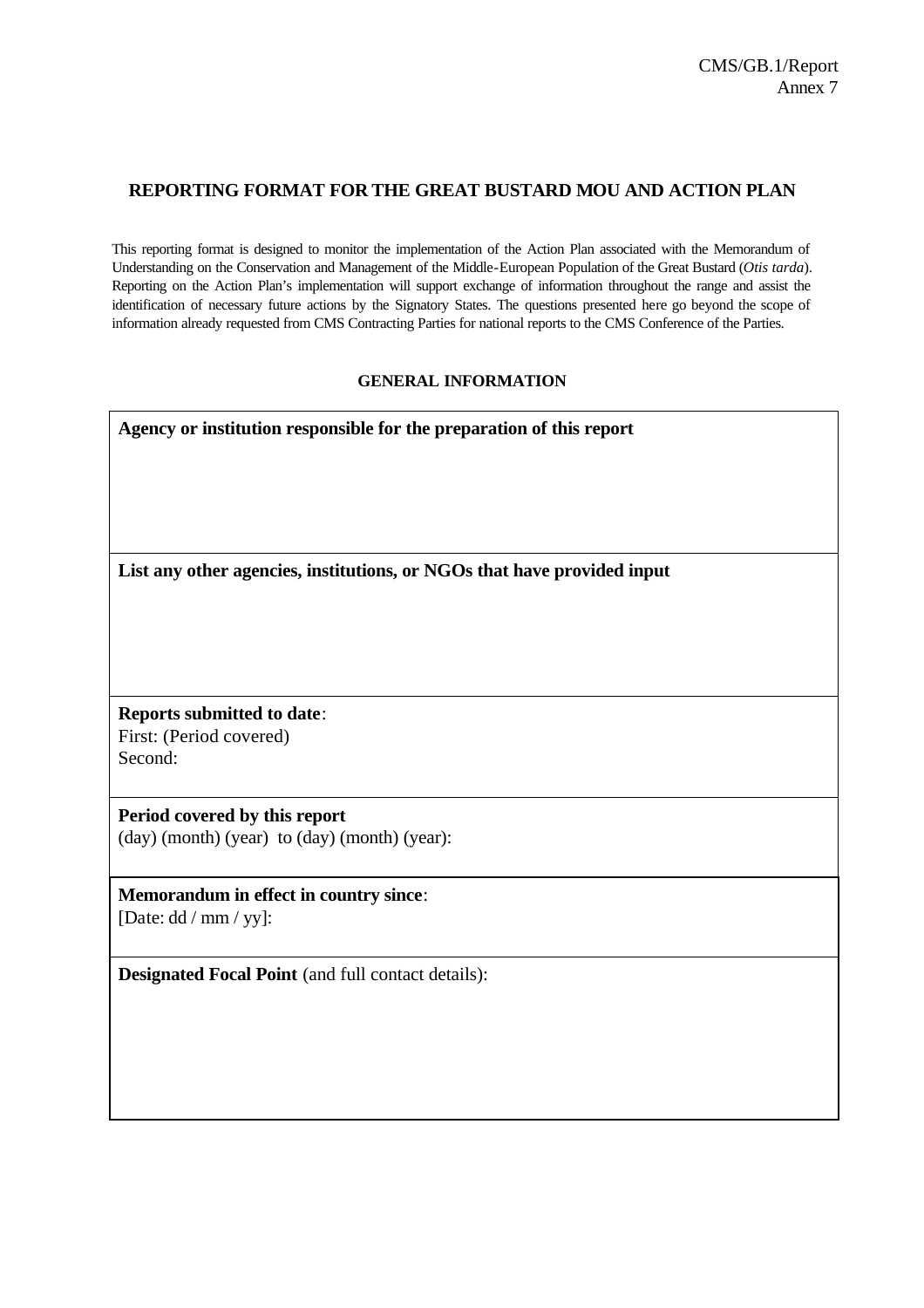2

## **PART I. GENERAL**

This questionnaire follows the structure and numbering of the Action Plan annexed to the Memorandum of Understanding to make it easier to read the relevant action points before the form is filled in. In some cases, however, sub-actions were not listed separately for the sake of simplicity and to avoid duplications. They should however be taken into consideration when answering the questions.

#### **0. National work programme**

Is there a national work programme or action plan already in place in your country for the Great Bustard pursuant to Paragraph 4(g) of the Memorandum of Understanding?

 $\Box$  Yes  $\Box$  No

#### **1. Habitat protection**

#### **1.1 Designation of protected areas.**

To what extent are the display, breeding, stop-over and wintering sites covered by protected areas?

| Designation of protected areas under national law | Classification of Special Protection Areas according |
|---------------------------------------------------|------------------------------------------------------|
|                                                   | to the requirements of Art.4.1 of the EC Birds       |
|                                                   | Directive                                            |
| $\Box$ Fully (>75%)                               | $\Box$ Fully (>75%)                                  |
| $\Box$ High (50-75%)                              | □ High $(50-75%)$                                    |
| $\Box$ Medium (10-49%)                            | $\Box$ Medium (10-49%)                               |
| $\Box$ Low (<10%)                                 | $\Box$ Low (<10%)                                    |
| $\Box$ None                                       | $\Box$ None                                          |
| $\Box$ Not applicable <sup>1</sup>                | $\Box$ Not applicable <sup>1</sup>                   |
|                                                   |                                                      |

What measures were taken to ensure the adequate protection of the species and its habitat at these sites?

Where are the remaining gaps?

 $\overline{a}$ 

Are currently unoccupied, but potential breeding habitats identified in your country?

 $\square$  Yes  $\square$  No  $\square$  Not applicable<sup>2</sup>

If yes, please explain how these areas are protected or managed to enable the re-establishment of Great Bustard.

**1.2 Measures taken to ensure the maintenance of Great Bustard habitats outside of protected areas.** Please describe what measures have been taken to maintain land-use practices beneficial for Great Bustard outside of protected areas (e.g., set-aside and extensification schemes, cultivation of alfalfa and oilseed rape for winter, maintenance of rotational grazing, etc.).

 $1$  The species occurs only irregularly, no regular stop-over or wintering sites identified.

<sup>&</sup>lt;sup>2</sup> Countries *outside* of the historic (beginning of 20<sup>th</sup> Century) breeding range of the species.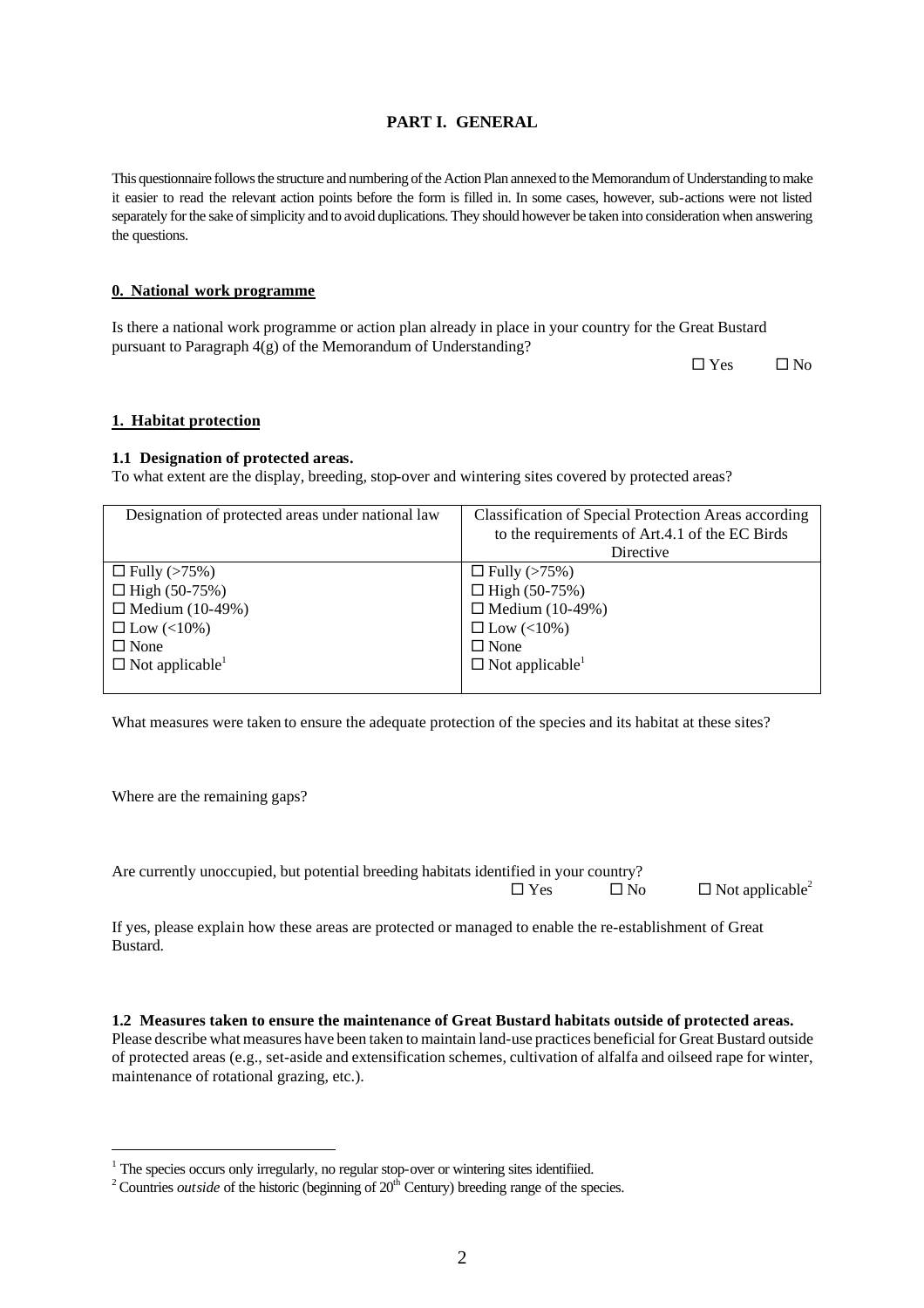To what extent do these measures, combined with site protection, cover the national population?  $\Box$  Fully (>75%)  $\square$  Most (50-75%)  $\square$  Some (10-49%)  $\Box$  Little (<10%)  $\square$  Not at all  $\square$  Not applicable<sup>1</sup>

Are recently (over the last 20 years) abandoned Great Bustard breeding habitats mapped in your country?  $\square$  Yes  $\square$  No  $\square$  Not applicable<sup>1</sup>

What habitat management measures have been taken to encourage the return of Great Bustard?

If there were any measures taken, please provide information on their impact.

#### **1.3 Measures taken to avoid fragmentation of Great Bustard habitats.**

Are new projects potentially causing fragmentation of the species' habitat (such as construction of highways and railways, irrigation, planting of shelterbelts, afforestation, power lines, etc.) subject to environmental impact assessment in your country?  $\square$  Yes  $\square$  No  $\square$  Not applicable<sup>1</sup>

Is there any aspect of the existing legislation on impact assessment that limits its effective application to prevent fragmentation of Great Bustard habitats?  $\square$  Yes  $\square$  No  $\square$  Not applicable<sup>1</sup>

If yes, please provide details.

Have there been any such projects implemented in any Great Bustard habitat in your country since signing this Memorandum of Understanding?  $\square$  Yes  $\square$  No  $\square$  Not applicable<sup>1</sup>

Please, give details and describe the outcome of impact monitoring if available.

#### **2. Prevention of hunting, disturbance and other threats**

#### **2.1 Hunting.**

Is Great Bustard afforded strict legal protection in your country?  $\square$  Yes  $\square$  No

Please, give details of any hunting restrictions imposed for the benefit of Great Bustard including those on timing of hunting and game management activities.

Please, indicate to what extent these measures ensure the protection of the national Great Bustard population? The national population is covered by restrictions on hunting to prevent hunting-related disturbance:  $\Box$  Fully (>75%)  $\square$  Most (50-75%)

 $\Box$  Some (10-49%)

 $\Box$  Little (<10%)

 $\square$  Not at all

 $\square$  Not applicable<sup>1</sup>

#### **2.2 Prevention of disturbance.**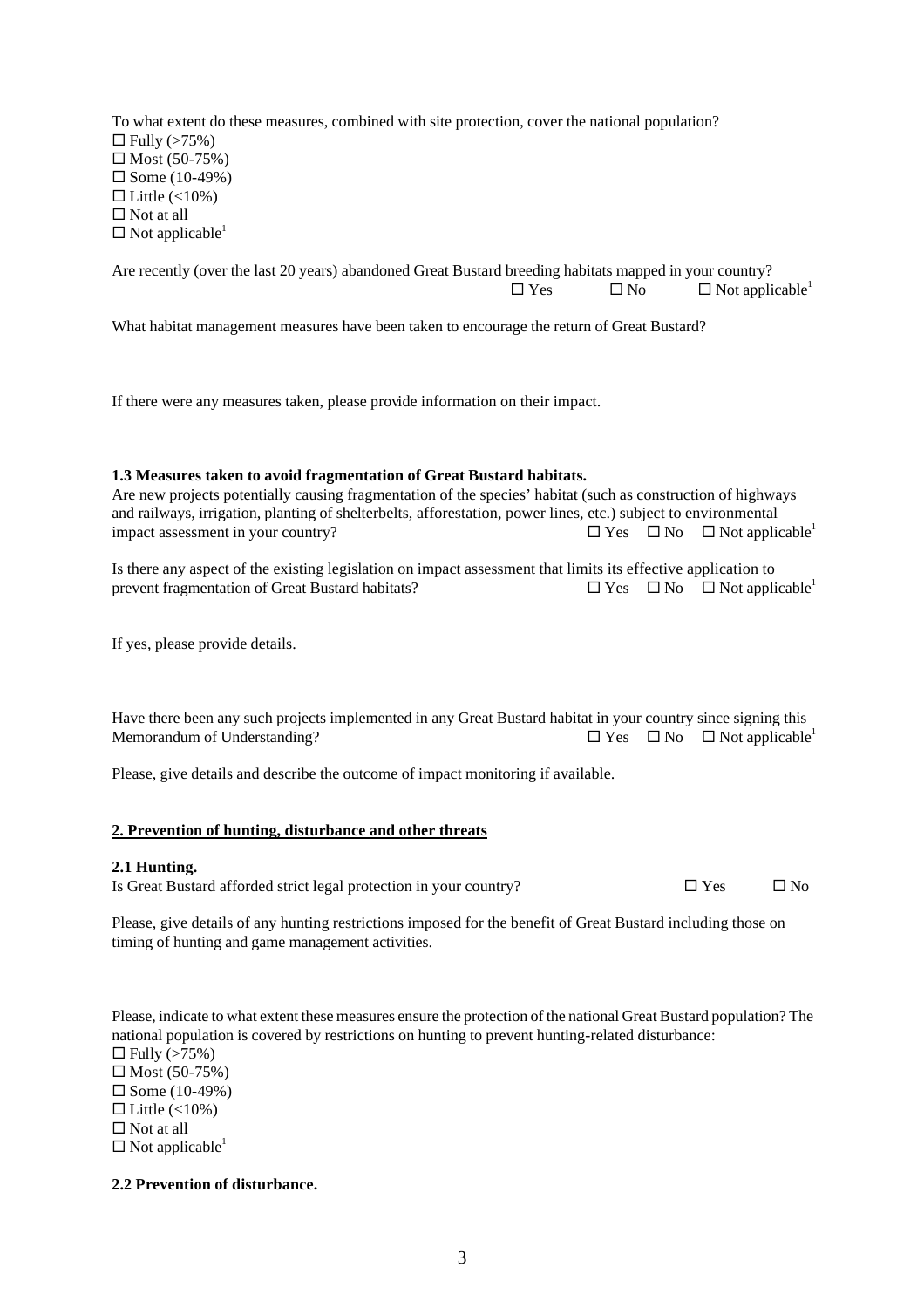What measures have been taken to prevent disturbance of Great Bustard in your country, including both breeding birds and single individuals or small flocks on migration?

Please, indicate to what extent these measures have ensured the protection of the national population. The national population is covered by restrictions on other activities causing disturbance:  $\Box$  Fully (>75%)  $\square$  Most (50-75%)  $\square$  Some (10-49%)  $\Box$  Little (<10%)  $\square$  Not at all  $\square$  Not applicable<sup>1</sup>

#### **2.3.1 Prevention of predation.**

What is the significance of predation to Great Bustard in your country?

What are the main predator species?

What measures have been taken to control predators in areas where Great Bustard occurs regularly?

How effective were these measures?

 $\Box$  Effective (predation reduced by more than 50%)

 $\Box$  Partially effective (predation reduced by 10–49%)

 $\square$  Less effective (predation reduced by less than 10%)

 $\square$  Not applicable<sup>1</sup>

#### **2.3.2 Adoption of measures for power lines.**

What is the significance of collision with power lines in your country?

What proactive and corrective measures have been taken to reduce the mortality caused by existing power lines in your country?

What is the size of the populations affected by these corrective measures?

How effective were these measures?

 $\Box$  Effective (collision with power lines reduced by more than 50%)

 $\Box$  Partially effective (collision with power lines reduced by 10–49%)

 $\Box$  Ineffective (collision with power lines reduced by less than 10%)

 $\square$  Not applicable<sup>1</sup>

#### **2.3.3 Compensatory measures.**

What is the size (in hectares) of Great Bustard habitat lost or degraded for any reasons since the Memorandum of Understanding entered into effect (1 June 2001)?

What is the size of the populations affected?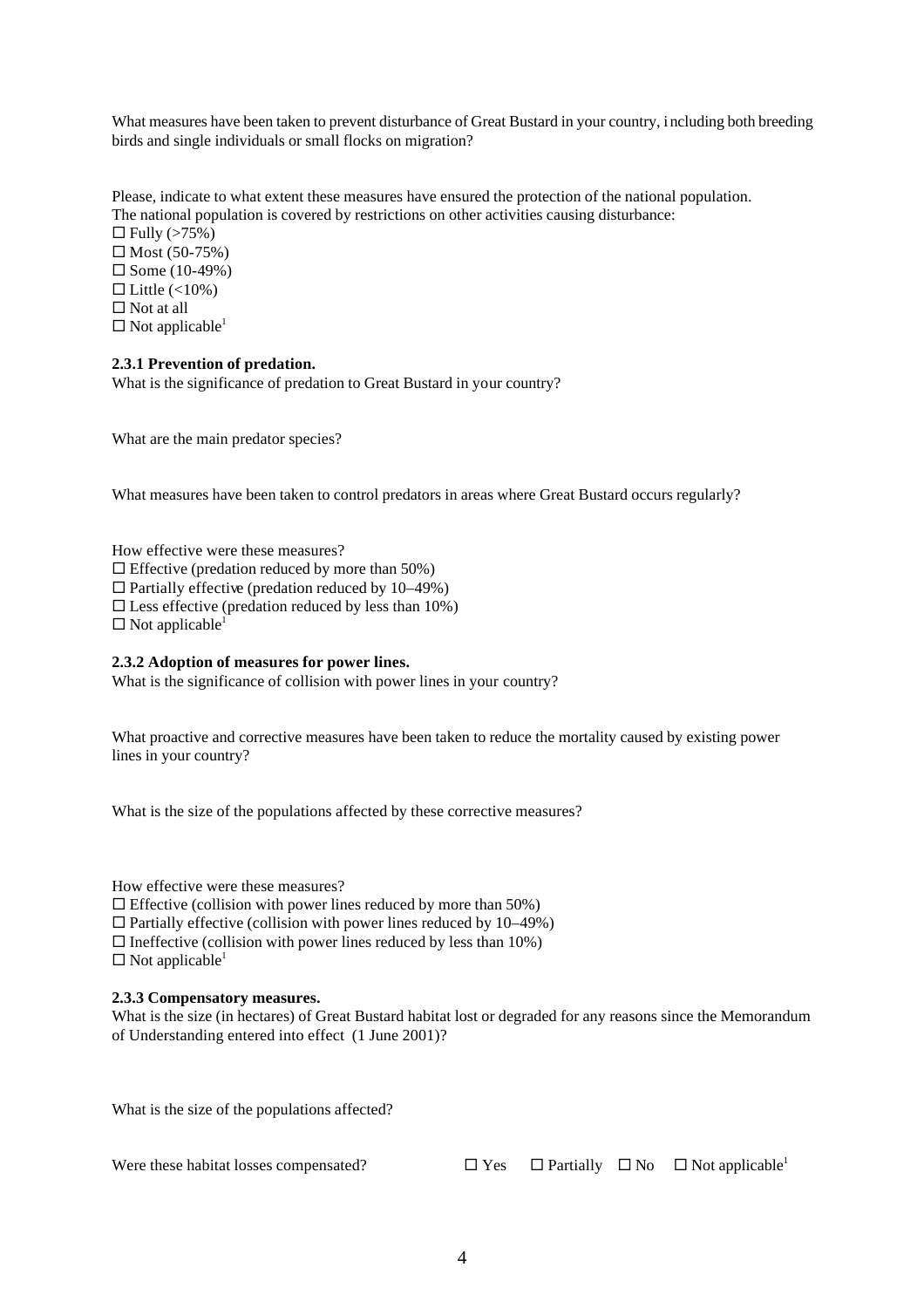If yes, please explain how.

Were these measures effective?  $\Box$  Yes  $\Box$  Partially  $\Box$  No  $\Box$  Not applicable<sup>1</sup>

Please, give details on the effectiveness or explain why they were not effective if that is the case.

#### **3. Possession and trade**

Is collection of Great Bustard eggs or chicks, the possession of and trade in the birds and their eggs prohibited in your country?  $\square$  Yes  $\square$  No

How are these restrictions enforced? What are the remaining shortcomings, if any?

Please indicate if any exemption is granted or not all of these activities are prohibited.

#### **4. Recovery measures**

#### **4.1 Captive breeding\* in emergency situations.**

Is captive breeding playing any role in Great Bustard conservation in your country?  $\Box$  Yes  $\Box$  No

Please, describe the measures, staff and facilities involved and how these operations comply with the IUCN criteria on reintroductions.

#### **4.2 Reintroduction.**

| Have there been any measures taken to reintroduce the species in your country? | $\Box$ Yes | $\square$ No |
|--------------------------------------------------------------------------------|------------|--------------|
|--------------------------------------------------------------------------------|------------|--------------|

If yes, please describe the progress. If there was any feasibility study carried out, please summarize its conclusions.

#### **4.3 Monitoring of the success of release programmes.**

Are captive reared birds released in your country?  $\square$  Yes  $\square$  No

If yes, please summarize the experience with release programmes in your country. What is the survival rate of released birds? What is the breeding performance of released birds?

What is the overall assessment of release programmes based on the survival of released birds one year after release?

 $\square$  Effective (the survival is about the same as of the wild ones)

 $\Box$  Partially effective (the survival rate is lower than 75% of the wild birds)

 $\Box$  Ineffective (the survival is less than 25% of wild birds)

 $\square$  Not applicable<sup>3</sup>

 $\overline{a}$ 

<sup>\*</sup> In effect, "captive breeding" should be read as "captive rearing" according to current practices.

<sup>&</sup>lt;sup>3</sup> No release is taking place in the country.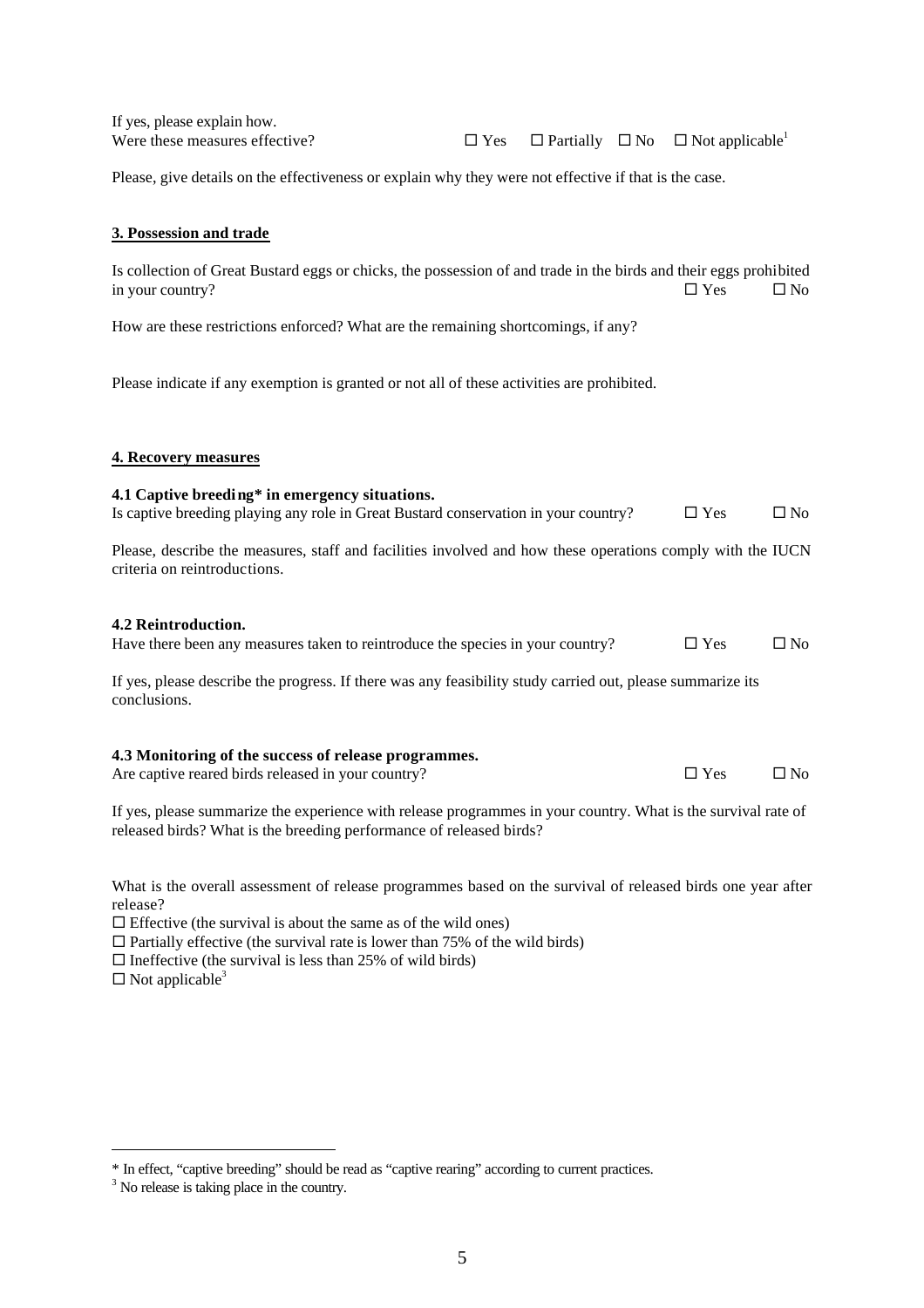#### **5. Cross-border conservation measure**

Has your country undertaken any cross-border conservation measures with neighbouring countries?  $\square$  Yes  $\square$  No  $\square$  Not applicable<sup>4</sup>

Please, give details of your country's collaboration with neighbouring countries on national surveys, research, monitoring and conservation activities for Great Bustard. Especially, list any measures taken to harmonise legal instruments protecting Great Bustard and its habitats, as well as funding you have provided to Great Bustard for particular conservation actions in other Range States.

#### **6. Monitoring and research**

#### **6.1.1 Monitoring of population size and population trends.**

Are the breeding, migratory or wintering Great Bustard populations monitored in your country?

 $\Box$  Yes  $\Box$  No

What proportion of the national population is monitored?

 $\Box$  All (>75%)  $\square$  Most (50-75%)  $\square$  Some (10-49%)  $\Box$  Little (<10%)  $\square$  None  $\square$  Not applicable<sup>1</sup>

What is the size and trend in the national population?<sup>5</sup>

Breeding/resident population

Non-breeding population (on passage, wintering)

|                     |                                                         |                     | No. of adult males:                                     |  |  |
|---------------------|---------------------------------------------------------|---------------------|---------------------------------------------------------|--|--|
| No. of adult males: |                                                         | No. of females:     |                                                         |  |  |
| No. of females:     |                                                         | No. immature males: |                                                         |  |  |
|                     | No. immature males: _____                               |                     |                                                         |  |  |
|                     |                                                         |                     | Trend: $\Box$ Declined by $\_\%$ over the last 10 years |  |  |
|                     | Trend: $\Box$ Declined by $\_\%$ over the last 10 years |                     | $\Box$ Stable                                           |  |  |
|                     | $\Box$ Stable                                           |                     | $\Box$ Increased by $\_\%$ over the last 10 years       |  |  |
|                     | $\Box$ Increased by $\_\%$ over the last 10 years       |                     |                                                         |  |  |

For countries where the species occurs only occasionally, please give the details of known observations within the reporting period:

#### **6.1.2 Monitoring of the effects of habitat management.**

Is the effect of habitat conservation measures monitored in your country?

 $\Box$  Yes  $\Box$  Partially  $\Box$  No  $\Box$  Not applicable<sup>1</sup>

Please, provide a list of on-going and completed studies with references if results are already published.

What can be learned from these studies?

 $\overline{a}$ 

What are the remaining gaps and what measures will your country do to address these gaps?

<sup>&</sup>lt;sup>4</sup> For countries which do not have any transboundary population.

<sup>&</sup>lt;sup>5</sup> Only for countries where the species occurs regularly.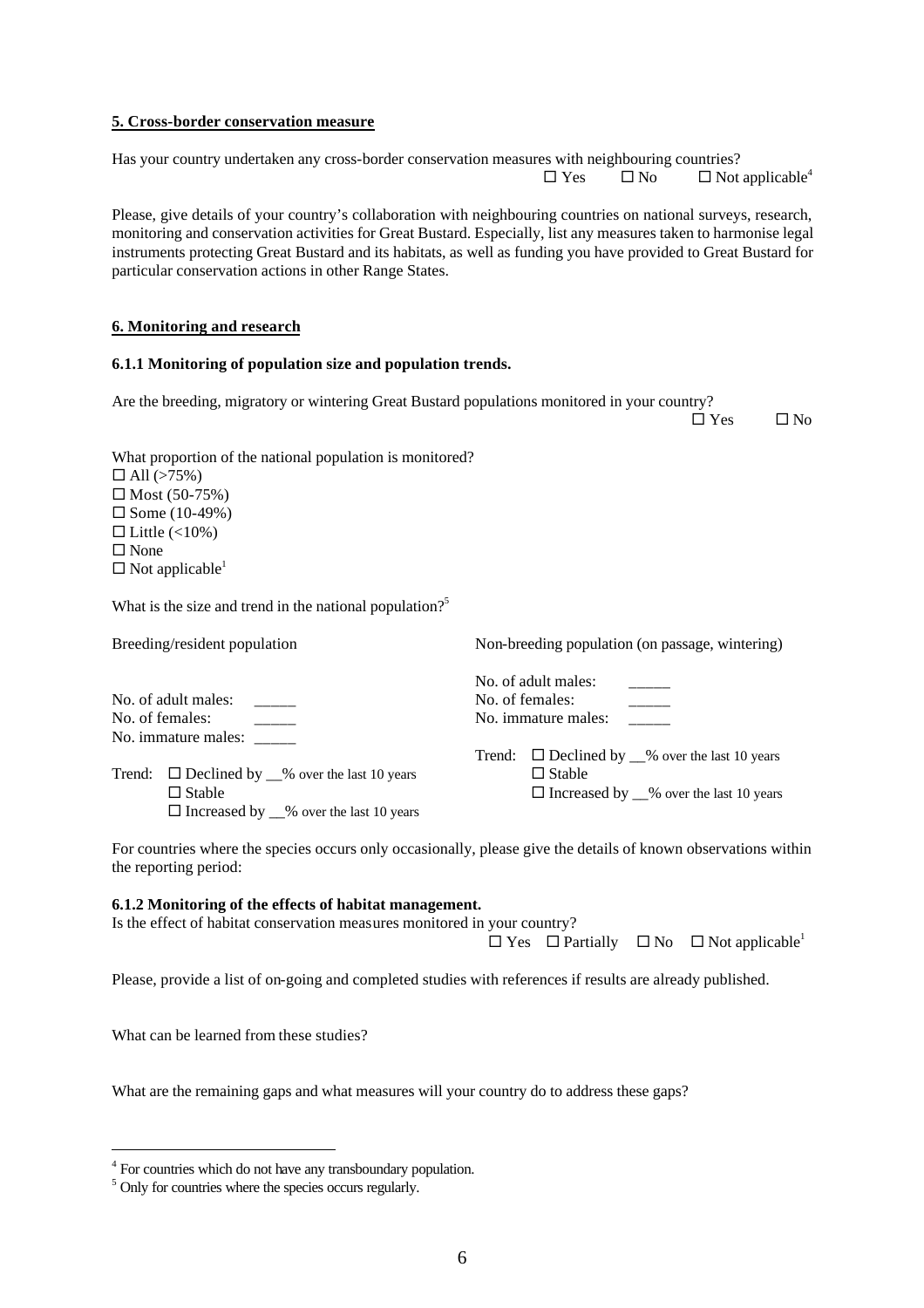#### **6.2.1 Comparative ecological studies.**

Have there been any comparative studies carried out on the population dynamics, habitat requirements, effects of habitat changes and causes of decline in your country in collaboration with other Range States?  $\square$  Yes  $\square$  No  $\square$  Not applicable<sup>1</sup>

Please, provide a list of on-going and completed studies with references if results are already published

What can be learned from these studies?

What are the remaining gaps where the Memorandum of Understanding could assist?

#### **6.2.2 Studies on mortality factors.**

Are the causes of Great Bustard mortality understood in your country?

 $\square$  Yes  $\square$  Partially  $\square$  No  $\square$  Not applicable<sup>1</sup>

Please, provide a list of on-going and completed studies with references if results are already published.

What can be learned from these studies?

What are the remaining gaps and what measures will your country do to address these gaps?

#### **6.2.3 Investigation of factors limiting breeding success.**

Are the factors limiting breeding success in core populations understood in your country?  $\square$  Yes  $\square$  Partially  $\square$  No  $\square$  Not applicable<sup>6</sup>

Please, provide a list of on-going and completed studies with references if results are already published

What can be learned from these studies?

What are the remaining gaps and what measures are you going to take to address these gaps?

#### **6.2.4 Studies on migration.**

Were there any studies on migration routes and wintering places carried out in your country?  $\square$  Yes  $\square$  Partially  $\square$  No  $\square$  Not applicable<sup>1</sup>

Where are the key sites and what is the size of the population they support?

Do you have any knowledge about the origin of these birds supported by ringing or other marking methods?

What are the remaining gaps and what measures will your country do to address these gaps?

 $\overline{a}$ 

<sup>&</sup>lt;sup>6</sup> Only for breeding countries.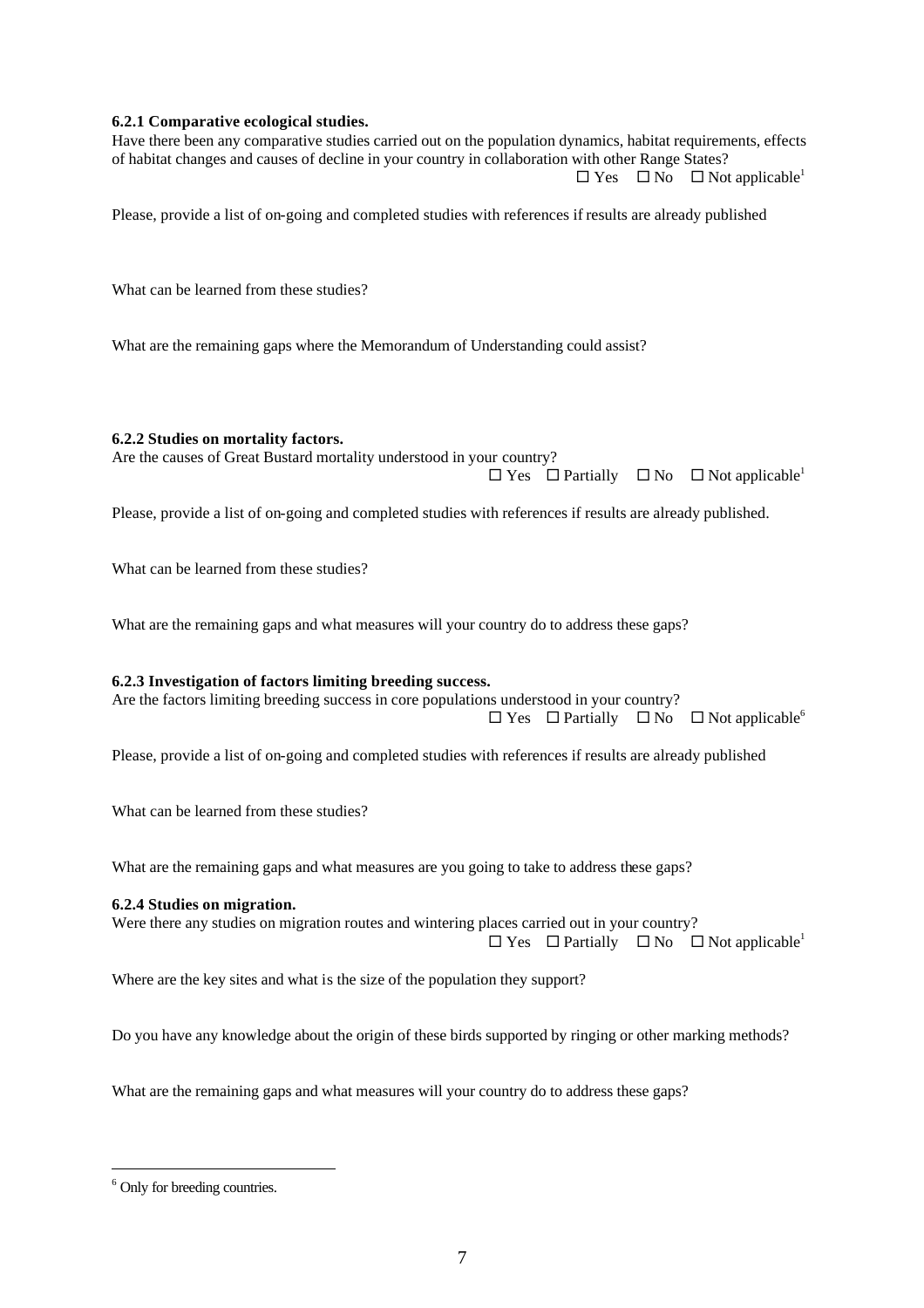#### **7. Training of staff working in conservation bodies**

Is there any mechanism in place in your country to share information on biological characteristics and living requirements of Great Bustard, legal matters, census techniques and management practices to personnel working regularly with the species?  $\Box$  Yes  $\Box$  No  $\Box$  Not applicable<sup>1</sup>

If yes, please describe it.

Have personnel dealing with Great Bustard participated in any exchange programme in other Range States?  $\Box$  $Y$ es  $\Box$  No $\Box$  No $\Box$  Not applicable<sup>1</sup>

If yes, please give details on number of staff involved, country visited and how the lessons were applied in your country.

#### **8. Increasing awareness of the need to protect Great Bustards and their habitat**

What measures have been taken to increase the awareness about the protection needs of the species and its habitat in your country since signing the Memorandum of Understanding?

Do farmers, shepherds, political decision makers and local and regional authorities support Great Bustard  $\Box$  Yes  $\Box$  Partially  $\Box$  No

What are the remaining gaps or problems and how are you going to address them?

#### **9. Economic measures**

Have there been any initiatives taken to develop economic activities that are in line with the conservation requirements of Great Bustard in your country?

 $\square$  Yes  $\square$  Partially  $\square$  No  $\square$  Not applicable<sup>1</sup>

What percentage of the population is covered in total by these measures?

- $\Box$  All (>75%)
- $\square$  Most (50-75%)
- $\square$  Some (10-49%)
- $\Box$  Little (<10%)
- $\square$  None
- $\square$  Not applicable
- How effective were these measures?
- $\Box$  Effective (more than 50% of the targeted area is managed according to the species' needs)
- $\Box$  Partially effective (10–49% of the targeted area is managed according to the species' needs)
- $\square$  Ineffective (less than 10% according to the species' needs)
- $\square$  Not applicable<sup>1</sup>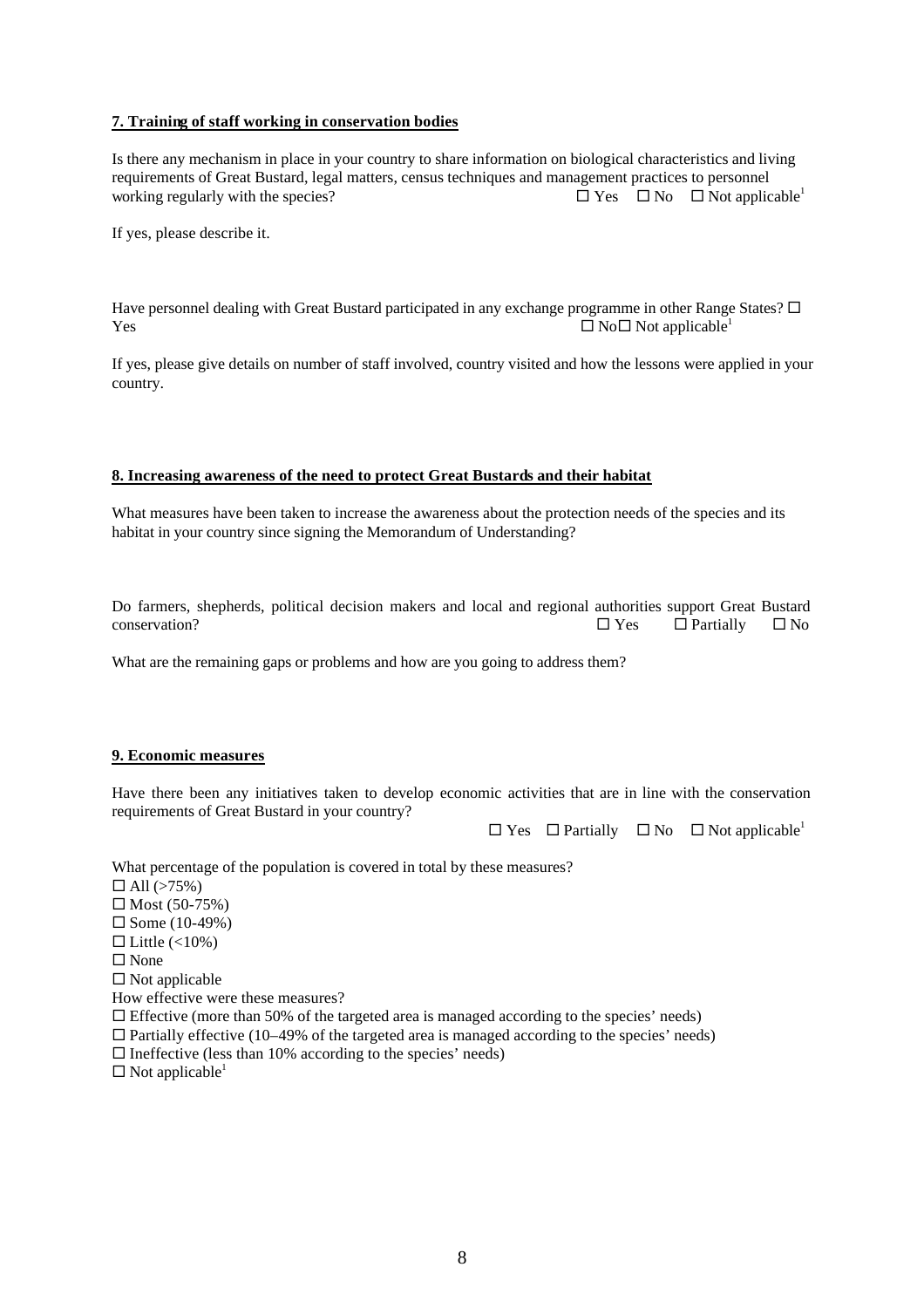#### **10. Threats**

Please, fill in the table below on main threats to the species in your country. Use the threat scores categories below to quantify their significance at national level. Please, provide an explanation on what basis you have assigned the threat score and preferably provide reference. Add additional lines, if necessary.

| <b>Threat scores:</b> |                                                                                                |  |  |  |
|-----------------------|------------------------------------------------------------------------------------------------|--|--|--|
| Critical:             | a factor causing or likely to cause very rapid declines $($ >30% over 10 years).               |  |  |  |
| High:                 | a factor causing or likely to cause <b>rapid declines</b> (20-30% over 10 years).              |  |  |  |
| Medium:               | a factor causing or likely to cause relatively slow, but significant, declines (10-20% over 10 |  |  |  |
|                       | years.                                                                                         |  |  |  |
| Low:                  | a factor causing or likely to cause <b>fluctuations.</b>                                       |  |  |  |
| Local:                | a factor causing local declines but likely to cause negligible declines at population level.   |  |  |  |
| Unknown:              | a factor that is likely to affect the species but it is unknown to what extent.                |  |  |  |

| <b>Threat name</b>        | <b>Threat score</b> | <b>Explanation and reference</b> |
|---------------------------|---------------------|----------------------------------|
| Habitat loss              |                     |                                  |
| Losses of eggs and chicks |                     |                                  |
| Predation                 |                     |                                  |
| Collision with powerlines |                     |                                  |
| Human disturbance         |                     |                                  |
| Pesticides                |                     |                                  |
| Illegal hunting           |                     |                                  |
| Others (specify)          |                     |                                  |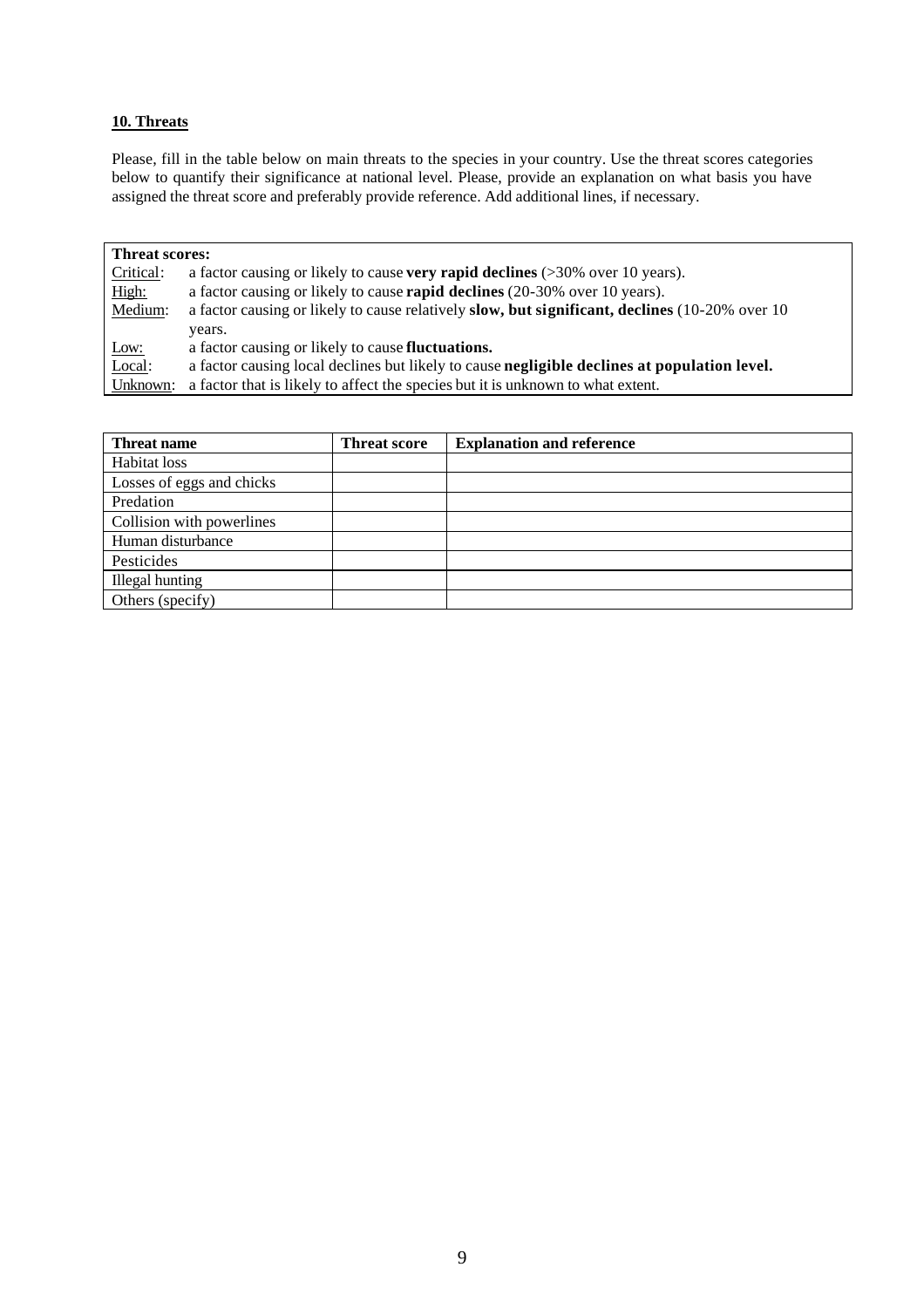#### **PART II. COUNTRY-SPECIFIC ACTIONS**

**Please report on the implementation of the country-specific actions listed for your country in Part II of the Action Plan and provide information if that is not already covered by your answers under Part I. Please describe not only the measures taken but also their impact on Great Bustard or its habitat in the context of the objectives of the Memorandum of Understanding and the Action Plan. Where you have already answered on country-specific actions in Part I, please only add a reference to the relevant answer here.**

S:\\_WorkingDocs\Agmts-MoU\_Corr\Mou\_GreatBustard\2004\_Mtgs\Report\Annex7\_Report\_Format.doc